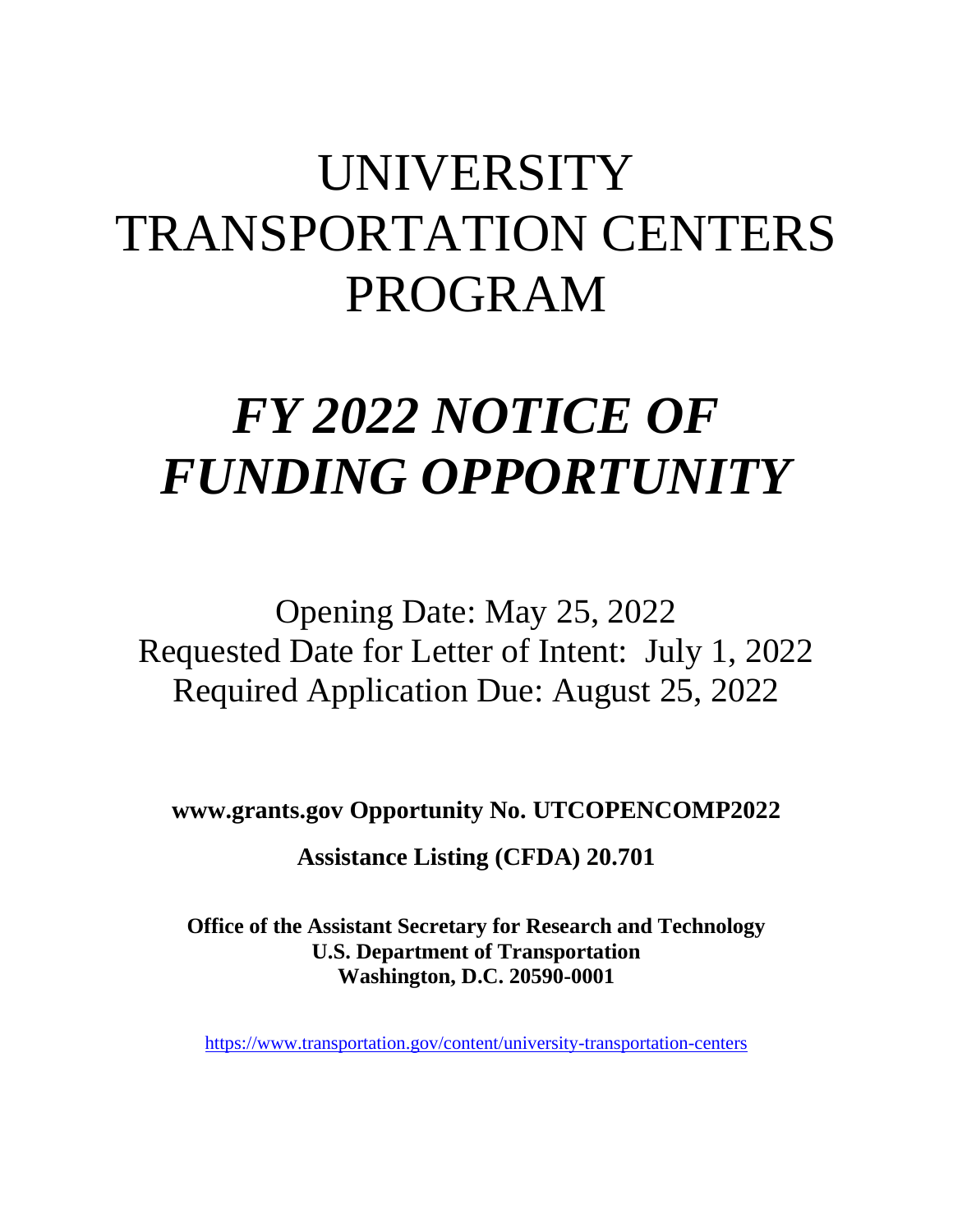# **TABLE OF CONTENTS**

| <b>SECTION A</b>                                                           |  |
|----------------------------------------------------------------------------|--|
|                                                                            |  |
|                                                                            |  |
|                                                                            |  |
|                                                                            |  |
| <b>SECTION B</b>                                                           |  |
|                                                                            |  |
|                                                                            |  |
| B.2.1                                                                      |  |
| B.2.2                                                                      |  |
| B.2.3                                                                      |  |
| <b>SECTION C</b>                                                           |  |
|                                                                            |  |
|                                                                            |  |
|                                                                            |  |
| <b>SECTION D</b>                                                           |  |
|                                                                            |  |
|                                                                            |  |
| D.2.1                                                                      |  |
| D.2.2                                                                      |  |
| D.2.2.1                                                                    |  |
| D.2.2.2                                                                    |  |
| D.2.2.3                                                                    |  |
| D.2.2.3.1                                                                  |  |
| D.2.2.3.2                                                                  |  |
| D.2.2.4                                                                    |  |
| D.2.2.5                                                                    |  |
| Confirmation of Negotiated Overhead and Fringe Benefit Rates 32<br>D.2.2.6 |  |
|                                                                            |  |
|                                                                            |  |
|                                                                            |  |
| D.4.2                                                                      |  |
|                                                                            |  |
|                                                                            |  |
| <b>SECTION E</b>                                                           |  |
|                                                                            |  |
|                                                                            |  |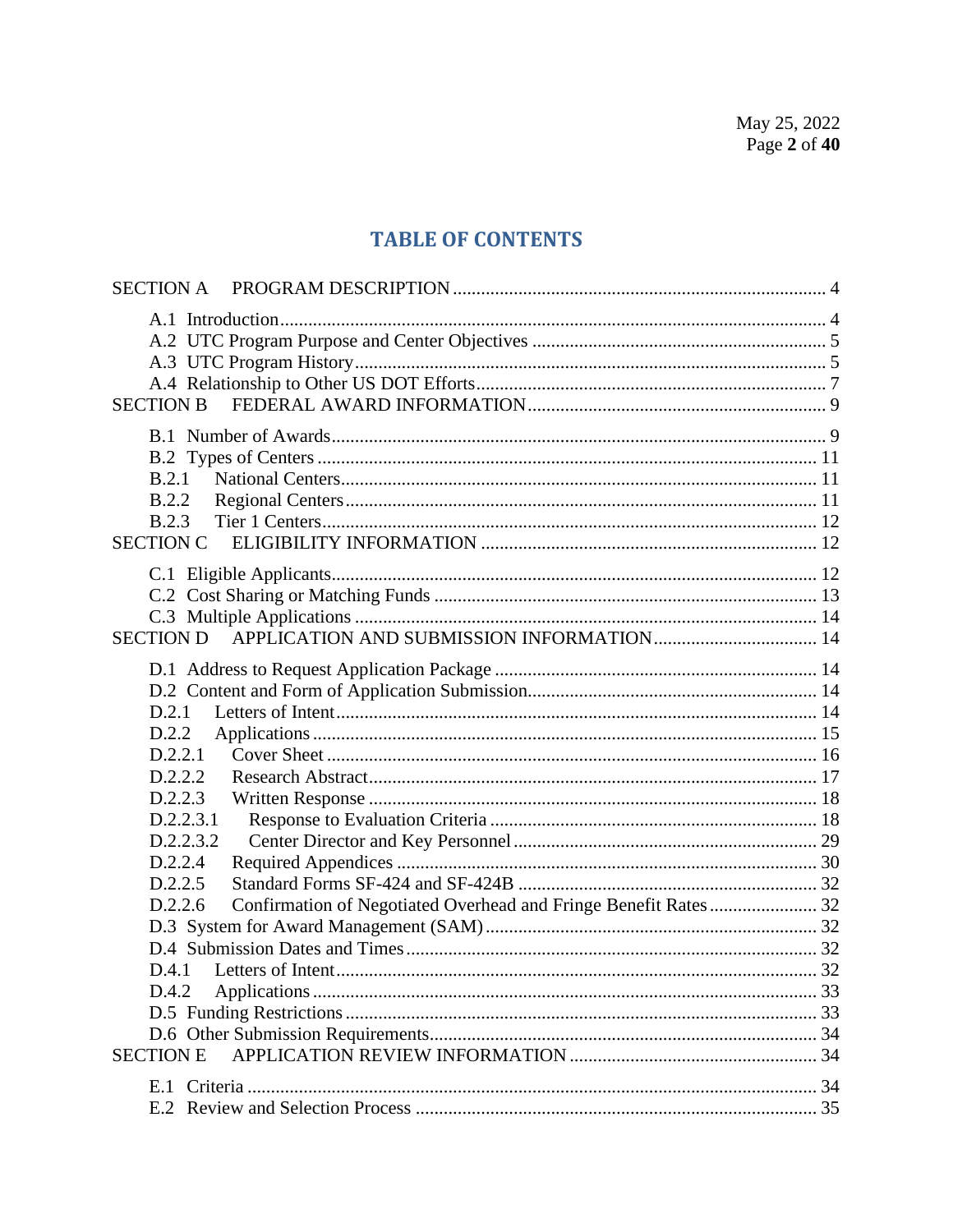May 25, 2022<br>Page 3 of 40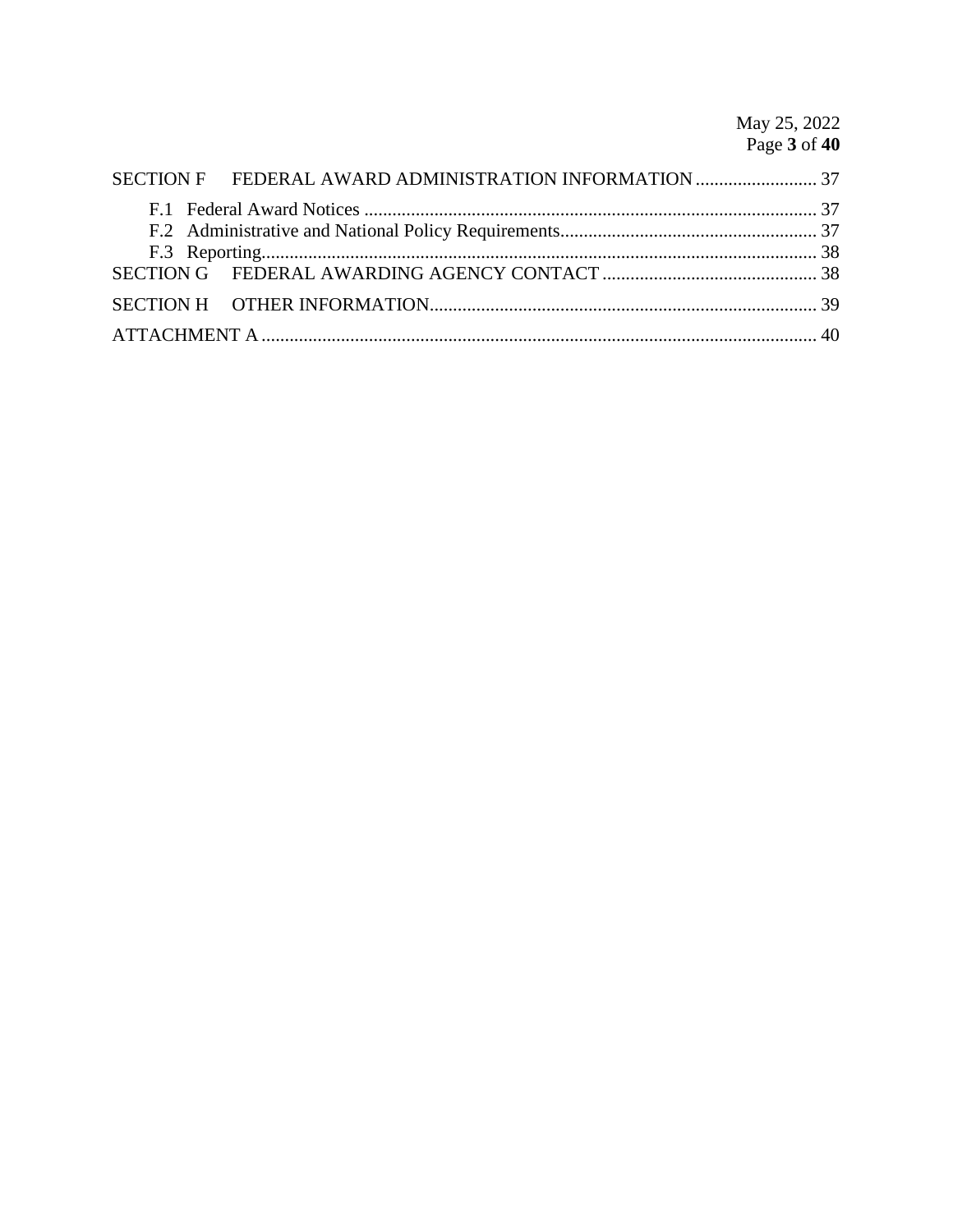## <span id="page-3-0"></span>**SECTION A PROGRAM DESCRIPTION**

#### <span id="page-3-1"></span>**A.1 Introduction**

The Infrastructure Investment and Jobs Act (IIJA; P. L. 117-58, November 15, 2021) (commonly known as the "Bipartisan Infrastructure Law," or "BIL") authorizes the Secretary of Transportation to make grants to eligible non-profit institutions of higher education<sup>1</sup> to establish and operate University Transportation Centers (UTCs or Centers). Non-profit institutions of higher education may include qualifying two-year institutions (20 U.S.C.  $\S$  1001(a))<sup>2</sup>. The Office of the Assistant Secretary for Research and Technology (OST-R) of the U.S. Department of Transportation (US DOT or DOT) will manage the UTC Program **(Assistance Listing, formerly Catalog of Federal Domestic Assistance number, 20.701).**

Through this Notice of Funding Opportunity, the US DOT seeks competitive grant applications for National UTCs, Regional UTCs, and Tier 1 UTCs as set forth in the IIJA (detailed descriptions of the three types of UTCs are provided in **SECTION B FEDERAL AWARD INFORMATION**). UTCs will be selected by the Secretary, in consultation with the heads of the operating administrations of the US DOT, as appropriate (49 U.S.C. § 5505(b)(4)(B) as amended by the IIJA, Sec. 25017).

UTCs shall support surface transportation through the following US DOT statutory research priorities (49 U.S.C.  $\S$  6503(c)(1) as amended by the IIJA, Sec. 25014):

## **A. Improving Mobility of People and Goods;**

- **B. Reducing Congestion;**
- **C. Promoting Safety;**
- **D. Improving the Durability and Extending the Life of Transportation Infrastructure;**
- **E. Preserving the Environment;**
- **F. Preserving the Existing Transportation System; and**
- **G. Reducing Transportation Cybersecurity Risks.**

A UTC and its consortium members must be established and located physically in the United States or its territories or on Tribal lands. It must be a consortium of two or more nonprofit

<sup>1</sup> The *Uniform Administrative Requirements, Cost Principles, and Audit Requirements for Federal Grants*, Title 2 of the Code of Federal Regulations, Part 200 defines "institution of higher education" as that term is established in 20 U.S.C. § 1001(a).

<sup>2</sup> Qualifying two-year institutions may include junior or community colleges if they meet the requirements of 20 U.S.C. § 1001(a).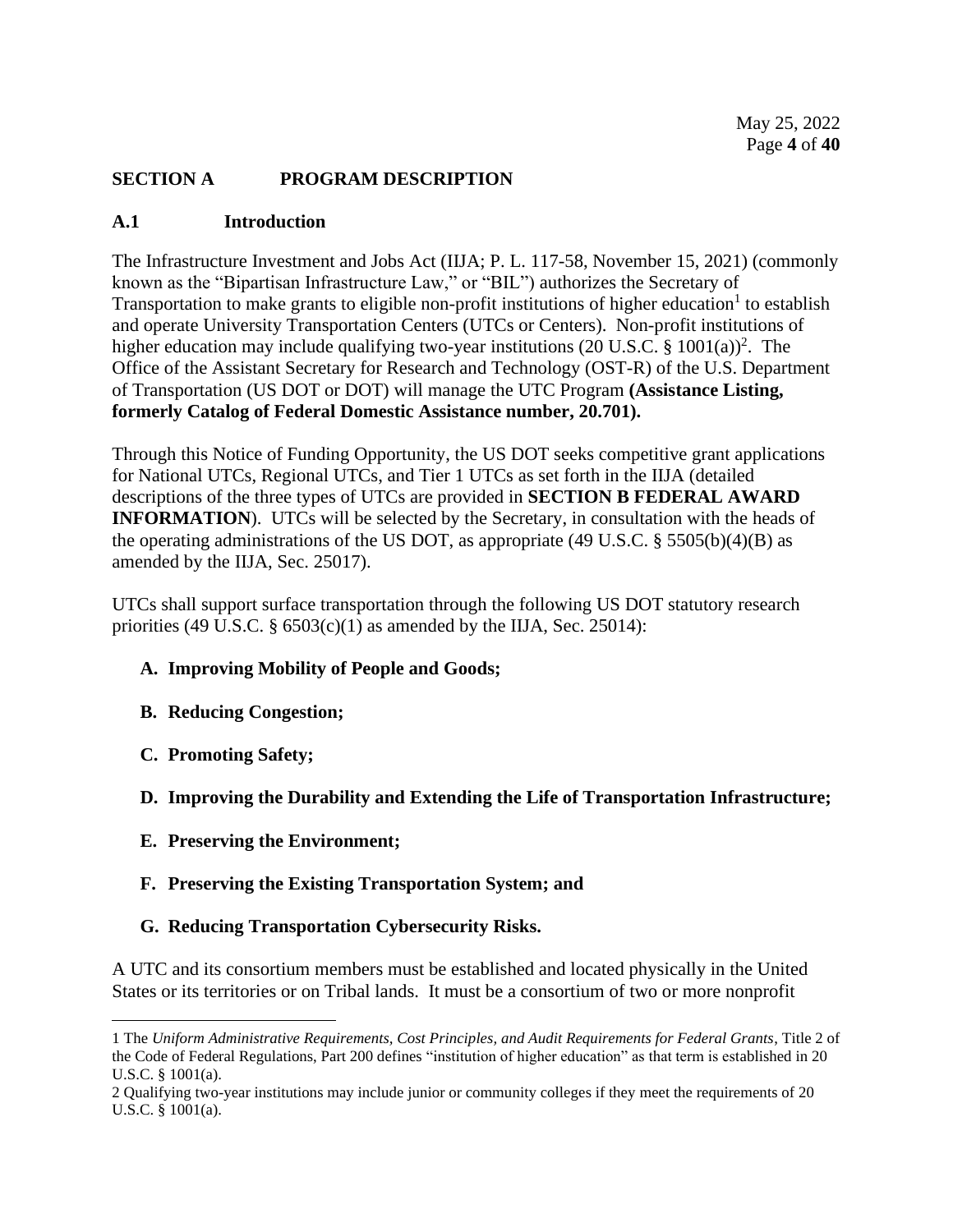institutions of higher education. Each Center is required to obtain matching funds from non-Federal sources. National and Regional UTCs must obtain matching funds in an amount equal to the US DOT award amount. The match for Tier 1 UTCs is 50 percent of the US DOT award amount. The US DOT grant funds may be expended up to November 30, 2028, and Centers will have until that date to meet the full match requirement by obtaining and expending those funds.

Specific instructions on how to apply for UTC grant funding under this Notice of Funding Opportunity are provided in **SECTION D APPLICATION AND SUBMISSION INFORMATION**.

# <span id="page-4-0"></span>**A.2 UTC Program Purpose and Center Objectives**

As stated in 49 U.S.C. § 5505, the purpose of the UTC Program is for eligible nonprofit institutions of higher education to establish and operate University Transportation Centers.

The objectives of each of these Centers are to:

- Advance transportation expertise and technology in the varied disciplines that comprise the field of transportation through education, research, and technology transfer activities;
- Provide for a critical multimodal transportation knowledge base outside of the US DOT; and
- Address critical workforce needs and educate the next generation of transportation leaders with respect to the statutory research priorities.

Although every Center has the same broad objectives, the US DOT encourages diversity among the program participants and in the approaches individual Centers take to achieve the program objectives. The US DOT encourages unique approaches to research, education, workforce development and technology transfer, building on or reflecting institutional expertise, facilities, and partnerships. In order to achieve its transformative vision of a fully connected, integrated, accessible, and interoperative multimodal system of systems that is centered on the seamless movement of people and goods, the US DOT desires UTCs to engage in breakthrough, advanced, and transformative research, education and workforce development, and technology transfer activities that cut across disciplines and span multiple modes of transportation. UTCs have an important role to play in helping to transform the Nation's surface transportation system to achieve this vision, inclusive of rail, maritime, highway, pipelines, transit, and any surface links to aviation.

# <span id="page-4-1"></span>**A.3 UTC Program History**

The history of the UTC Program begins with its initial authorization in the Surface Transportation and Uniform Relocation Assistance Act of 1987. After a nationwide competition, in 1988 the US DOT awarded grants to create a UTC in each of the ten standard Federal regions. The primary purpose of the program at that time was conducting research.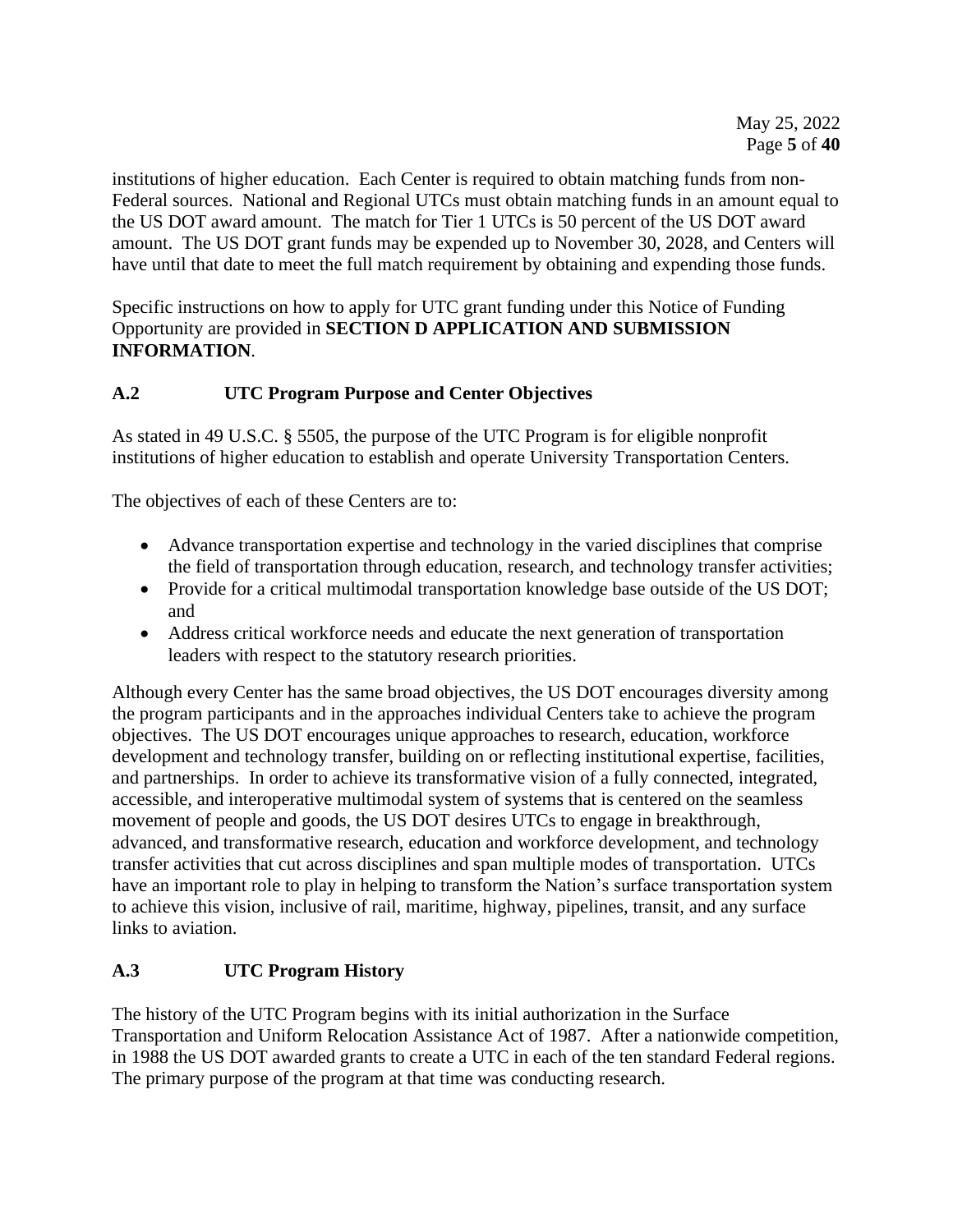The Intermodal Surface Transportation Equity Act (ISTEA) of 1991 reauthorized the UTC Program through Fiscal Year 1997 and expanded its mission to include education and technology transfer, as well as research. In addition to the ten Regional Centers, ISTEA created three "national" Centers and six University Research Institutes at universities that were named in the Act. The program expansion led the US DOT to adopt a strategic planning approach to program management based on a unified mission and goal set for all 13 Centers and six Institutes.

In 1998, the Transportation Equity Act for the  $21<sup>st</sup>$  Century (TEA-21) reauthorized the UTC Program for an additional six years and increased the total number of Centers to 33. In addition to the ten Regional Centers, which were selected competitively in 1999, TEA-21 created 23 other Centers at institutions named in the Act. TEA-21 established education as one of the primary objectives of a UTC and institutionalized the use of strategic planning in UTC grant management.

The Safe, Accountable, Flexible, Efficient, Transportation Equity Act: A Legacy for Users (SAFETEA-LU), enacted in 2005, provided the most significant expansion of the UTC program to date. SAFETEA-LU increased the number of UTCs from the 33 established in TEA-21 to 60, including the ten Regional UTCs plus a new group of ten competitive centers called Tier 1 Centers; the other 40 UTCs were located at institutions named in the Act. Annual authorized funding for the UTC program also increased from \$32.5 million in TEA-21 to \$85.9 million in SAFETEA-LU.

The Surface Transportation Extension Act of 2010, sec. 411(e)(3), gave the US DOT the discretion to redistribute funds allocated to specified research projects and programs designated in SAFETEA-LU. The Fiscal Year 2011 funds were made available through full and open competition following the framework of the competitive UTC programs under SAFETEA-LU sections 5506(e) and (f). Grants of approximately \$3.5 million each were awarded to ten Tier 1 UTCs, two Tier 1 Transit-Focused UTCs, and ten Regional UTCs. Fiscal Year 2012 funds were added to these grants following additional extension legislation.

In 2012, the Moving Ahead for Progress in the  $21<sup>st</sup>$  Century Act (MAP-21) continued the UTC program, authorizing the competitive selection of 35 UTCs to receive a total of \$72.5 million in funding for each of Fiscal Years 2013 to 2014, with continued funding from extension acts through Fiscal Year 2015. Following a competition in 2013, grants of approximately \$3 million each were awarded to five National UTCs, \$2.75 million each to ten Regional UTCs, and \$1.5 million each to twenty Tier 1 UTCs.

The Fixing America's Surface Transportation (FAST) Act was enacted in December 2015, establishing the UTC Program similarly to MAP-21 with 35 UTCs to receive funding from Fiscal Years 2016 to 2020. The FAST Act was later extended through Fiscal Year 2021. Authorized funding increased incrementally from \$72.5 million per year to \$77.5 million per year. Congress provided one-time funding and authorizations for additional grants in 2018 for two additional National UTCs (total authorization \$15 million) and in 2020 for additional Tier 1 UTCs (total authorization \$5 million). These grants were competed and awarded in 2019 and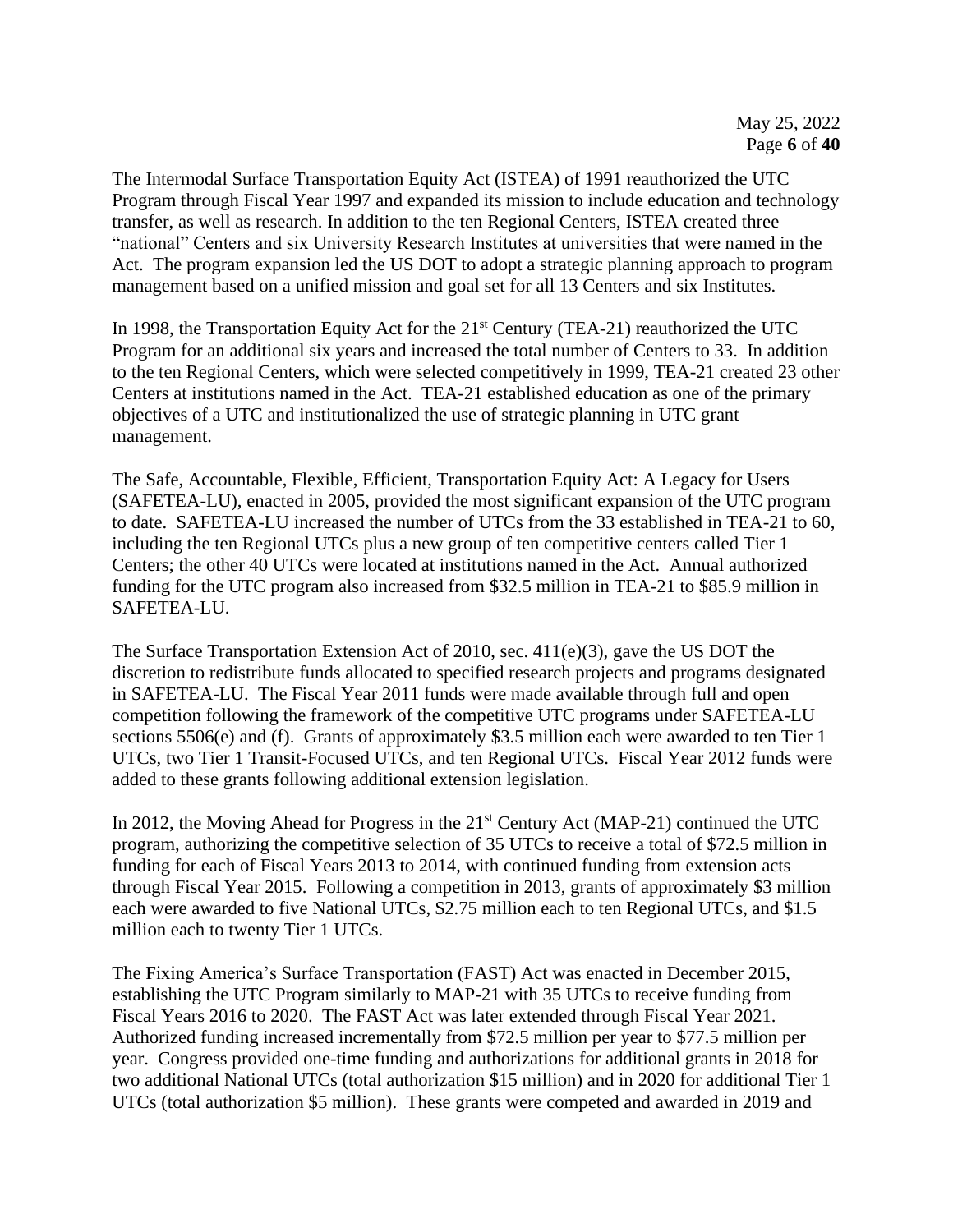2020 respectively, and they operate similarly to the FAST Act-authorized UTCs except for a shorter period of performance and smaller award amounts.

The Infrastructure Investment and Jobs Act (IIJA) was enacted in November 2021, establishing the UTC Program as it is described throughout this Notice of Funding Opportunity. The IIJA's reauthorization of the UTC Program both sustains existing and establishes new and vital initiatives in transformational research, education and workforce development, and technology transfer that benefit the U.S. traveling public, freight movement, and the safety and efficiency of the U.S. transportation system, while addressing concerns of climate change and environmental impacts caused by and affecting transportation systems and vulnerable communities, and issues of transportation accessibility and equity.

The most significant changes in the UTC Program between the IIJA and the previous FAST Act are:

- a seventh research priority, Reducing Transportation Cybersecurity Risks, is added (see **Section A.1 Introduction** above);
- all new candidate topic areas under each of the seven research priorities (see **Section D.2.2.3.1.A Criterion One: Research Activities and Capability** below);
- award amounts are expected to be higher throughout the life of the grants (see **Section B FEDERAL AWARD INFORMATION** below); and
- an institution of higher education may receive only one grant as the lead of a consortium (see **Section C.3 Multiple Applications** below).

Additional information about the UTC Program is available on the UTC Program website [\(https://www.transportation.gov/content/university-transportation-centers\)](https://www.transportation.gov/content/university-transportation-centers).

# <span id="page-6-0"></span>**A.4 Relationship to Other US DOT Efforts**

The US DOT continues to build on existing efforts to apply research awards and resources in an effective manner, in order to support the DOT mission, "To deliver the world's leading transportation system, serving the American people and economy through the safe, efficient, sustainable, and equitable movement of people and goods." As part of preparing their applications, applicants should familiarize themselves with US DOT's current strategic planning and innovation efforts:

- US DOT has developed a new *FY 2022-2026 DOT Strategic Plan*. This plan is available on the US DOT website at [https://www.transportation.gov/dot-strategic-plan.](https://www.transportation.gov/dot-strategic-plan) Note the Key Performance Indicators under the Transformation strategic goal on page 33 as items especially relevant to UTC Program grants. As noted in **D.2.2. Applications** below, applicants will need to identify which strategic goals and objectives under this plan the proposed UTC supports.
- US DOT is developing a new *Research, Development and Technology (RD&T) Strategic Plan for Fiscal Years 2022-2026* (as required by the IIJA, Sec. 25014)*,* which aligns with the *DOT Strategic Plan* and with the revised goals of the IIJA. Information about *RD&T*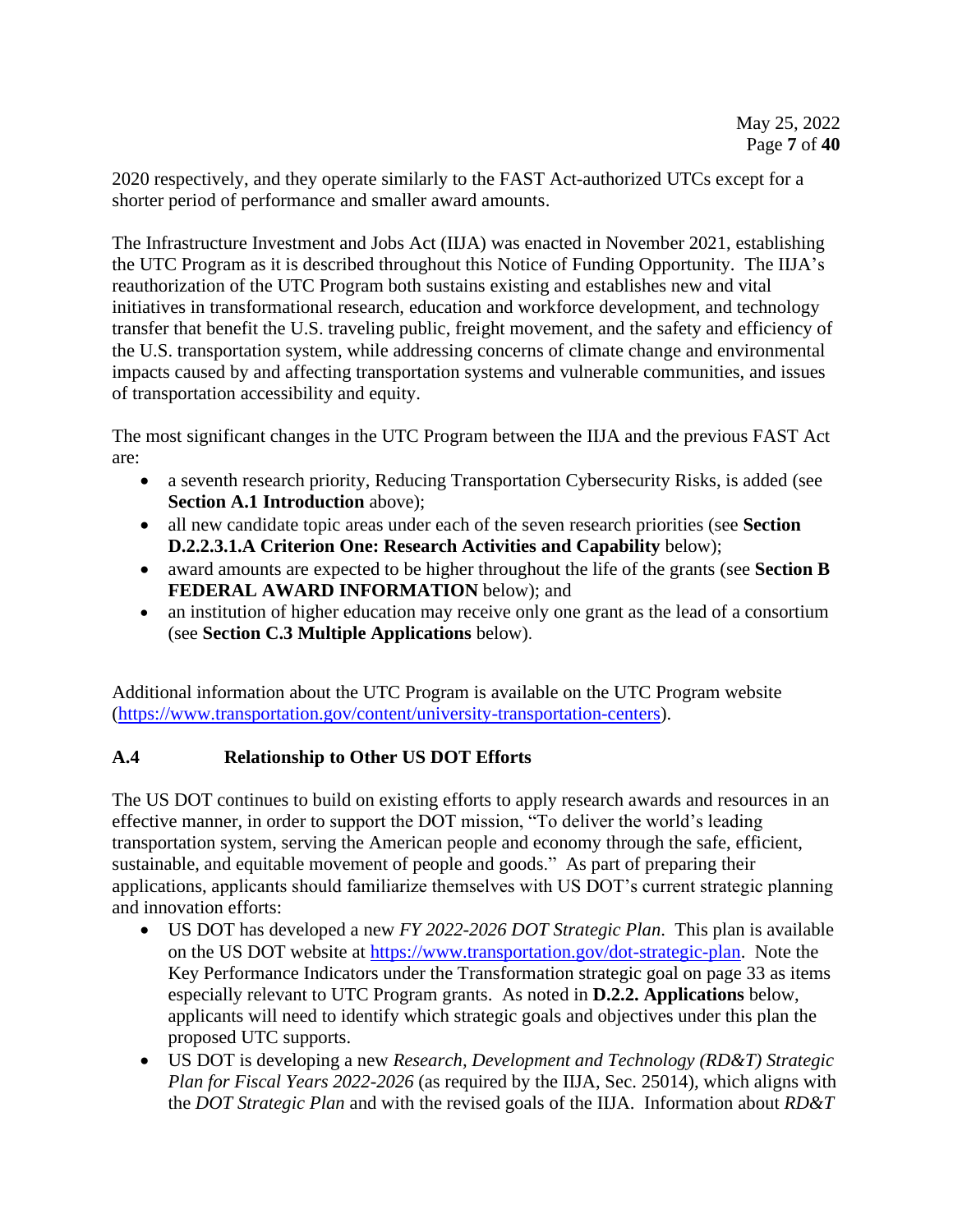*Strategic Plan* development is available at [https://www.transportation.gov/utc/current](https://www.transportation.gov/utc/current-competition)[competition.](https://www.transportation.gov/utc/current-competition)

- As a step toward a long-term goal of reaching zero roadway fatalities, US DOT developed its *National Roadway Safety Strategy* outlining a comprehensive approach to significantly reducing serious roadway injuries and deaths. The strategy is on the US DOT website at [https://www.transportation.gov/NRSS.](https://www.transportation.gov/NRSS)
- US DOT recently released its new *US Department of Transportation Equity Action Plan* that highlights work the Department will undertake to expand access and opportunity to all communities while focusing on underserved, overburdened, and disadvantaged communities. The plan is on the US DOT website at [https://www.transportation.gov/priorities/equity/actionplan.](https://www.transportation.gov/priorities/equity/actionplan)
- In addition, the Department of Transportation stresses the critical importance of innovation, a concept that is recognized to be a key component of the work done by the nation's colleges and universities. Information about US DOT's emphasis on innovation is available on the US DOT website at [https://www.transportation.gov/innovation,](https://www.transportation.gov/innovation) along with a set of US DOT Innovation Principles [\(https://www.transportation.gov/priorities/innovation/us-dot-innovation-principles\)](https://www.transportation.gov/priorities/innovation/us-dot-innovation-principles)

developed to guide the Department's approach toward this desired innovation.

Programs managed by the US DOT and other Federal agencies are charged with supporting and complying with Presidential Executive Orders and Memoranda. US DOT has specific interest in providing research, education, and technology transfer opportunities for historically underserved communities, including those served by minority institutions. US DOT is also interested in accelerating research and technology transfer that addresses transportation's critical role in climate change and sustainability. Of particular interest for the university community, US DOT is committed to the principles of scientific integrity in research. Applicants should familiarize themselves with the following Executive Orders and Memorandum that will be relevant to applications submitted under any of the seven statutory research priority areas, toward advancing US DOT goals:

- ➢ Advancing Racial Equity and Support for Underserved Communities Through the Federal Government [\(https://www.whitehouse.gov/briefing-room/presidential](https://www.whitehouse.gov/briefing-room/presidential-actions/2021/01/20/executive-order-advancing-racial-equity-and-support-for-underserved-communities-through-the-federal-government/)[actions/2021/01/20/executive-order-advancing-racial-equity-and-support-for](https://www.whitehouse.gov/briefing-room/presidential-actions/2021/01/20/executive-order-advancing-racial-equity-and-support-for-underserved-communities-through-the-federal-government/)[underserved-communities-through-the-federal-government/\)](https://www.whitehouse.gov/briefing-room/presidential-actions/2021/01/20/executive-order-advancing-racial-equity-and-support-for-underserved-communities-through-the-federal-government/)
- ➢ Tackling the Climate Crisis at Home and Abroad [\(https://www.whitehouse.gov/briefing](https://www.whitehouse.gov/briefing-room/presidential-actions/2021/01/27/executive-order-on-tackling-the-climate-crisis-at-home-and-abroad/)[room/presidential-actions/2021/01/27/executive-order-on-tackling-the-climate-crisis-at](https://www.whitehouse.gov/briefing-room/presidential-actions/2021/01/27/executive-order-on-tackling-the-climate-crisis-at-home-and-abroad/)[home-and-abroad/\)](https://www.whitehouse.gov/briefing-room/presidential-actions/2021/01/27/executive-order-on-tackling-the-climate-crisis-at-home-and-abroad/)
- ➢ Memorandum on Restoring Trust in Government Through Scientific Integrity and Evidence-Based Policymaking [\(https://www.whitehouse.gov/briefing-room/presidential](https://www.whitehouse.gov/briefing-room/presidential-actions/2021/01/27/memorandum-on-restoring-trust-in-government-through-scientific-integrity-and-evidence-based-policymaking/)[actions/2021/01/27/memorandum-on-restoring-trust-in-government-through-scientific](https://www.whitehouse.gov/briefing-room/presidential-actions/2021/01/27/memorandum-on-restoring-trust-in-government-through-scientific-integrity-and-evidence-based-policymaking/)[integrity-and-evidence-based-policymaking/\)](https://www.whitehouse.gov/briefing-room/presidential-actions/2021/01/27/memorandum-on-restoring-trust-in-government-through-scientific-integrity-and-evidence-based-policymaking/)

Federal agencies including US DOT are each required to develop a Strategic Plan at the beginning of a new Presidential administration, establishing the agency's overarching goals and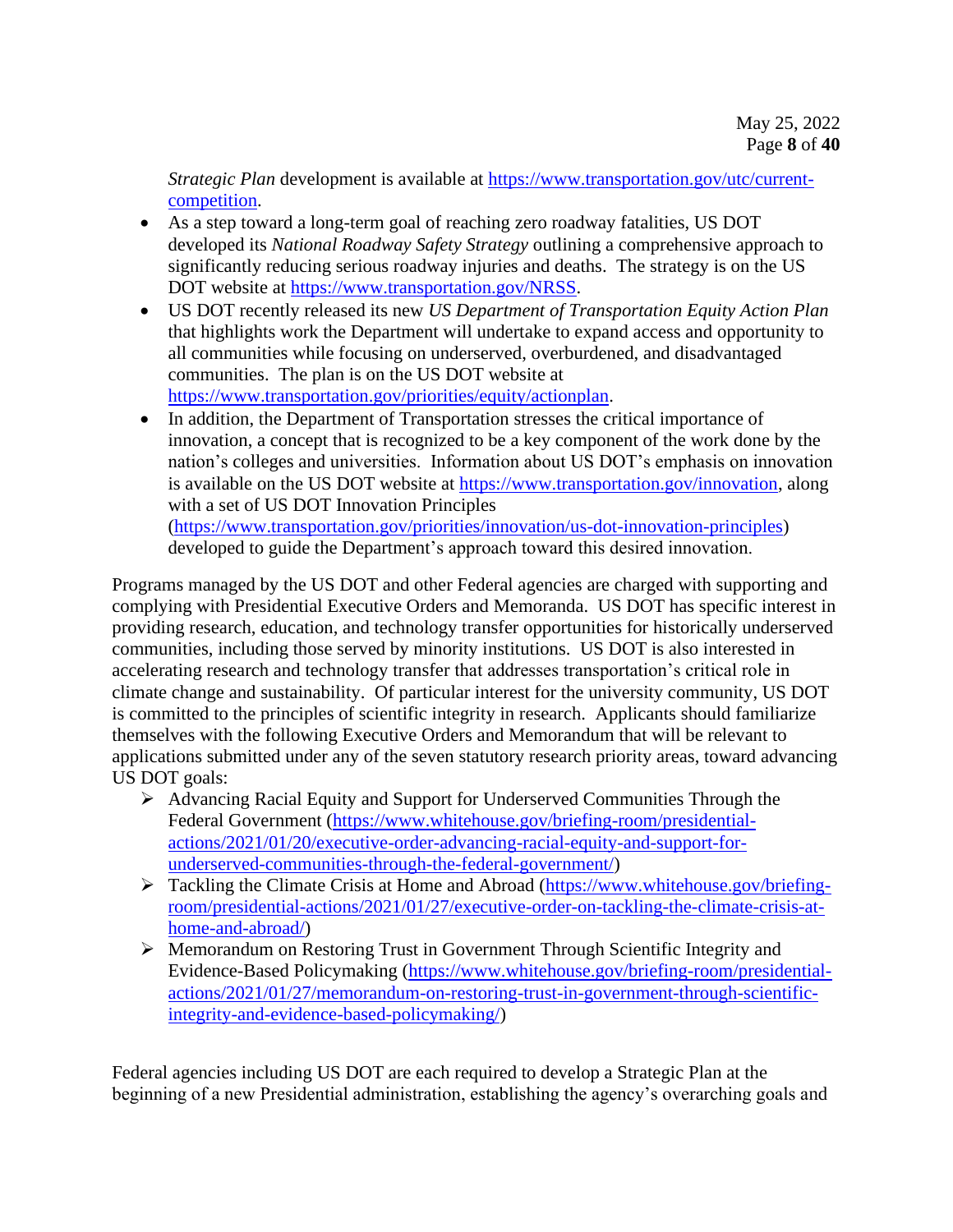identifying objectives to reach those goals, as well as key performance indicators to measure results. US DOT is required to track and report its progress through the key performance indicators toward achieving the goals. Because activities conducted by UTCs will contribute toward these goals, objectives, and indicators, elements of US DOT's Strategic Plan [\(https://www.transportation.gov/dot-strategic-plan\)](https://www.transportation.gov/dot-strategic-plan) are incorporated throughout this Notice of Funding Opportunity.

# <span id="page-8-0"></span>**SECTION B FEDERAL AWARD INFORMATION**

The US DOT will operate the UTC Program based on the principles of full and open competition. Awards will be in the form of grants to successful applicants. The funding and authorization available to OST-R for this Notice of Funding Opportunity at this time are solely from Federal Fiscal Year 2022 funds.

The Infrastructure Investment and Jobs Act (IIJA, sec. 11101(c)(1)(E)) authorizes \$80 million for Federal Fiscal Year 2022 (FY 2022), \$80.5 million for Fiscal Year 2023 (FY 2023), \$81 million for Fiscal Year 2024 (FY 2024), \$81.5 million for Fiscal Year 2025 (FY 2025), and \$82 million for Fiscal Year 2026 (FY 2026) for 35 competitive grants to UTCs. In addition, the IIJA (Division J, Title VIII) provides \$19.0 million per fiscal year "to remain available until expended for amounts made available for each of fiscal years 2022 through 2026…to carry out the University Transportation Centers Program."

Authorized FY 2022 through FY 2026 funds are subject to appropriations and to an annual obligation limitation, and 49 U.S.C. § 5505(d)(3) allows US DOT to expend not more than 1.5 percent of the funding amounts made available for the UTC Program to carry out coordination, evaluation, and oversight activities for the program, the combination of which may reduce grant award amounts. The amount of budget authority available in a given year may be, and has been in recent years, less than the amount authorized for that fiscal year, resulting in reductions of award amounts. As of the release date of this Notice of Funding Opportunity, US DOT anticipates being able to award in FY 2022 the full amounts shown for that year in **Section B.1 Number of Awards** below.

Current UTC Program grant recipients are eligible to apply for, and to receive if selected, grant funding through this competition. If a current UTC Program grant recipient is selected to be a new UTC under this Notice of Funding Opportunity, the new grant will be managed as a separate entity from any previous grant(s).

Funds made available under this Notice of Funding Opportunity may be expended from an anticipated start date of November 15, 2022 through November 30, 2028.

## <span id="page-8-1"></span>**B.1 Number of Awards**

Three types of Centers will be selected under this Notice of Funding Opportunity: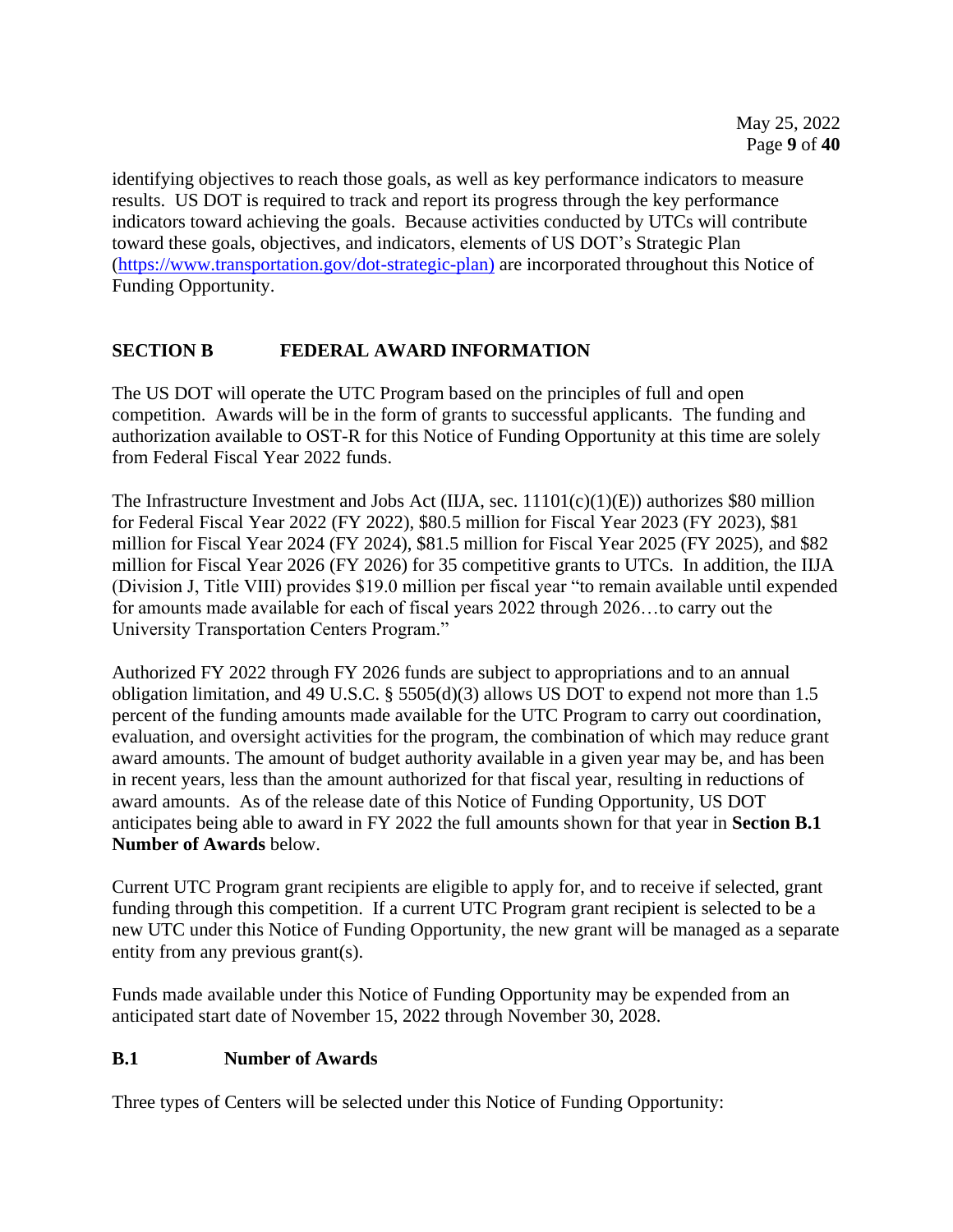- Five National UTCs;
- Ten Regional UTCs, one of which will be a Center focusing its efforts in the field of comprehensive transportation safety, congestion, connected vehicles, connected infrastructure, and autonomous vehicles, including the cybersecurity implications of technologies relating to connected vehicles, connected infrastructure, and autonomous vehicles; and
- 20 Tier 1 UTCs.

The expected fiscal year funding amounts for each type of Center, based on the authorized amount of funding before any of the reductions noted in **SECTION B FEDERAL AWARD INFORMATION** above and assuming selection of 20 Tier 1 UTCs, are up to the following amounts:

| <b>Nationals</b>  | \$4,000,000 each X 5 \$20,000,000  |              |
|-------------------|------------------------------------|--------------|
| Regionals         | \$3,000,000 each X 10 \$30,000,000 |              |
| Tier 1s           | \$2,000,000 each X 20 \$40,000,000 |              |
| <b>TOTAL FY22</b> | \$90,000,000                       |              |
|                   |                                    |              |
| <b>Nationals</b>  | \$4,000,000 each X 5 \$20,000,000  |              |
| Regionals         | \$3,000,000 each X 10 \$30,000,000 |              |
| Tier 1s           | \$2,000,000 each X 20 \$40,000,000 |              |
| <b>TOTAL FY23</b> |                                    | \$90,000,000 |
|                   |                                    |              |
| <b>Nationals</b>  | \$4,000,000 each X 5 \$20,000,000  |              |
| Regionals         | \$3,000,000 each X 10 \$30,000,000 |              |
| Tier 1s           | \$2,000,000 each X 20 \$40,000,000 |              |
| <b>TOTAL FY24</b> |                                    | \$90,000,000 |
|                   |                                    |              |
| <b>Nationals</b>  | \$4,000,000 each X 5 \$20,000,000  |              |
| Regionals         | \$3,000,000 each X 10 \$30,000,000 |              |
| Tier 1s           | \$2,000,000 each X 20 \$40,000,000 |              |
| <b>TOTAL FY25</b> | \$90,000,000                       |              |
|                   |                                    |              |
| Nationals         | \$4,000,000 each X 5 \$20,000,000  |              |
| Regionals         | \$3,000,000 each X 10 \$30,000,000 |              |
| Tier 1s           | \$2,000,000 each X 20 \$40,000,000 |              |
| <b>TOTAL FY26</b> | \$90,000,000                       |              |

Through this Notice of Funding Opportunity, the US DOT is competing UTC grants in fixed amounts within the ranges enabled by 49 U.S.C. § 5505(c) for each type of UTC (National, Regional and Tier 1) in order that applicants for each type of grant may be evaluated fairly against a fixed level of effort.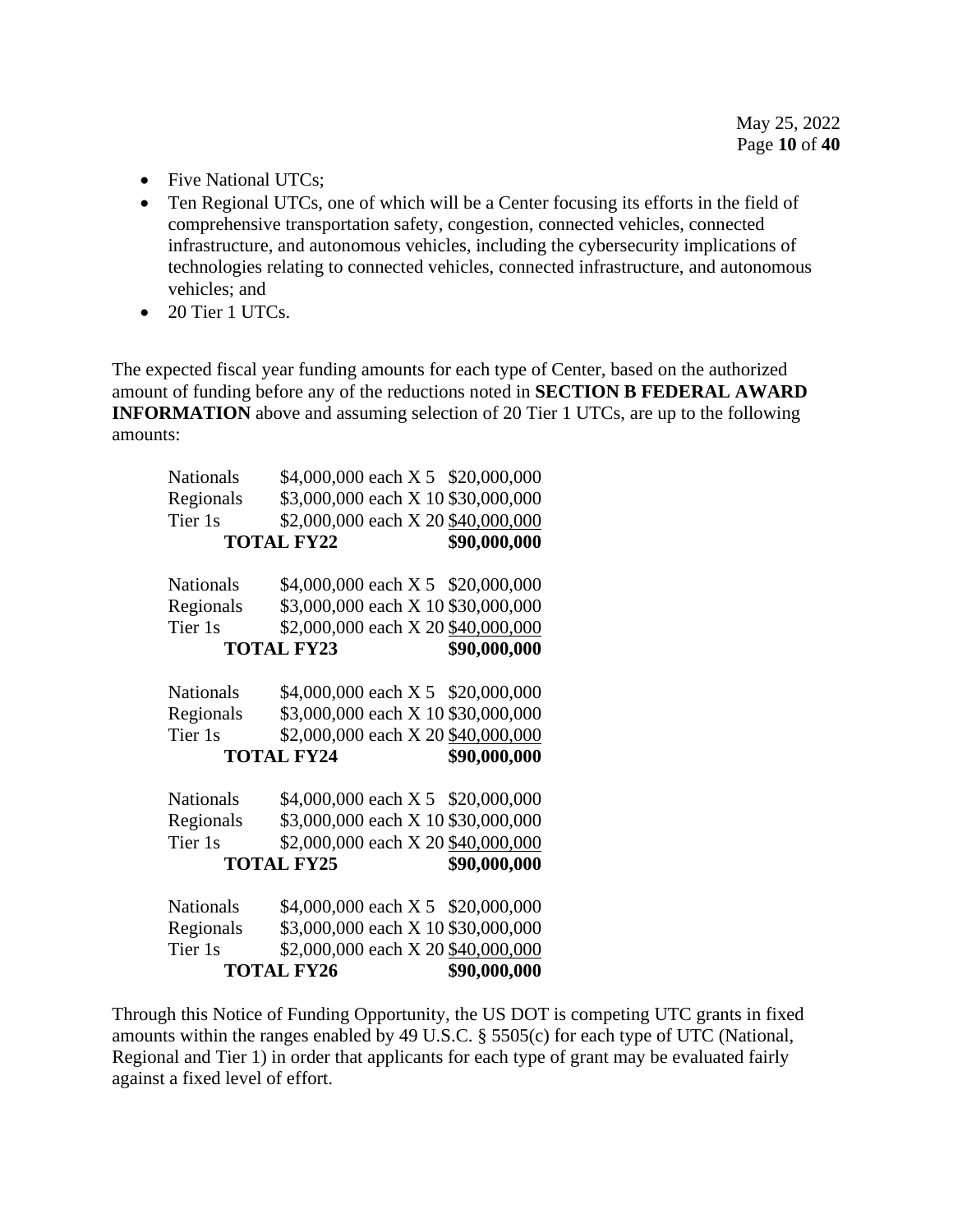## <span id="page-10-0"></span>**B.2 Types of Centers**

## <span id="page-10-1"></span>**B.2.1 National Centers**

The five National Centers must focus their efforts on national transportation issues as identified by one of the statutory research priority areas (49 U.S.C. § 6503(c)(1) as amended by IIJA sec. 25014): Improving Mobility of People and Goods; Reducing Congestion, Promoting Safety; Improving the Durability and Extending the Life of Transportation Infrastructure; Preserving the Environment; Preserving the Existing Transportation System; and Reducing Transportation Cybersecurity Risks. Although there are seven research priority areas, only five National Centers may be funded; selection within the seven research priority areas will be determined by the relative merits of applications received and in order to achieve a balanced portfolio across all selected Centers as discussed in **SECTION E APPLICATION REVIEW INFORMATION** below.

**SECTION D APPLICATION AND SUBMISSION INFORMATION** provides additional information on non-exclusive candidate topic areas categorized under each research priority area.

National Centers may be based in any region and may include consortium members that are not in the same Federal region as the lead institution.

## <span id="page-10-2"></span>**B.2.2 Regional Centers**

The ten Regional Centers must focus their efforts on national transportation issues as identified by one or more of the seven statutory research priority areas: Improving Mobility of People and Goods; Reducing Congestion; Promoting Safety; Improving the Durability and Extending the Life of Transportation Infrastructure; Preserving the Environment; Preserving the Existing Transportation System; and Reducing Transportation Cybersecurity Risks. **SECTION D APPLICATION AND SUBMISSION INFORMATION** provides additional information on non-exclusive candidate topic areas categorized under each research priority area.

The IIJA (sec. 25017, amending 49 U.S.C. § 5505(c)(3)(E)) also requires that one of the ten Regional UTC awards be given to a Center focusing its efforts in the field of comprehensive transportation safety, congestion, connected vehicles, connected infrastructure, and autonomous vehicles, including the cybersecurity implications of technologies relating to connected vehicles, connected infrastructure, and autonomous vehicles. Other than this specific focus area, this UTC will perform the other functions of a Regional Center.

The ten Regional Centers are to be located one in each of the ten standard Federal regions listed in Table 1 below. They are distinct from the National and Tier 1 Centers in that they must also address what the Regional UTC identifies as regional needs. While a National or Tier 1 Center may be based in any region and may form a consortium with universities that are not located in its region, a Regional Center, including all consortium members, must be located within the Federal region to be served. Each Regional Center must serve as a focal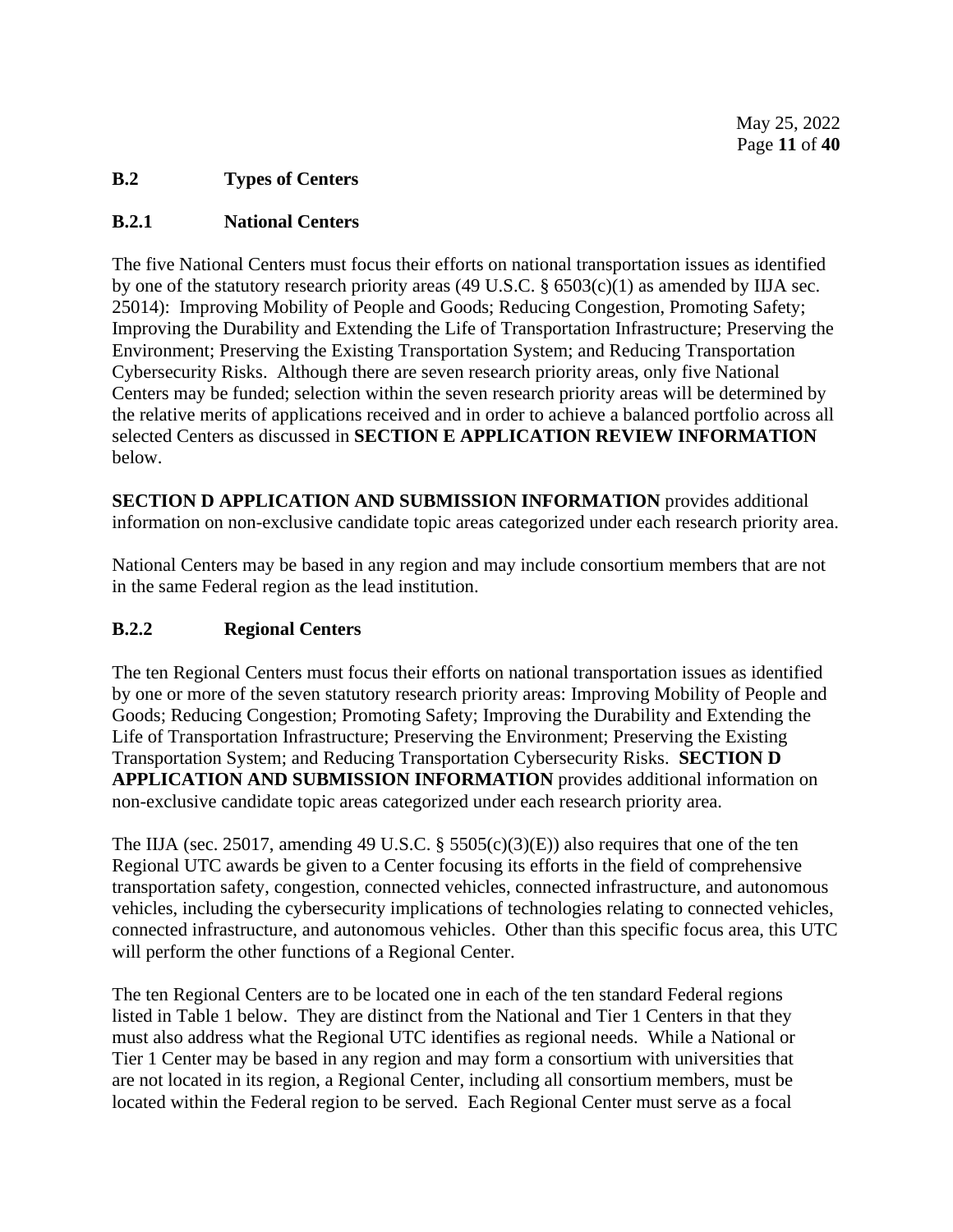point within its respective region to help coordinate UTC transportation research and education programs with regional needs and initiatives. At a minimum, a Regional Center should work with the other UTCs in its region to maximize the effectiveness of the region's collective services and programs.

| <b>Standard Federal Regions</b> |                                                                                   |  |  |  |
|---------------------------------|-----------------------------------------------------------------------------------|--|--|--|
| Region 1                        | Connecticut, Maine, Massachusetts, New Hampshire, Rhode Island, Vermont           |  |  |  |
| Region 2                        | New Jersey, New York, Puerto Rico, U.S. Virgin Islands                            |  |  |  |
| Region 3                        | Delaware, District of Columbia, Maryland, Pennsylvania, Virginia, West Virginia   |  |  |  |
| Region 4                        | Alabama, Florida, Georgia, Kentucky, Mississippi, North Carolina, South Carolina, |  |  |  |
|                                 | Tennessee                                                                         |  |  |  |
| Region 5                        | Illinois, Indiana, Michigan, Minnesota, Ohio, Wisconsin                           |  |  |  |
| Region 6                        | Arkansas, Louisiana, New Mexico, Oklahoma, Texas                                  |  |  |  |
| Region 7                        | Iowa, Kansas, Missouri, Nebraska                                                  |  |  |  |
| Region 8                        | Colorado, Montana, North Dakota, South Dakota, Utah, Wyoming                      |  |  |  |
| Region 9                        | Arizona, California, Guam, Hawaii, Nevada                                         |  |  |  |
| Region 10                       | Alaska, Idaho, Oregon, Washington                                                 |  |  |  |

## **Table 1. Standard Federal Regions**

# <span id="page-11-0"></span>**B.2.3 Tier 1 Centers**

The twenty Tier 1 Centers must focus their efforts on national transportation issues as identified by one of the seven statutory research priority areas: Improving Mobility of People and Goods; Reducing Congestion; Promoting Safety; Improving the Durability and Extending the Life of Transportation Infrastructure; Preserving the Environment; Preserving the Existing Transportation System; and Reducing Transportation Cybersecurity Risks. **SECTION D APPLICATION AND SUBMISSION INFORMATION** provides additional information on non-exclusive candidate topic areas categorized under each research priority area.

Tier 1 Centers may be based in any region and may include consortium members that are not in the same Federal region as the grantee university.

# <span id="page-11-1"></span>**SECTION C ELIGIBILITY INFORMATION**

# <span id="page-11-2"></span>**C.1 Eligible Applicants**

Only U.S. non-profit institutions of higher education as defined under 20 U.S.C. § 1001(a) are eligible to apply. Non-profit institutions of higher education may include qualifying two-year institutions that meet the requirements of 20 U.S.C. § 1001(a). *Any application submitted by or including in its consortium an entity other than a U.S. non-profit institution of higher education will not be considered for selection.*

As noted in **SECTION B FEDERAL AWARD INFORMATION**, current UTC Program grant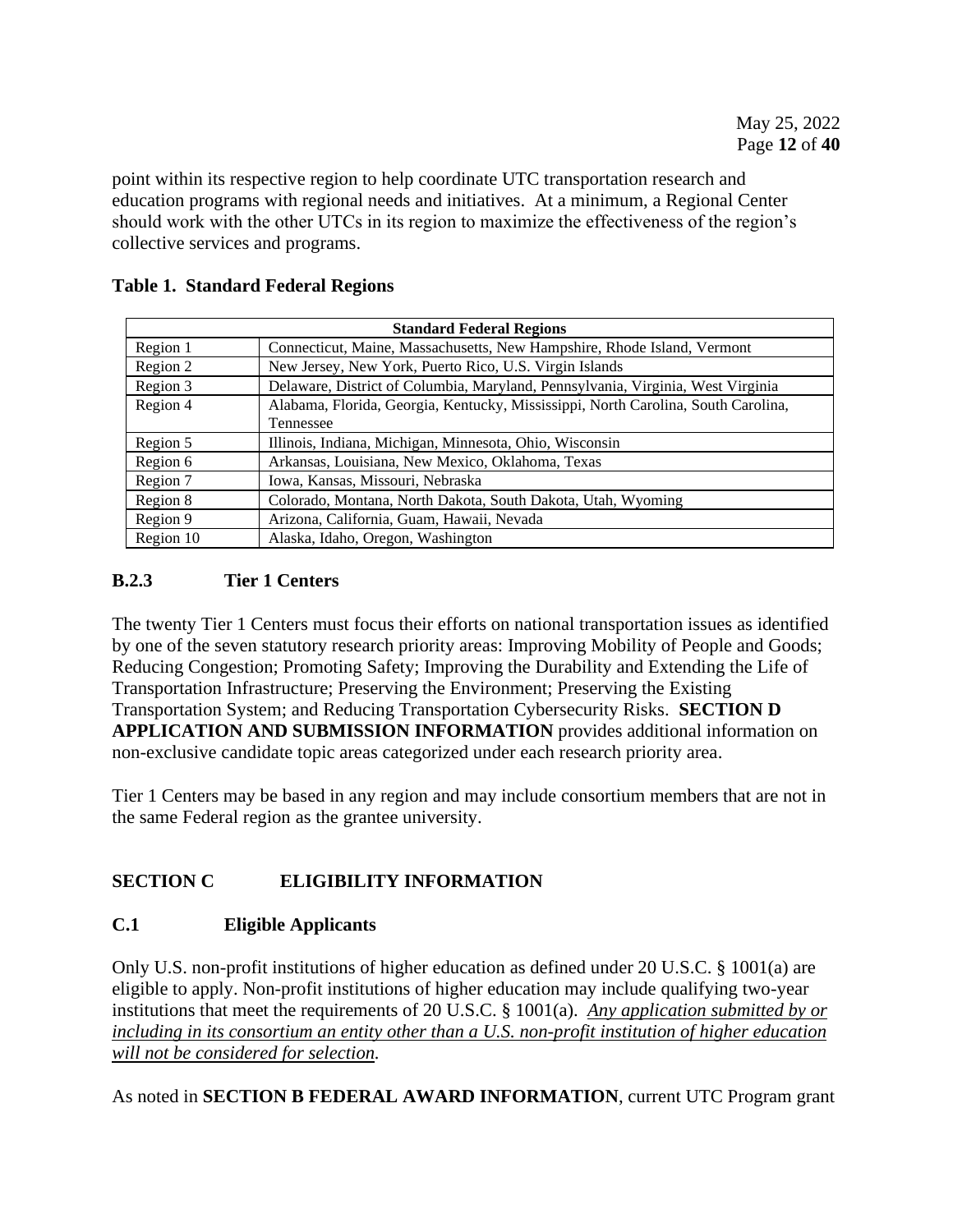recipients are eligible to apply for grant funding. If a current UTC Program grant recipient is selected to be a new UTC under this Notice of Funding Opportunity, the new grant will be managed as a separate entity from any previous grant(s).

Under 49 U.S.C. § 5505(b)(1), a UTC must be a consortium of two or more non-profit institutions of higher education led by one lead institution, all located in the United States or its territories or on Tribal lands. Typically, a consortium is a meaningful arrangement with all members involved in planning the overall direction of the Center's activities and participating in most aspects of the Center; the consortium is a long-term relationship lasting the full life of the grant. *Any application submitted by a sole non-profit institution of higher education that is not part of a consortium will not be considered for selection*.

Universities may collaborate with State, Tribal, and local Departments of Transportation and Departments of Public Works, metropolitan and regional planning organizations, the private sector, the philanthropic sector, and non-profit organizations; however, organizations that are not defined as U.S. non-profit institutions of higher education will not be considered members of the consortium. Organizations that are not members of a consortium may collaborate with a Center on a particular project or provide a service that assists in accomplishing that Center's activities.

The grantee/recipient institution will be the direct and primary recipient of the US DOT funds and must perform a substantive role in carrying out Center activities; it may not serve solely or primarily as a conduit for awards to another party. Under this Notice of Funding Opportunity, there is no minimum requirement for concentration of funding at the grantee institution or for consortium institutions.

# <span id="page-12-0"></span>**C.2 Cost Sharing or Matching Funds**

Total funding for a Center's operation must include the US DOT funding plus non-Federal matching funds. The matching funds may include Federal funds provided to a recipient under 23 U.S.C. § 504(b) or 505 (local technical assistance and State planning and research programs managed by the Federal Highway Administration). No other sources of Federal funds, including from non-US DOT Departments and Agencies, may be counted toward the match requirement.

The non-Federal matching funds may be cash or in-kind, must be used to accomplish program objectives and the purpose of the grant, and must be fully documented in the Center's records. Grantees will have the length of the grant period to obtain and to spend the full amount of required matching funds. Any restrictions under the grant or in Federal grant regulations 2 CFR Part 200 on allowability of costs apply to matching funds as well as the Federal funds.

National and Regional UTCs must obtain matching funds in an amount equal to the US DOT grant award amount. The match for Tier 1 UTCs must be 50 percent of the US DOT grant award amount.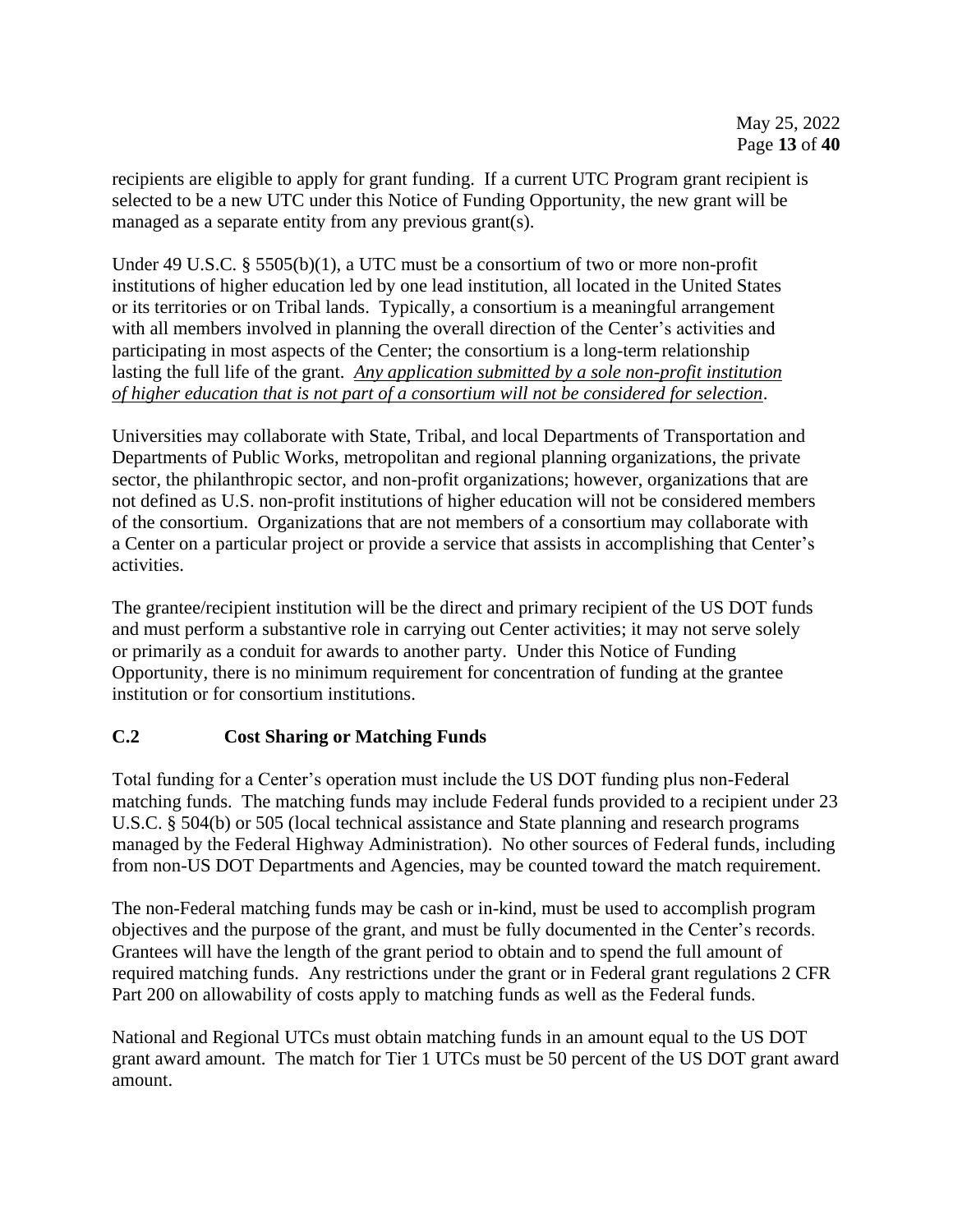Letters of commitment are neither required nor permitted in the application for space reasons. Instead, applicants wishing to identify such commitments should note in the text of the application if you have received such commitments, keeping any letters of commitment on file for audit purposes. If copies of such letters are included, they will count toward the application's page limit.

# <span id="page-13-0"></span>**C.3 Multiple Applications**

Institutions may apply for multiple grants by submitting separate applications for each, and they may choose to submit separate applications for grants under more than one type of UTC category (National, Regional or Tier 1). However, 49 U.S.C. § 5505(b)(2) (as amended by IIJA, Sec. 25017) restricts the number of UTC grants that an institution may receive through this competition as a lead institution of a consortium to **one UTC grant** (*previously a lead institution could receive one grant under each type of center, but now only one UTC grant in total may be received*). In this competition, there are no restrictions on the numbers or types of UTCs of which an institution may be a non-lead consortium member; an institution could be selected as the lead on one UTC and as a non-lead consortium member on another selected UTC.

# <span id="page-13-1"></span>**SECTION D APPLICATION AND SUBMISSION INFORMATION**

# <span id="page-13-2"></span>**D.1 Address to Request Application Package**

Applicants may view this Notice of Funding Opportunity and other supporting materials on [www.grants.gov](http://www.grants.gov/) (the Federal electronic grant identification and application system) and the UTC Program website, [https://www.transportation.gov/content/university-transportation-centers.](https://www.transportation.gov/content/university-transportation-centers) For [www.grants.gov,](http://www.grants.gov/) applicants should log onto that system and then search for Assistance Listing (Catalog of Federal Domestic Assistance number) 20.701 or **Opportunity No. UTCOPENCOMP2022** in order to find this Notice of Funding Opportunity. Although this

Notice will be available for viewing on the UTC Program website, applications themselves must be submitted through Grants.gov.

This Notice of Funding Opportunity and previous UTC grant terms and conditions (including reporting requirements) that are similar to those that will be in effect for the upcoming grants may also be found on the UTC Program website,

[https://www.transportation.gov/content/university-transportation-centers.](https://www.transportation.gov/content/university-transportation-centers) OST-R will post final versions of the terms and conditions for the new UTC Program grants on that website as soon as they are available.

# <span id="page-13-3"></span>**D.2 Content and Form of Application Submission**

# <span id="page-13-4"></span>**D.2.1 Letters of Intent**

This Notice of Funding Opportunity requires that each applicant submit a Letter of Intent which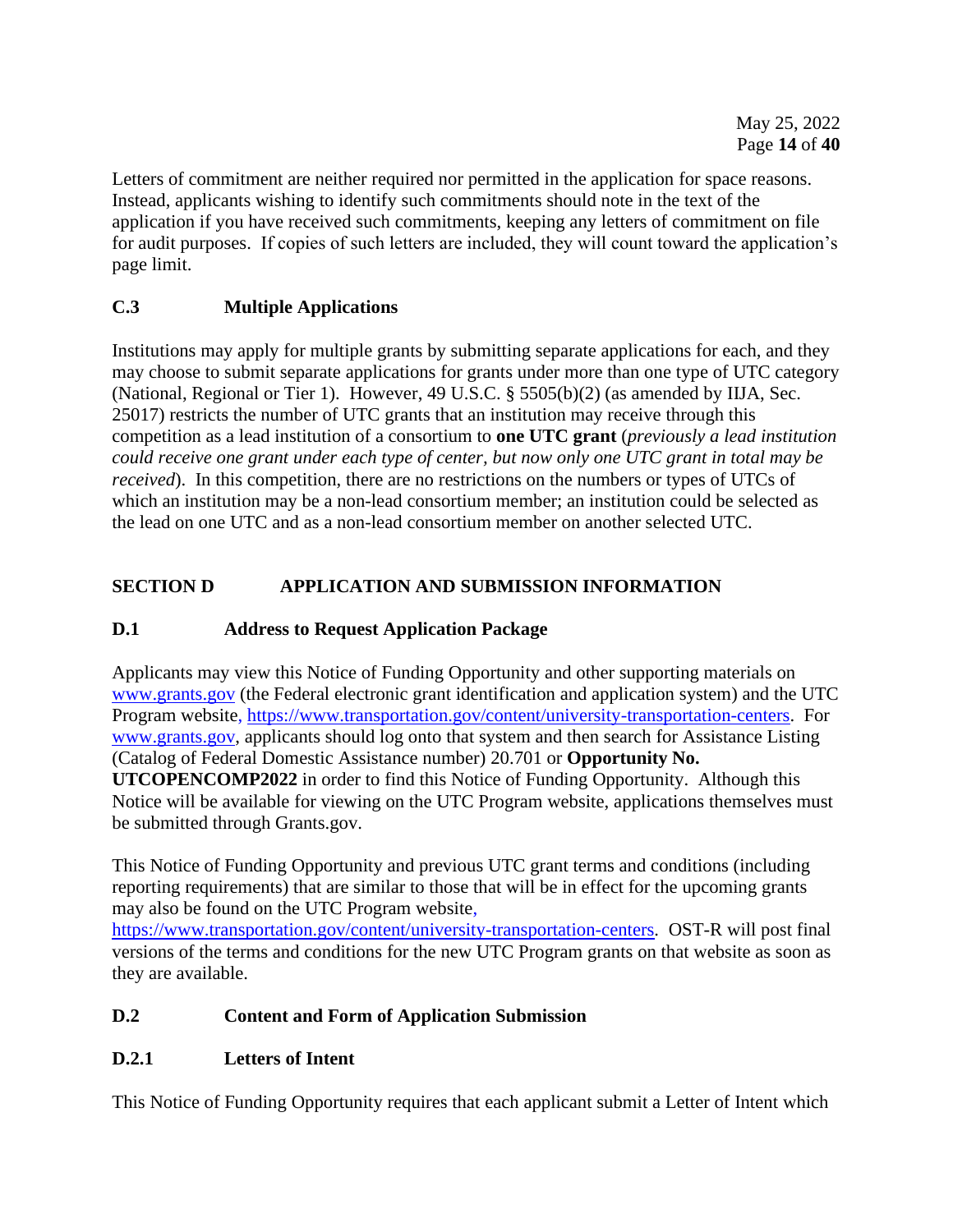OST-R requests be received by **5:00 PM EDT, FRIDAY, JULY 1, 2022** (late submission of a Letter of Intent will be accepted if received before the deadline for applications); *any application not preceded by a Letter of Intent submitted in the manner described here will be rejected*. The Letter of Intent must be submitted to OST-R as a PDF attachment in an e-mail, sent to [UTCgrants@dot.gov.](mailto:UTCgrants@dot.gov)

The Letter of Intent must identify the following items:

- 1. the non-profit institution of higher education that will submit the application as the lead of the consortium;
- 2. the type of UTC for which you are applying as shown in **Section B.2 Types of Centers** above: (1) National Center; (2) Regional Center; or (3) Tier 1 Center;
	- o if you are applying as a Regional Center, please indicate the Federal region in which you are located (as shown on Table 1 previously in this document)
- 3. the statutory research priority area (see **Section B.2 Types of Centers** above) that will be your primary focus; and
- 4. contact information for a person at your institution that the US DOT may e-mail or call with questions about the Letter of Intent.

Letters of Intent are required so that the US DOT review panels, comprised of relevant subject matter experts, may be organized in advance of receipt of final applications.

After submitting a Letter of Intent, you may change the type of Center being applied for and describe the change in the final application. However, you may not change the statutory research priority area identified in the Letter of Intent as your primary focus.

If you are intending to apply for more than one UTC grant, either within a category of Centers or across categories of Centers, you must submit a separate Letter of Intent (and a separate application) for each grant. An institution applying for more than one grant may not submit preferences as to which grant it would prefer to receive; the US DOT will make the selections.

# <span id="page-14-0"></span>**D.2.2 Applications**

If you are eligible to receive an award under this Notice of Funding Opportunity, your (nonprofit institution of higher education's) authorized representative must submit the application through [www.grants.gov;](http://www.grants.gov/) any application submitted other than through [www.grants.gov](http://www.grants.gov/) *will not be considered for funding*. You will want to ensure well in advance that your institution is registered with [www.grants.gov,](http://www.grants.gov/) as registration is not instantaneous. Eligible entities must have or must secure a Unique Entity Identifier (UEI, formerly DUNS number) for the purposes of formal application; a university's sponsored-programs or research office typically is the entity within a university that submits applications and so should be able to assist with this. The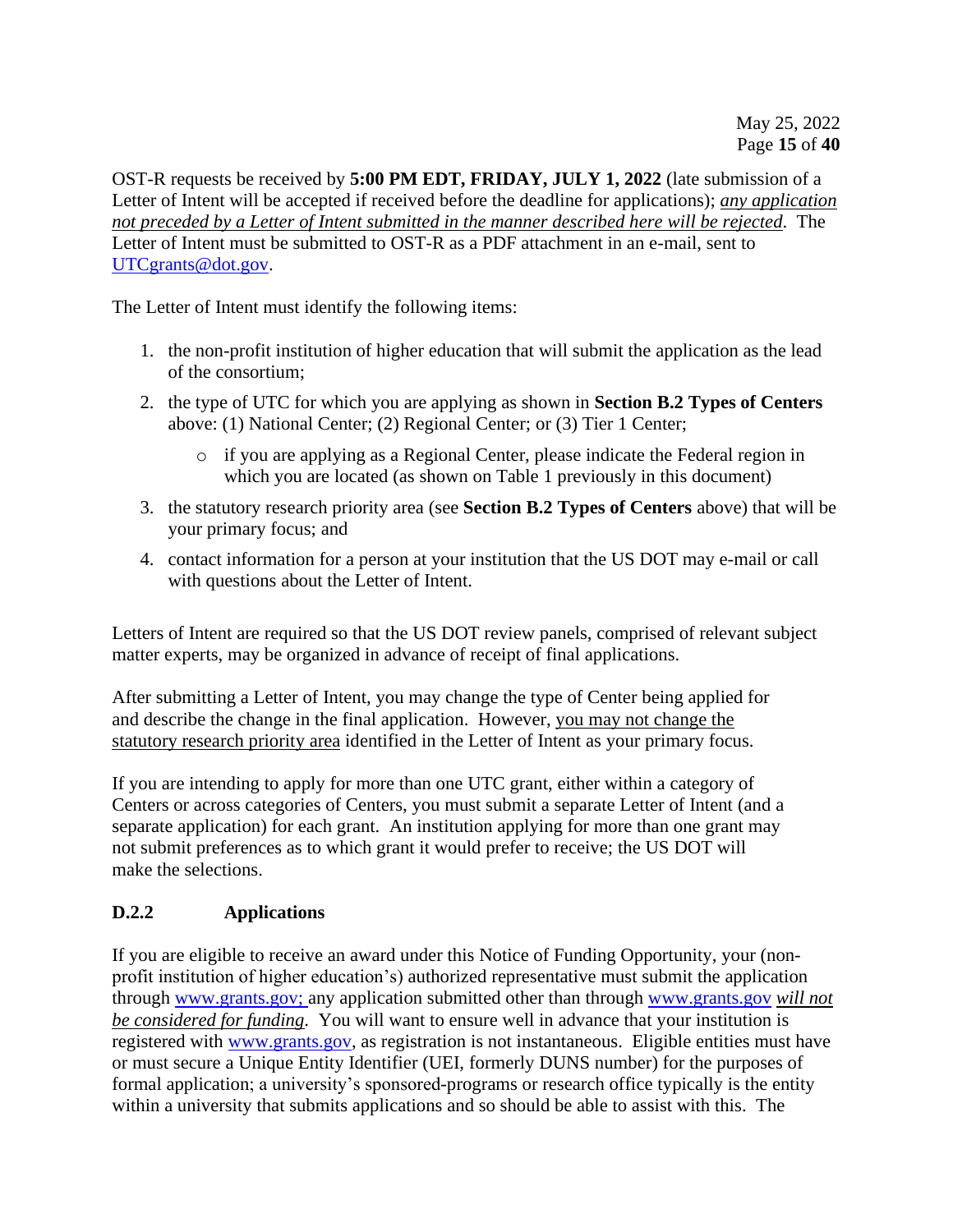Unique Entity Identifier is a unique, 12-character alphanumeric value that identifies your organization. Each applicant's Unique Entity Identifier will be maintained as part of the applicant's profile. This number can be obtained through the Federal government's System for Award Management or SAM.gov system [https://sam.gov/content/home.](https://sam.gov/content/home)

You are responsible for the accuracy and validity of all the administrative, fiscal, and technical information in your application. The application must consist of:

Your UTC application must be submitted to [www.grants.gov](http://www.grants.gov/) no later than **11:59 PM EDT, THURSDAY, AUGUST 25, 2022.** [www.grants.gov](http://www.grants.gov/) will provide you with an acknowledgement of your submission.

Hard copies of the application (see **Section D.6 Other Submission Requirements**) must be received by OST-R no later than **5:00 PM EDT, TUESDAY, AUGUST 30, 2022** (*note that this is later than the [www.grants.gov](http://www.grants.gov/) deadline*).

- 1. A cover sheet;
- 2. A two-page research abstract;
- 3. A written response to the evaluation criteria, and identification of the proposed Center Director and key staff (this portion of the application must not exceed 35 pages);
- 4. Required appendices (minority institution enrollment, CVs, and budget plans);
- 5. Standard Forms SF-424 "Application for Federal Assistance" and SF-424B "Assurances – Non-Construction Programs;" and
- 6. A copy of each of your consortium institutions' most recent negotiated overhead and fringe benefit rates.

# **►►► PLEASE ENSURE THAT YOUR APPLICATION DOES NOT CONTAIN ANY PERSONALLY IDENTIFIABLE INFORMATION ◄◄◄**

(such as Social Security numbers, birth dates, home addresses, etc.) Information submitted in the application may be subject to the Freedom of Information Act (FOIA).

# <span id="page-15-0"></span>**D.2.2.1 Cover Sheet**

The cover sheet of the application must include the following information:

- 1. The name of the proposed UTC, and names and locations (city, State, and zip code) of the lead/grantee institution and the other members of the Center's consortium. In order for OST-R to comply with Federal agency reporting requirements, state whether any of the participating non-profit institutions of higher education is a Minority Institution as that term is defined in **Section D.2.2.4.1 Enrollment Information for Any Minority Institution(s)**.
- 2. The type of UTC for which you are applying for grant funding: (1) National Center; (2)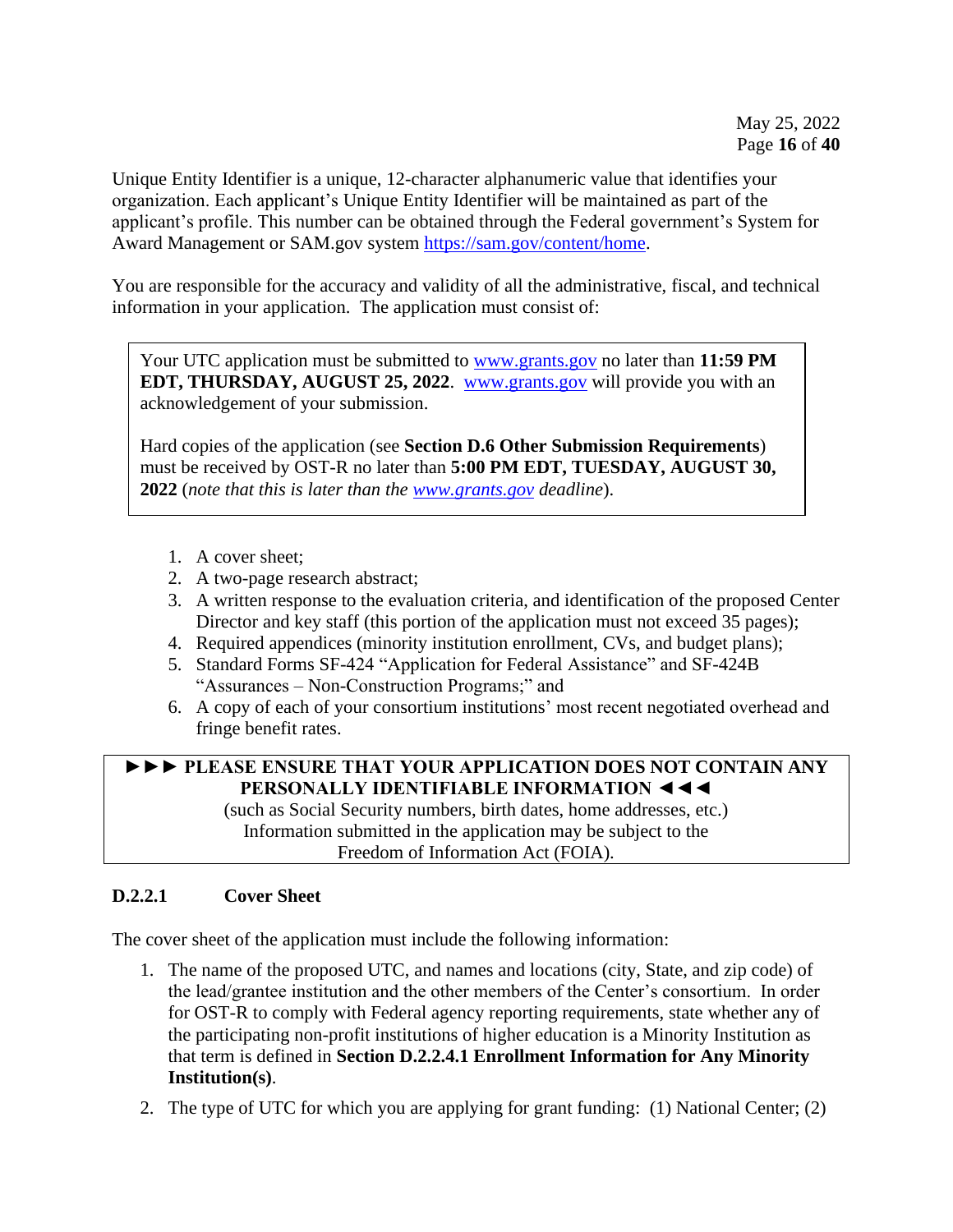Regional Center; or (3) Tier 1 Center. You may choose to be considered for more than one type of Center, but a separate and unique application must be submitted for each grant for which your institution is applying.

- If you are applying as a Regional Center, please indicate the Federal region in which you are located (as shown on Table 1 previously in this document).
- 3. The statutory research priority area (49 U.S.C.  $\S 6503(c)(1)$  as amended by IIJA sec. 25014) that is your primary focus:
	- A. Improving Mobility of People and Goods;
	- B. Reducing Congestion;
	- C. Promoting Safety;
	- D. Improving the Durability and Extending the Life of Transportation Infrastructure;
	- E. Preserving the Environment;
	- F. Preserving the Existing Transportation System; or
	- G. Reducing Transportation Cybersecurity Risks.

While your planned activities may span more than one priority area, you must select one priority area as your key focus.

- 4. The *DOT Strategic Plan* strategic goals [\(https://www.transportation.gov/dot-strategic](https://www.transportation.gov/dot-strategic-plan)[plan\)](https://www.transportation.gov/dot-strategic-plan) that your proposed UTC supports:
	- 1. Safety;
	- 2. Economic Strength and Global Competitiveness;
	- 3. Equity;
	- 4. Climate and Sustainability;
	- 5. Transformation; and
	- 6. Organizational Excellence.

Select a primary strategic goal and at least one secondary strategic goal.

Prepare the cover sheet as an 8.5x11 standard-size page using Arial 12 font with one-inch margins. Color may be used if desired. The cover sheet does not count toward the 35-page limit that applies to the Written Response section described below.

## <span id="page-16-0"></span>**D.2.2.2 Research Abstract**

The research abstract must not be more than two pages in length. It should contain high-level descriptions of the following:

• The research topics on which the proposed UTC intends to focus;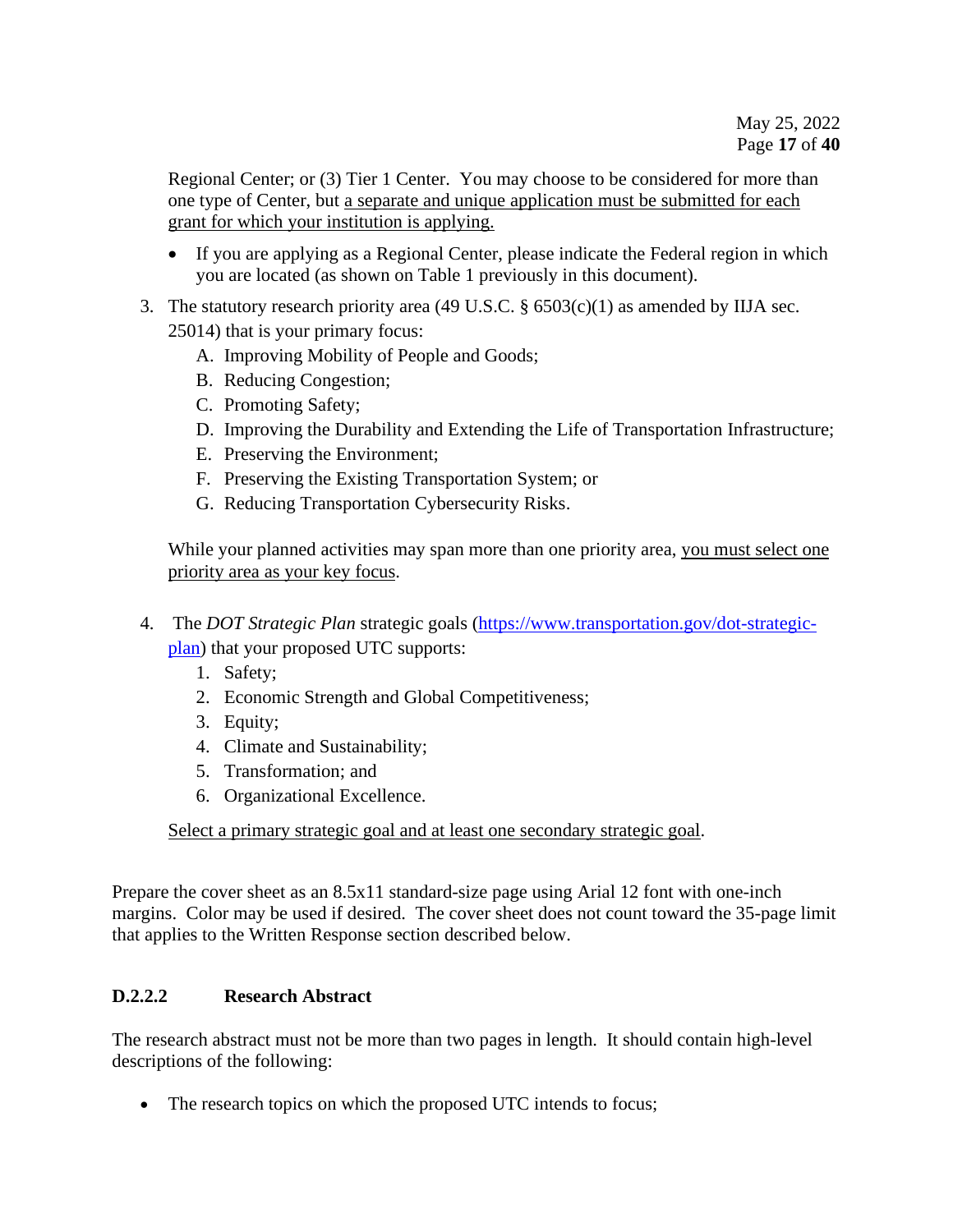- The motivations for pursuing the research;
- How the topics align with your chosen statutory research priority area and, if applicable, the non-exclusive candidate topic areas that fall within the selected priority area;
- How the topics align with your identified DOT Strategic Goals; and
- The transformational impacts that the proposed research is expected to have on the transportation system and its users.

Prepare the research abstract as no more than two 8.5x11 standard-size pages using Arial 12 font with one-inch margins. The research abstract does not count toward the Written Response's 35page limit.

## <span id="page-17-0"></span>**D.2.2.3 Written Response**

## **Page Limits and Formatting:**

This section of your application must not exceed a total length of thirty-five (35) 8.5x11 standard-size pages, single-spaced, Arial 12 font\*, with one-inch margins. *Any application that exceeds the page limit or that uses other than the specified spacing, font, or margins will be rejected.* Color may be used if desired.

A table of contents is not required; if you choose to include one, it will count toward the 35-page limit.

The cover sheet, abstract, and required appendices do not count toward the 35-page limit.

There are specific page limits for the required appendices, which are stated in **Section D.2.2.4 Required Appendices** below.

\*Arial 12 should be used throughout the document, except for headers/footers and tables/figures within which the font size may be no smaller than 9. Arial Black is acceptable, but Arial Narrow is not. Any size/type of font may be used in the appendices.

**NOTE:** *Do not include any hyperlinks to external websites that provide supplemental content to the information contained in the application, as reviewers will be instructed not to view them.*

This **Written Response** section must address the following:

- 1. Response to Evaluation Criteria
- 2. Center Director and Key Personnel.

## <span id="page-17-1"></span>**D.2.2.3.1 Response to Evaluation Criteria**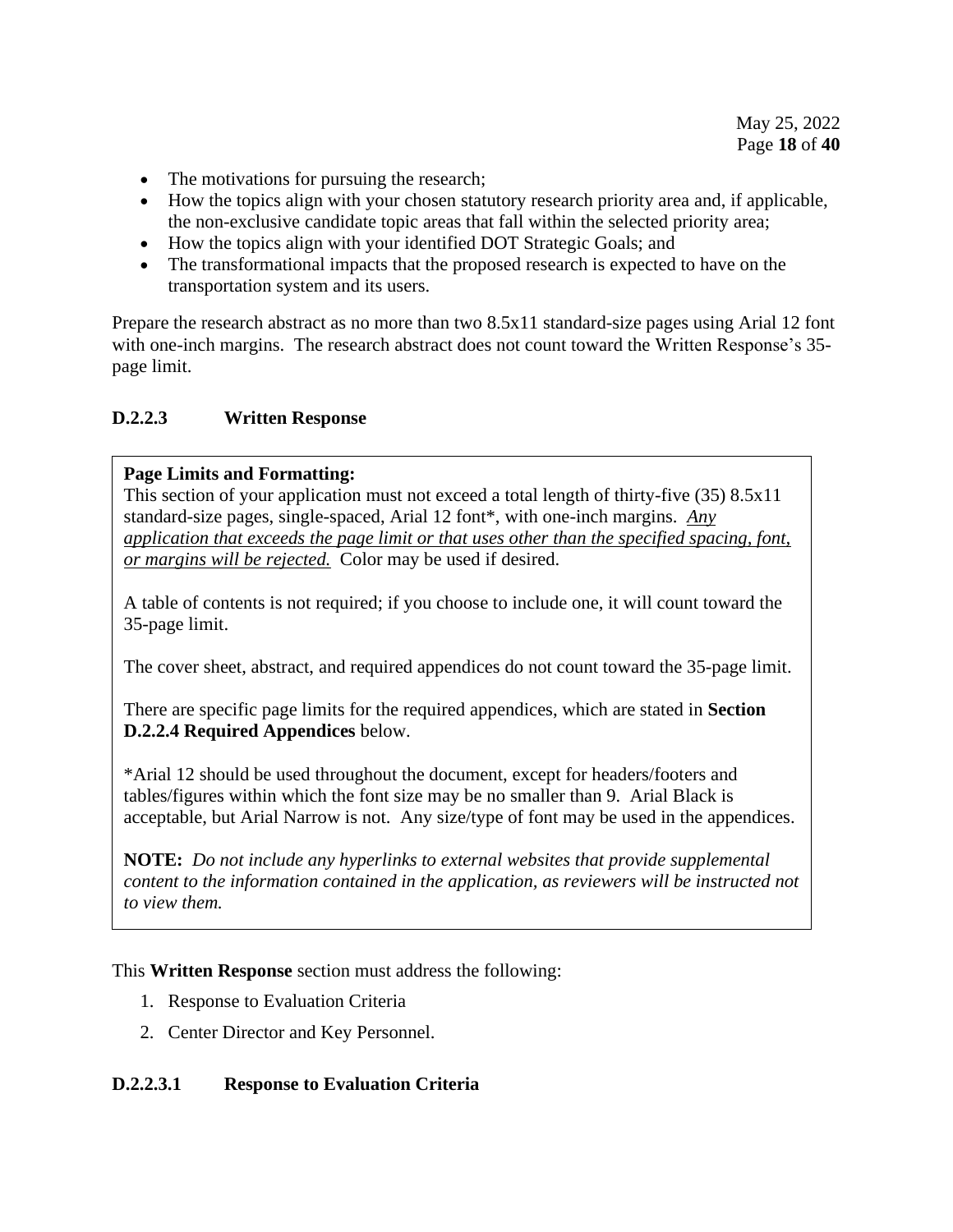The UTC Program's authorizing legislation (49 U.S.C. § 5505(b)(4)) specifies general selection criteria to be used in this competition. These statutory criteria are included in this Notice of Funding Opportunity as **Criteria One through Five**, described below. In addition, the US DOT currently requires all Notices of Funding Opportunity to reflect in selection criteria the Presidential Executive Orders cited in **Section A.4 Relationship to Other US DOT Efforts** above; responsiveness to these Executive Orders will be assessed through the applicant's responses to **Criteria One and Three**, described below. **SECTION E APPLICATION REVIEW INFORMATION** describes how these selection criteria will be used in the selection process. The selecting official will also be looking for applications that support the US DOT *FY 2022-2026 Strategic Plan*, which will be assessed through the applicant's responses to **Criteria One through Four**.

The application submitted in response to this Notice of Funding Opportunity will serve as the Strategic Plan for any Center that is selected to receive funding. All the items listed below must be addressed clearly and completely.

If you are applying for a Regional UTC, you must discuss throughout your application how your Center will address regional issues. The discussion must include the following:

- How your Regional Center will serve as a focal point within your region to help coordinate your UTC's transportation research, education, workforce development, and technology transfer programs with regional partners and initiatives.
- How your Regional Center will work with other UTC grant recipients that are located in the region to maximize the effectiveness of those UTCs' collective services and programs.
- Your institution's relevant experience, if any, in leading regional efforts.
- Your ideas for how the Center can use regional efforts to further UTC program objectives.

If you are applying for a National or Tier 1 UTC, there is no expectation of addressing issues on a regional basis. However, you are free to do so if that is in keeping with your vision for your proposed center.

**All applicants must respond to the following evaluation criteria, in the order specified below. Insufficient information to allow reviewers to assess any criterion will negatively impact the application's rating.**

## **D.2.2.3.1.A Criterion One: Research Activities and Capability**

In this section, describe the key breakthrough, advanced, and transformative research activities that you will undertake, and demonstrate your capability and experience to carry out these activities and achieve the objectives of the UTC Program and the vision of a system of systems, which is defined in the forthcoming US DOT *Research, Development and Technology Strategic*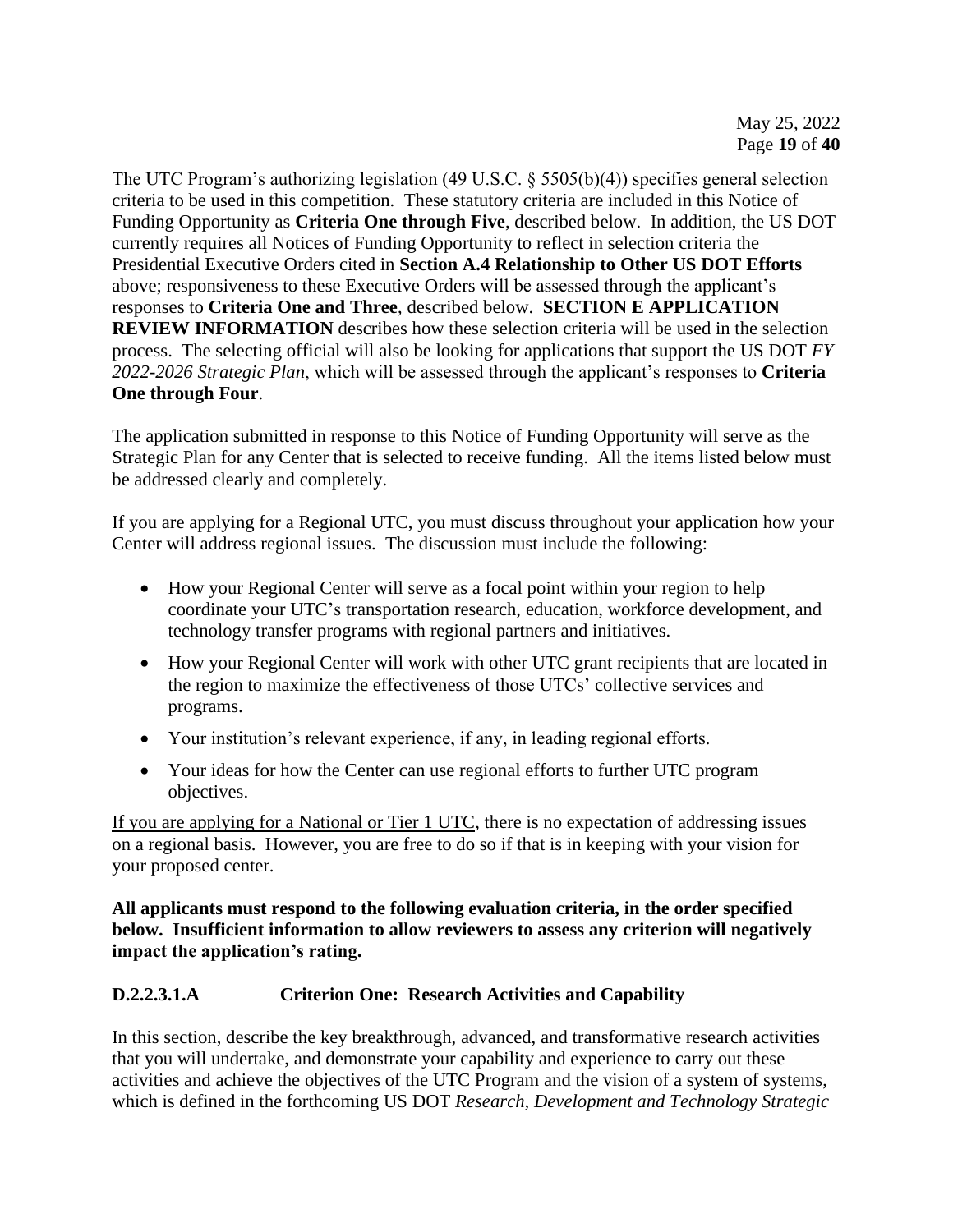*Plan for Fiscal Years 2022-2026*; information about that plan's development is available at [https://www.transportation.gov/utc/current-competition.](https://www.transportation.gov/utc/current-competition) You must provide sufficient detail in this Written Response to enable the reviewers to understand what you intend to accomplish with your Center; to see how you plan to select, brief OST-R staff about, and carry out the research projects financed with your grant; and to evaluate the feasibility of your proposed approach as well as your capability to achieve the proposed outcomes within the grant's designated time frame.

The 35-page limit for the Written Response means that you likely will not want to include fully detailed, methodological descriptions of your proposed research projects in the application. OST-R encourages applicants to include relatively high-level overviews of research projects that include enough detail to make clear a project's significance to US DOT's transformative vision for transportation, noting in particular the research project's intended outcomes and desired impacts.

i. Proposed Research Activities

49 U.S.C. § 6503(c)(1), as amended by IIJA sec. 25014, specifies seven research priorities that UTCs selected through this competition must address: Mobility of People and Goods; Reducing Congestion; Promoting Safety; Improving the Durability and Extending the Life of Transportation Infrastructure; Preserving the Environment; Preserving the Existing Transportation System; and Reducing Transportation Cybersecurity Risks.

The IIJA charges the Secretary of Transportation with establishing non-exclusive candidate topic areas within these research priorities. OST-R worked with the US DOT operating administrations to develop the candidate topic areas listed below. Per 49 U.S.C. § 6503(c)(2), research activities may include fundamental research pertaining to the applied physical and natural sciences; applied science and research; technology development research; and social science research.

Although applicants are encouraged to consider these topic areas, the **US DOT is looking for, and encouraging applicants to propose, new breakthrough ideas, innovations, and transformative research topics that will make significant contributions toward transforming the transportation system into a seamless, connected, and adaptable system of systems that serves the American people and economy through the safe, efficient, sustainable, and equitable movement of people and goods.**

US DOT has identified key challenges and candidate technologies and tools, listed below, for potential research considerations for each of the seven statutory research priorities. Some of these are discussed in the forthcoming US DOT *Research, Development and Technology Strategic Plan for Fiscal Years 2022-*2026 noted above. Challenges are presented by each research priority area, along with candidate technologies and tools for use among the seven priority areas: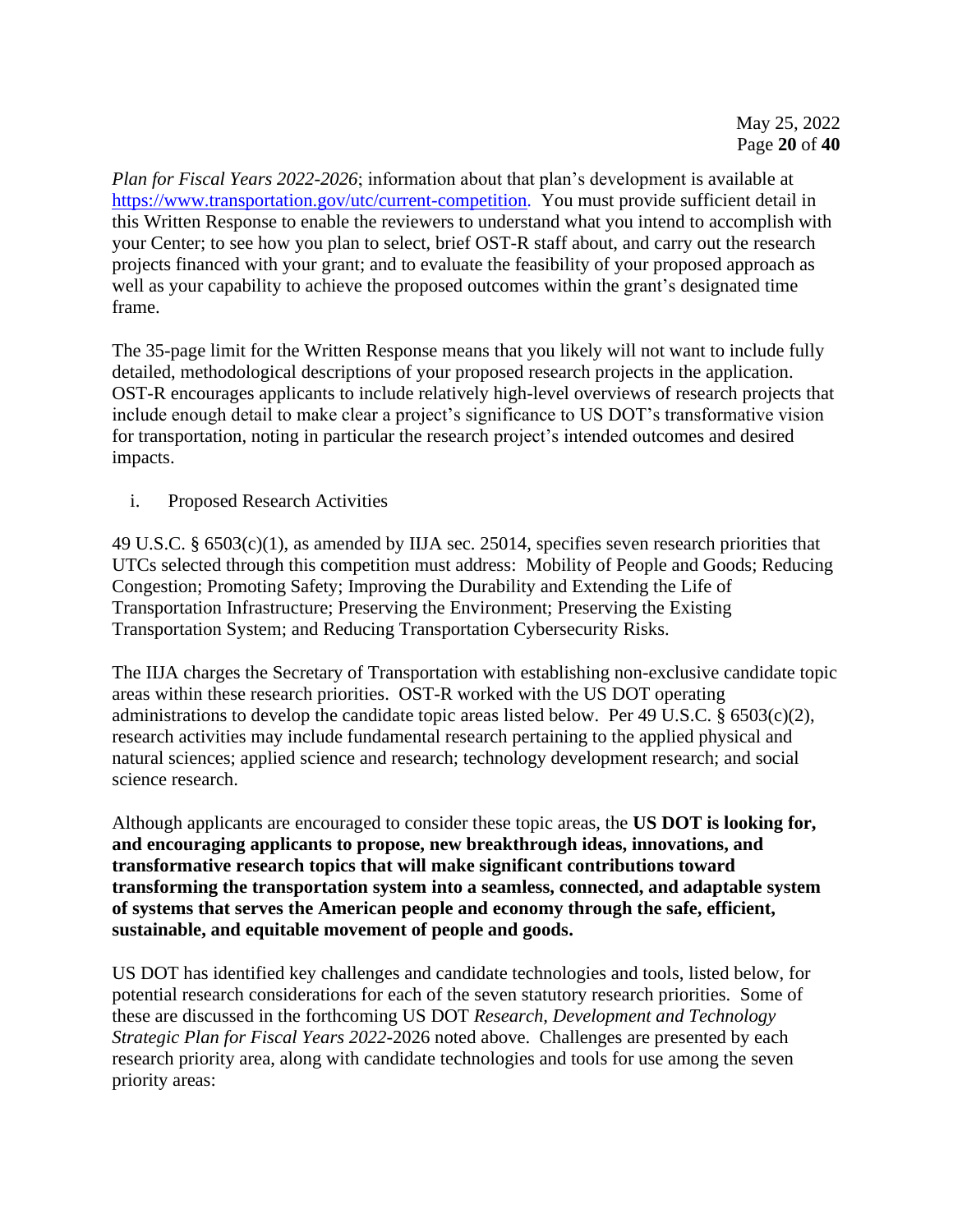#### **Challenges:**

## **1. Improving Mobility of People and Goods:**

- Freight logistics, planning, data, workforce, and execution
- Transportation Equity assessment, investment, enhancement, and coordination
- Multimodal System Planning seamless system design, planning and execution
- Mobility Innovation innovative personal mobility services and technologies
- Network Accessibility mapping and mobility services
- Automated and Connected Vehicles simulation, testing, systems design
- Positioning, Navigation and Timing and other communication technologies systems integration, testing and reliability
- Rural Transportation Infrastructure safety, efficiency, reliability and resiliency

## **2. Reducing Congestion:**

- Demand Management incentive-based roadway pricing, land use, curb management, mode shift, transportation network gap analysis
- Delivery first/last mile delivery data, infrastructure, technology, and operations
- Operations transportation system management and operations

## **3. Promoting Safety:**

- Vulnerable Users design, data, interventions, usability
- Infrastructure condition assessment and monitoring, planning and design
- Safety Culture and Behavior unsafe/distracted driving identification and mitigation, efficacy of traffic-safety enforcement
- Human-Machine Interactions human factors of transportation technology and design
- Hazardous Material Safety safety of hazardous materials transportation, impact on communities
- Vehicle and Workforce Safety safety of drivers, passengers, road users, transportation workers and first responders
- Automated and Connected Vehicles simulation, testing, systems design
- Positioning, Navigation and Timing and other communication technologies systems integration, testing and reliability
- Rural Transportation Safety planning, design, and data

# **4. Improving the Durability and Extending the Life of Transportation Infrastructure:**

- Durability inspection, maintenance, preservation, sustainability, longevity, and health monitoring
- Construction materials and structures, construction methods and management
- Finance innovative revenue and finance

## **5. Preserving the Environment:**

• Noise and Air Quality – measurement and mitigation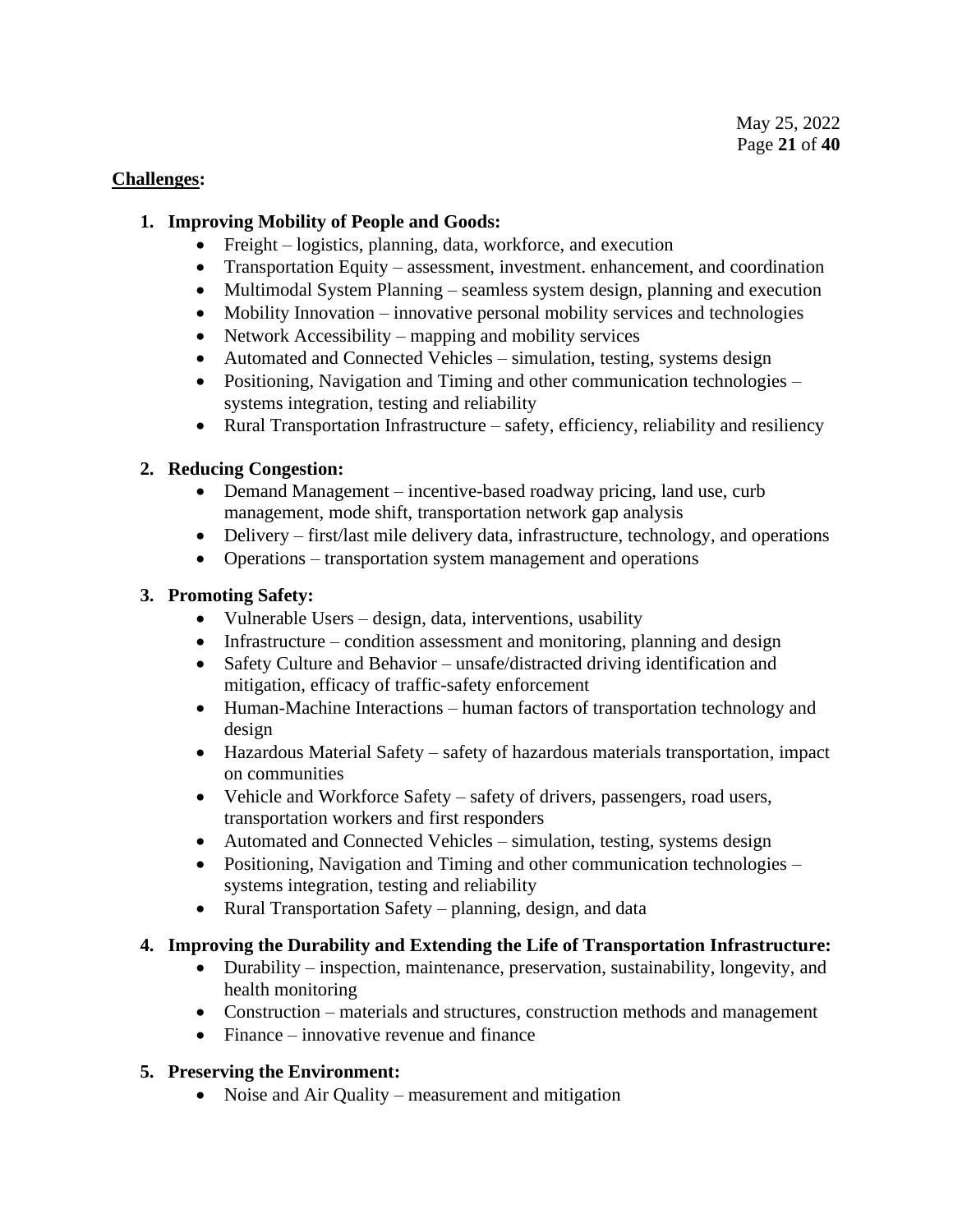- Electrification transportation operations, infrastructure facilities and other support systems
- Alternative Fuels energy innovation in high-emissions sectors
- Environmental Analysis and Mitigation measuring, modeling, and mitigating pollution and preserving ecosystems
- Environmental Justice assessment and mitigation of harmful environmental effects on vulnerable communities
- Mode Shift systems design and user experience to reduce environmental impact of transportation
- Resiliency and Climate Adaptation

# **6. Preserving the Existing Transportation System:**

- Asset Management techniques and cost-effective inspection, preservation, and maintenance practices, vulnerability assessment and risk modeling
- Resilience resilient, adaptive, and dynamic systems

# **7. Reducing Transportation Cybersecurity Risks:**

- Supply Chain coordination, testing, mitigation
- Positioning, Navigation and Timing and other communication technologies systems integration, testing and reliability
- Testing tools, distributed environments and systems
- Automated and Connected Vehicles simulation, testing, systems design
- Internet of Things security and monitoring

## **Candidate Technologies/Tools for Consideration:**

- Knowledge Networks/Knowledge Graphs
- Vehicle-to-Infrastructure, Vehicle-to-Pedestrian, Vehicle-to-Everything
- Cooperative Driving Automation
- Positioning, Navigation and Timing
- Simulation
- Secure Data Sharing Techniques
- Spectrum Utilization
- Advanced Engineering Materials
- Autonomous Systems
- Robotics
- Blockchain Technologies
- Artificial Intelligence and Machine Learning
- Networked Sensors and Sensing
- Quantum Information Technologies
- Electrification
- Communications and Networks Technologies
- Financial Technologies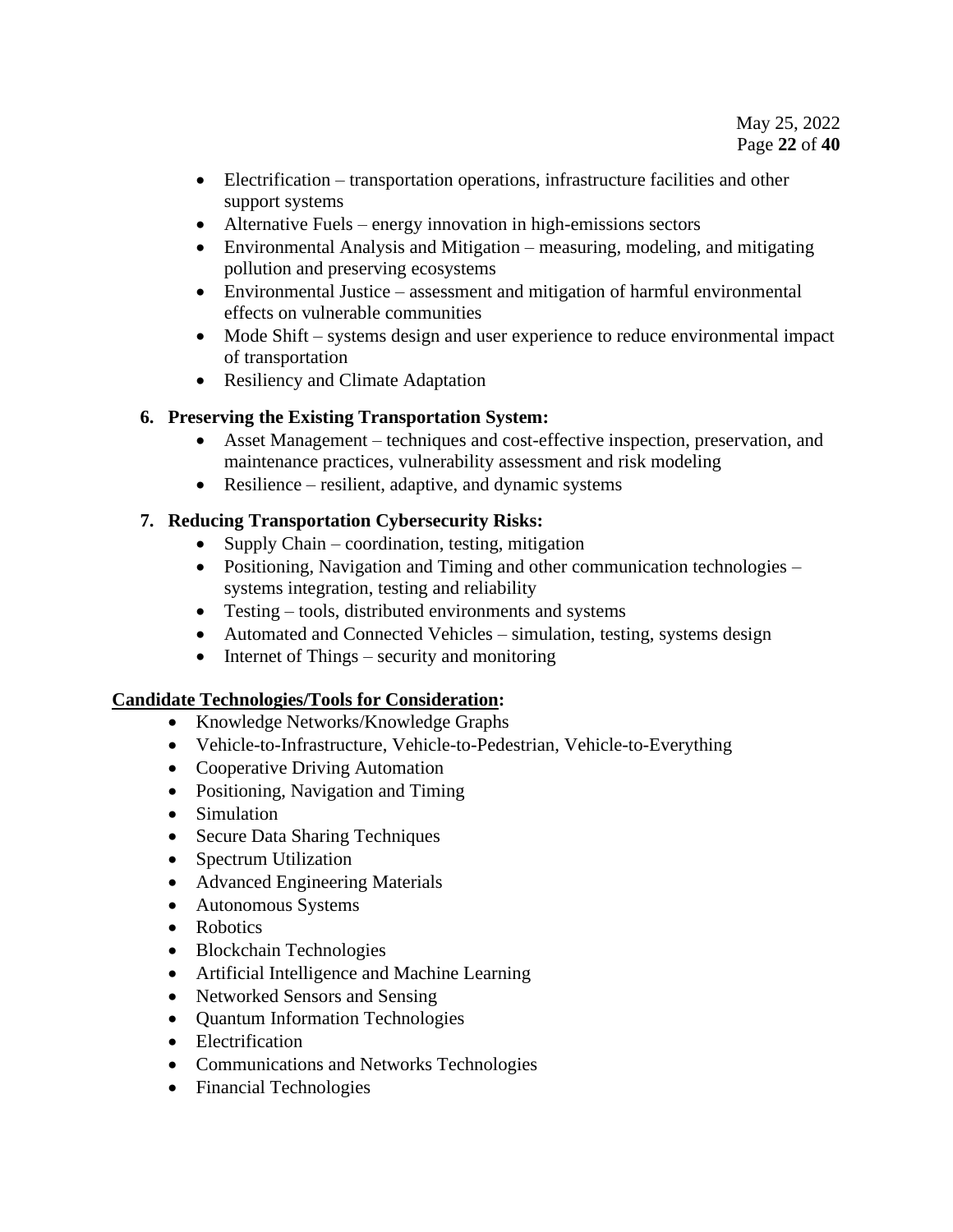- Human Machines Interface Technologies
- Modeling
- Differential Privacy
- Computer Vision
- Renewable Energy Generation, Storage and Distribution
- Energy Storage and Charging
- Additive Manufacturing
- Community Engagement
- Describe your Center's proposed research topic(s) and corresponding relationship to the one of the seven statutory research priority areas (Improving Mobility of People and Goods; Reducing Congestion; Promoting Safety; Improving the Durability and Extending the Life of Transportation Infrastructure; Preserving the Environment; Preserving the Existing Transportation System; or Reducing Transportation Cybersecurity Risks) that you previously identified as your primary focus area. You are encouraged to select from the list of non-exclusive research topic area(s) or introduce your innovative approach to provide more depth to your research focus.

The US DOT welcomes focused Centers that will make dramatic impacts on one or a few closely related topics and is not necessarily looking for Centers trying to demonstrate the ability to span a large number of research topics.

- Discuss how your Center's proposed research topic(s) advance the *US DOT Strategic Plan* Goals [\(https://www.transportation.gov/dot-strategic-plan\)](https://www.transportation.gov/dot-strategic-plan) that you identified above (**D.2.2.1 Cover Sheet**) as being supported by your application.
- Within those Strategic Goals, note which of the Key Performance Indicators listed in the *US DOT Strategic Plan* for those goals you expect your UTC to advance.
- Describe how the involvement of any Minority Institution(s) in your UTC's consortium will contribute particular assets to the research activities of your UTC and/or assist in further developing the conduct of research at the Minority Institution(s).
- Discuss the degree to which your proposed research activities are multimodal (either across modes or involving modes other than highway) and multidisciplinary in scope, and how such an emphasis impacts the quality of the research.
- Describe your commitment to, and your proposed implementation of, peer review principles and other research "best practices" in the selection and management of your research projects.
- Provide three to five relevant performance metrics that you will use to assess your performance in meeting research goals.
	- $\circ$  In addition, state how you will obtain and maintain the information included in those metrics.
- ii. Capability and Experience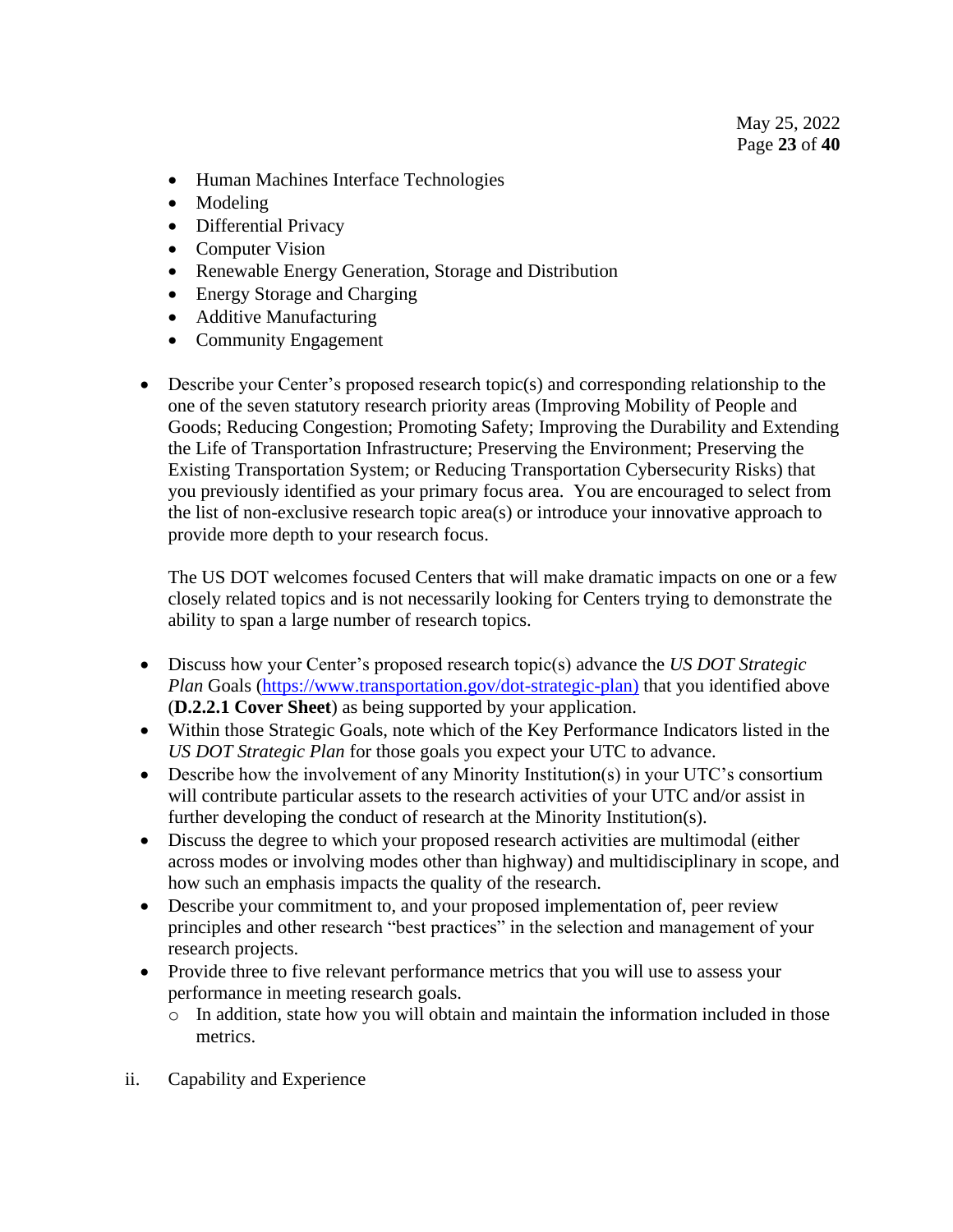- Describe the research resources already available to conduct breakthrough, advanced, and transformative research, including those at consortium universities. Among others, these resources may include the following, if relevant to the transportation research to be conducted:
	- o Dedicated laboratory space;
	- o Specialized computer or other technical equipment; and
	- o University support personnel with particular knowledge of transportation research needs such as a librarian, IT/data specialist, or machinist.
- Describe any research resources you anticipate obtaining in order to perform your proposed research activities.
- Provide details on whether your proposed research activities are a continuation of existing research projects and programs within your university and among members of the consortium, or are intended to provide opportunities to create and establish new research projects and programs.
- Describe your ability to address the specific topic areas you described above as proposed research activities. Please include:
	- o Examples of significant impacts of past research on the transportation enterprise, including a description of products or patents, or a change in practice, or instances of research results informing policy decisions.
	- o Examples of research included in peer-reviewed journals, publications, and conferences.
	- o Qualifications of faculty expected to be involved in your proposed research activities.

# **D.2.2.3.1.B Criterion Two: Leadership**

In this section, you must describe your plans for providing and creating leadership to solve immediate and long-range national and/or regional transportation problems and advancing transportation expertise and breakthrough technology. You should provide examples of:

- Your high standing within the national and international arenas of transportation research as evidenced by activities such as publications, committee work, participation in professional transportation organizations and conferences (e.g., presentations, steering committees, session chairs, etc.), awards, and other indicators of leadership excellence.
- Your experience in contributing to the solution of regional and/or national transportation problems.
- Demonstrated leadership in the development and delivery of programs. This includes innovative transportation education, workforce development, technology transfer, and research activities.
- Your plans for the development of future leaders (young faculty and graduate students) including those at any Minority Institution(s) in your UTC's consortium.
- Your expectation for your UTC's contribution in the area of leadership toward the *US DOT Strategic Plan* Goals [\(https://www.transportation.gov/dot-strategic-plan\)](https://www.transportation.gov/dot-strategic-plan) and their Key Performance Indicators.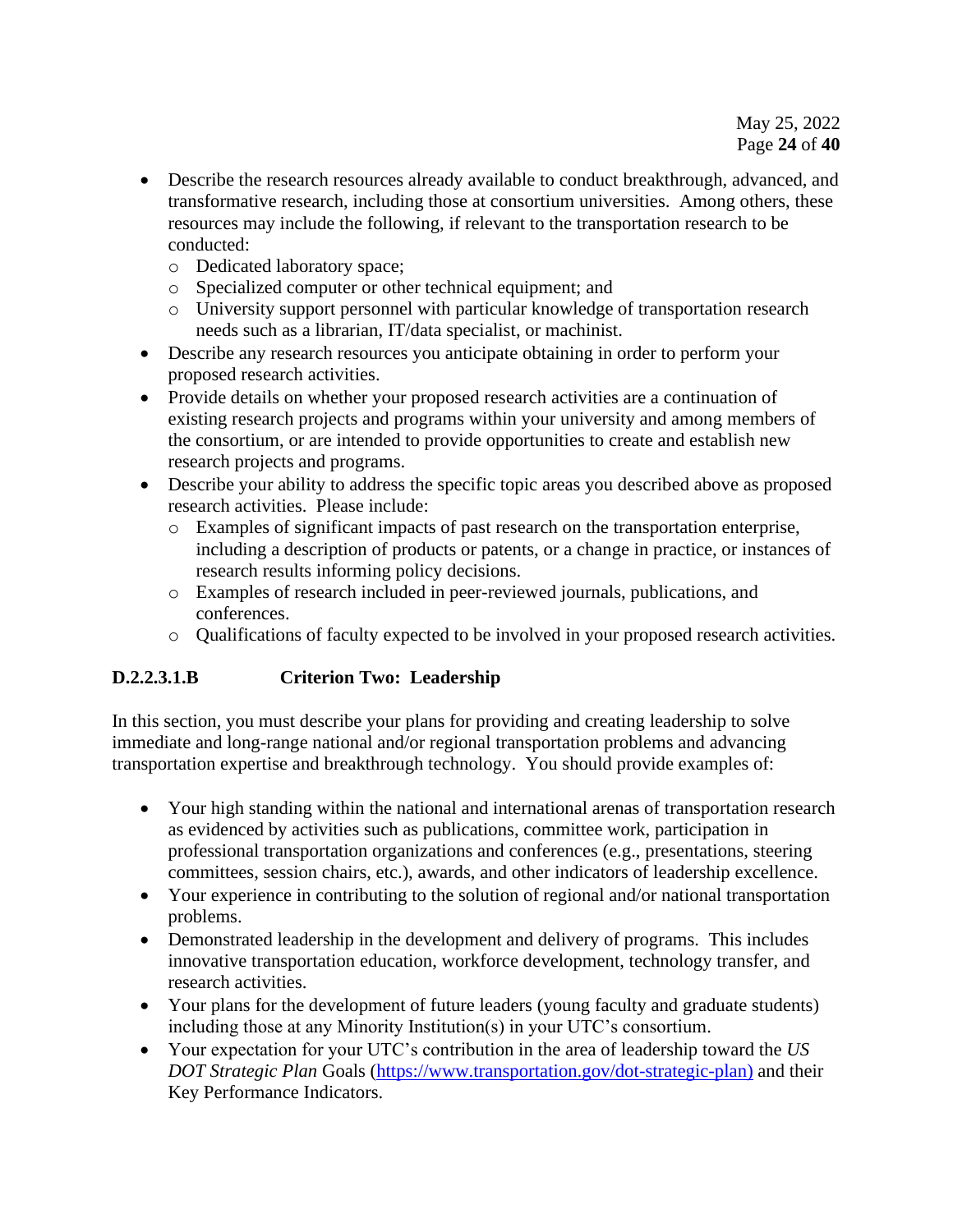• Three to five relevant performance metrics that you will use to measure your Center's leadership, and how you will obtain and maintain the information to track these outcomes.

## **D.2.2.3.1.C Criterion Three: Education and Workforce Development**

Education and workforce development efforts should result in the development of a transportation workforce that is prepared to plan, design, deploy, operate, and maintain the complex transportation systems of the future. As part of these efforts, applications must demonstrate a Center's commitment to broadening participation and attracting new entrants to the transportation field in order to enhance diversity and inclusion. Diversity for this Notice of Funding Opportunity is considered to be the inclusion of the many communities, identities, races, ethnicities, backgrounds, abilities, cultures, and beliefs of the American people, including underserved communities, and any other attributes your Center identifies as needing to be addressed.

In describing your Center's planned education and workforce development activities, you must provide the following information:

- Describe any accredited degree-granting programs with transportation components and/or specializations that will be part of this grant, and provide the number of degrees conferred annually during the past five years (associate, undergraduate, masters, and Ph.D.) across all proposed consortium members, as well as the number of full-time faculty and graduate assistantships in each consortium program. Describe how the grant will be used to support, increase and improve these academic programs. Discuss what you propose to do to facilitate the connections between your students and transportation industry employers.
- Describe any transportation non-degree programs, including credit awarded for on-thejob training, that will be supported by the grant. Include in your description a narrative on how the grant will support, increase, or improve non-degree transportation education programs.
- Describe how the involvement of any Minority Institution(s) in your UTC's consortium will contribute particular assets to the education/workforce activities of your UTC and/or assist in furthering the conduct of education and workforce development at the Minority Institution(s).
- Describe development and deployment of any new certification program(s) to support implementation of new and emerging technologies in communications, infrastructure development, operations, and maintenance.
- If your application supports the **Promoting Safety** research priority area, the US DOT has identified a need for a transportation automation workforce certification/credentialing program. If creating such a certification program is an activity you propose to conduct through your UTC, then describe how you will go about designing, gaining the necessary approval for, and implementing the program.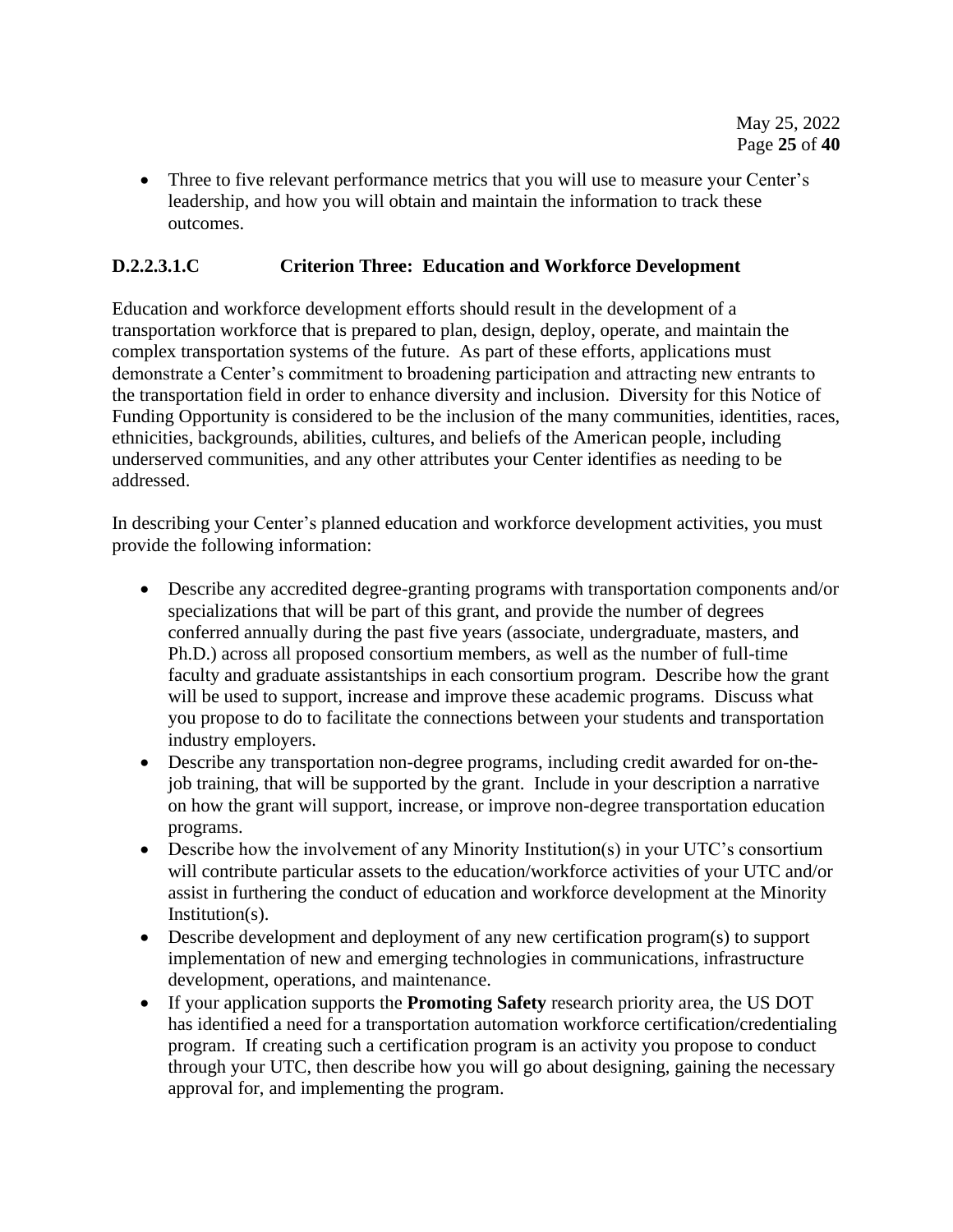- If your application supports the **Reducing Transportation Cybersecurity Risks** research priority area, the US DOT has identified a need for the following:
	- o Creation of Offensive Security Certified Professional Certification Program or Registered Apprenticeship for Transportation Professionals:
		- Establish training curriculum for transportation cyber professionals with skills in cyber ethical hacking;
		- **•** Program emphasis on cybersecurity for connected and automated transportation systems and architectures;
		- Program with tiered levels of certification and credentialing applicable to trade schools, community college, undergraduate and graduate level courses or part of a registered apprenticeship program;
		- Development of online Learning Management System delivery for cyber training, certification, and credentialing.

If creating such a certification program is an activity you propose to conduct through your UTC, then describe how you will go about designing, gaining the necessary approval for, and implementing the program.

- Discuss how you will work to identify and then address equity and barriers to opportunity within the proposed programs of your consortium members.
- Describe the number and types of educational seminars, workshops and/or training courses you will offer with support from the grant and the target audience(s) for those seminars, workshops and/or training courses. Include in your description a narrative on how the grant will support, increase or improve these offerings.
- Describe the outreach and educational activities you propose to undertake with support from the grant to attract new entrants into the transportation field. Discuss any specific plans to reach out to primary and secondary school students and connect your activities with the career technical education system in your State or geographic proximity. Discuss any plans to connect with registered apprenticeship programs in order to offer students more educational and career pathways. Discuss any activities to foster and sustain the interest of primary and/or secondary students in transportation careers beyond the initial exposure. Include in your narrative the target groups by age, grade, ethnicity/race, and/or gender characteristics. Provide details on the annual numbers of students to be involved in the proposed programs, what will be done to promote outreach and educational efforts, and how successes will be documented and shared.
- Describe planned outreach or workforce development activities designed to:
	- o increase interest in STEM (science, technology, engineering, and mathematics) disciplines and/or raise awareness of transportation careers among diverse and underrepresented groups;
	- o recruit/retain diverse faculty;
	- o raise public awareness of transportation's impacts on a diverse population.
- Describe additional education and workforce development programs and activities that are not listed above. Be sure to include in the narrative a description of program purpose, target audience(s), and numbers of events and participants.
- Describe how your UTC's education and workforce development activities will address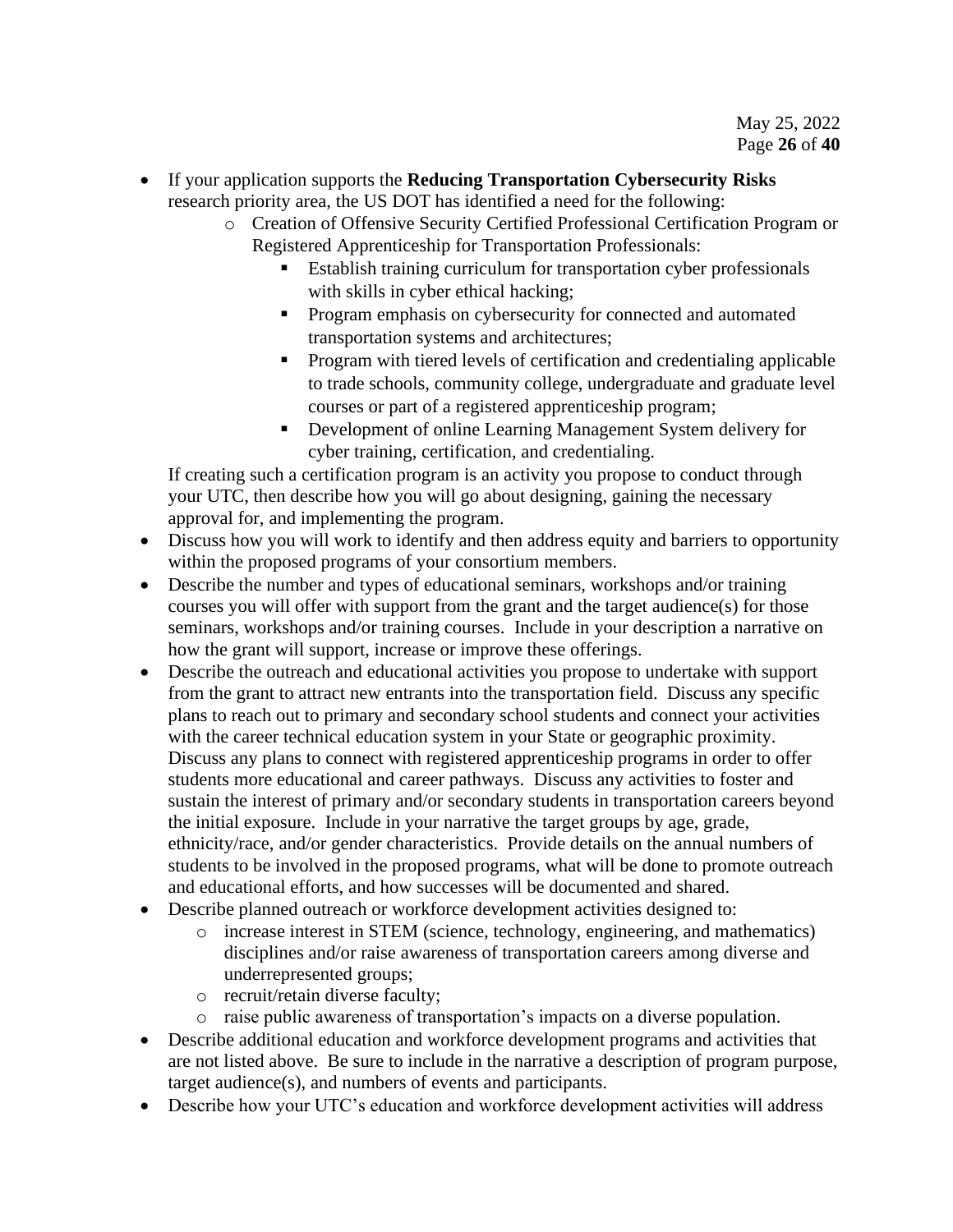the Challenges listed in **Section D.2.2.3.1.A Criterion One: Research Activities and Capability**.

- Describe how your UTC will contribute in the areas of education and workforce development toward the *US DOT Strategic Plan* Goals [\(https://www.transportation.gov/dot-strategic-plan\)](https://www.transportation.gov/dot-strategic-plan) and their Key Performance Indicators.
- Provide three to five relevant performance metrics that you will use to measure the effectiveness of degree granting programs, other educational efforts, outreach, workforce development, and other educational and workforce activities, and describe how you will obtain and maintain the information to populate these metrics.

## **D.2.2.3.1.D Criterion Four: Technology Transfer and Collaboration**

UTC programs must include an ongoing program of technology transfer to make research results available to potential users in a form that can be implemented, utilized, commercialized or otherwise applied, and Centers are expected to form substantive and effective collaborative relationships with other academic and/or research institutions, commercial or non-profit entities, and State/local/Tribal governments in order to achieve their objectives.

As noted in **Section D.2.2.4.3 Center Budget Plan**, through this Notice of Funding Opportunity US DOT is requiring that UTCs devote a certain level of funding toward technology transfer and commercialization, with each UTC required to spend at least 5% of its total (Federal and non-Federal) budget on such activities. The costs of the activities you describe and mechanisms you discuss in this section would count toward that requirement.

In this section, you must describe the technology transfer and collaboration activities you will undertake to ensure the successful transfer of information and technology results to those who can use them, especially current transportation practitioners, with the ultimate goal of putting your research widely into effective practice. You must also provide examples of your prior experience in outreach, dissemination, technology transfer, deployment, and commercialization related to transportation research and education.

- Describe your planned activities and prior experience in technology transfer activities, such as:
	- o What activities you propose to build the technology transfer capacity of your consortium, faculty, staff, and students.
	- o For your consortium, describe how the participating universities will draw upon diverse types and/or sizes of institutions, including Minority Institutions; how the members will work together within the proposed consortium, including roles and responsibilities of lead and other organizations; what each university brings to the proposed consortium to support transformation technology transfer and commercialization; and how the presence of multiple parties and funding sources will enhance your ability to reach your goals.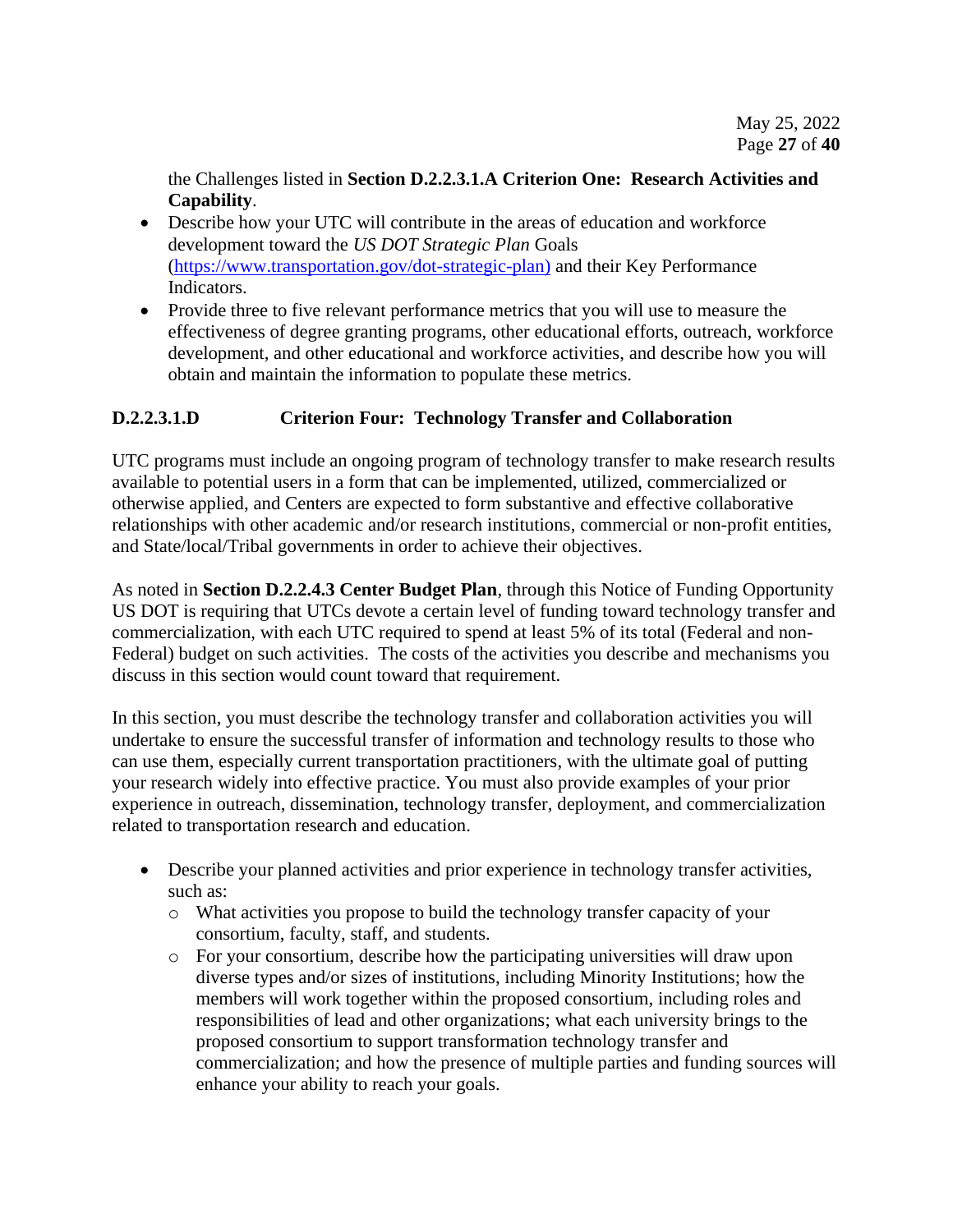- o The composition, or proposed composition, of any existing or planned advisory committee for the Center.
- o Partnerships across sectors, with private enterprise, philanthropic entities, non-profit entities, the US DOT, state, Tribal, and local governments (such as State DOTs, Metropolitan Planning Organizations, other public-sector organizations), related state or local agencies (such as state environment agency, local workforce board), and technical/practitioner organizations (such as the American Association of State Highway and Transportation Officials, the American Public Transportation Association, the American Road and Transportation Builders Association, the Institute of Transportation Engineers, the Conference of Minority Transportation Officials, and the Transportation Research Board among others) to move transformative research and technology results into practice;
- o Technical assistance to stakeholders in implementing and deploying research results;
- o Use of technology transfer mechanisms, such as licensing, patents, field testing and demonstration, commercialization (provide examples), standardization, improvements in practitioner guides, cooperative research and/or user agreements, domestic manufacturing of Federally funded inventions, or the creation of new business entities;
- o Use of peer-reviewed journals or academic publications to showcase research results;
- o Information exchanges, including new or social media campaigns and activities; and
- o Academic and continuing education programs targeted toward transportation professionals, such as Statewide or region-wide continuing education courses and/or distance learning, seminars, webinars, and workshops related to transportation.
- Discuss how projects and programs may benefit people in rural and Tribal communities, including specific opportunities to improve mobility and foster a local economy.
- Describe how your UTC will contribute in the areas of transformational research and collaboration toward meeting the *US DOT Strategic Plan* Goals [\(https://www.transportation.gov/dot-strategic-plan\)](https://www.transportation.gov/dot-strategic-plan) and their Key Performance Indicators.
- Provide three to five relevant performance metrics that you will use to measure the effectiveness of outreach efforts, as well as the progress in widely implementing research results. Include information on how you will obtain and maintain the information to track these outcomes.

## **D.2.2.3.1.E Criterion Five: Program Efficacy**

In this section, you must describe your program management approach and procedures, and how you will implement planned activities and produce results in an effective and cost-efficient manner. This must include the following:

• A description of the availability of institutional resources to carry out planned activities, including the institutional resources available from all members of your consortium. Institutional resources encompass such things as research and training facilities, human resources, physical facilities, and institutional support capabilities. Discuss the collective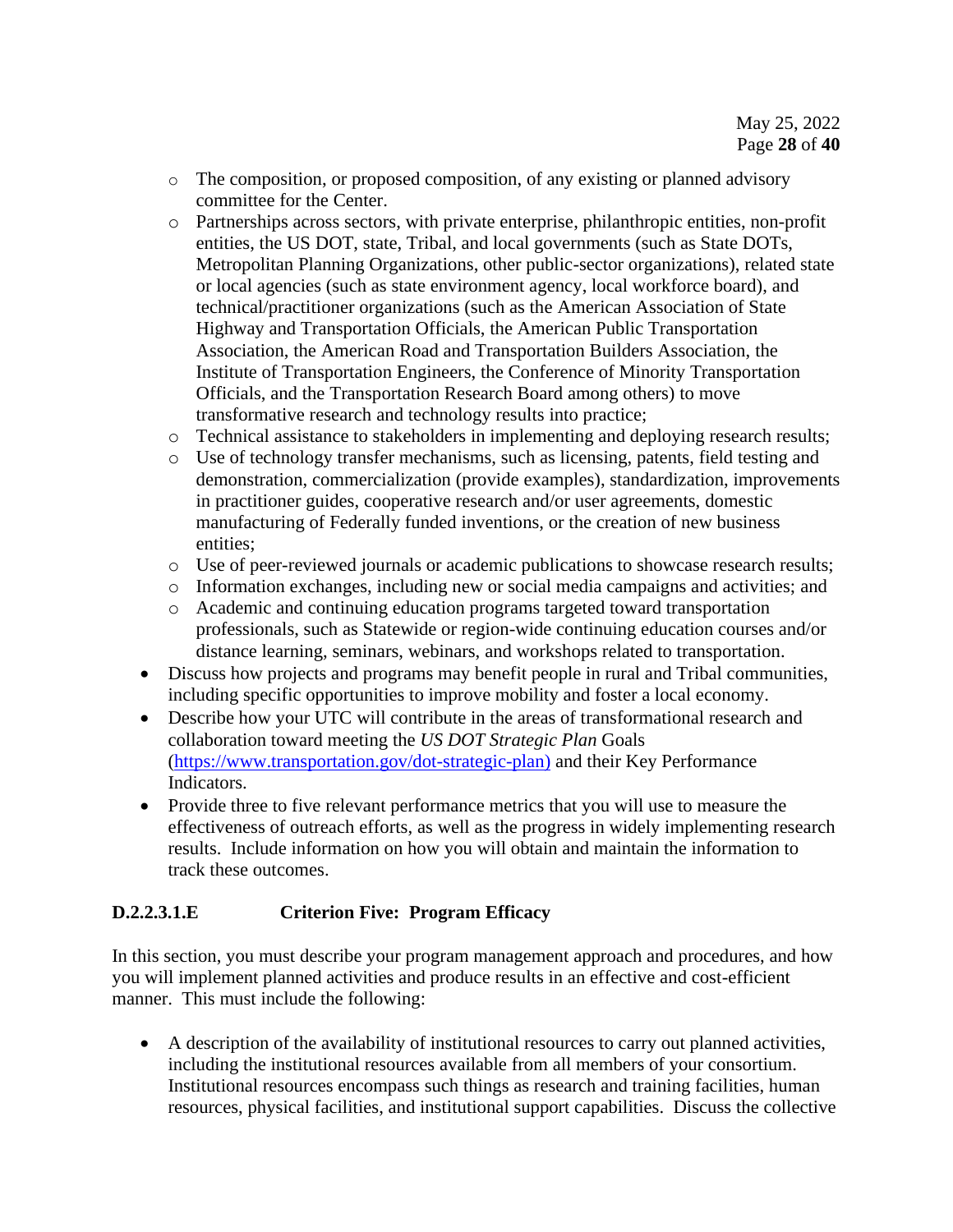resources of your consortium that will be available to your Center.

**NOTE:** If there is any pre-existing center of transportation studies or research at the institutions that make up your Center's consortium, describe how the UTC's activities and accomplishments will relate to, and be distinguishable from, those of the existing center(s).

- A discussion of past experience by any of the institutions in your consortium in leading a UTC Program grant, or if none then similar experience on another grant under which the institution conducted activities as a center or institute rather than for a single research project. Please address such managerial issues as:
	- o Whether the institution leading the grant conducted grant activities on time and on budget;
	- o Whether the institution leading the grant complied with reporting requirements;
	- o Whether there were any negative audit findings at the institution related to the grant;
	- o Whether the grant met any requirement to provide matching funds.
- Plans for overall management and oversight of fiscal and technical activities, including methods for ensuring cost efficiency, demonstrating the ability to implement the program in a cost-efficient manner.
- Procedures for tracking and coordinating research efforts.

# <span id="page-28-0"></span>**D.2.2.3.2 Center Director and Key Personnel**

In this section, name the individual who will lead the UTC as Center Director, and the key staff members who will support the Center Director in accomplishing the grant's goals. For purposes of management and oversight, OST-R requires that a single Center Director be identified who is affiliated with the grantee institution, and not with any of the sub-grant consortium-member institutions.

The Center Director is the person responsible for ensuring compliance with all UTC Program requirements. This role is particularly important in multiparty consortia involving distant partners. The Center Director is expected to represent the Center and/or the UTC Program at external meetings and is required to participate in up to two annual meetings with the directors of all UTCs convened by the US DOT, and to conduct up to two annual briefings for OST-R staff about that Center's research. No minimum percentage of the Center Director's time is required on the grant, but meaningful direct personal involvement by the Center Director in the UTC is expected.

- Describe how your Center Director plans to effectively direct and oversee the Center's funds, personnel, and programs.
- State the titles and describe the duties and responsibilities of any other key personnel that are considered to be critical for Center activities.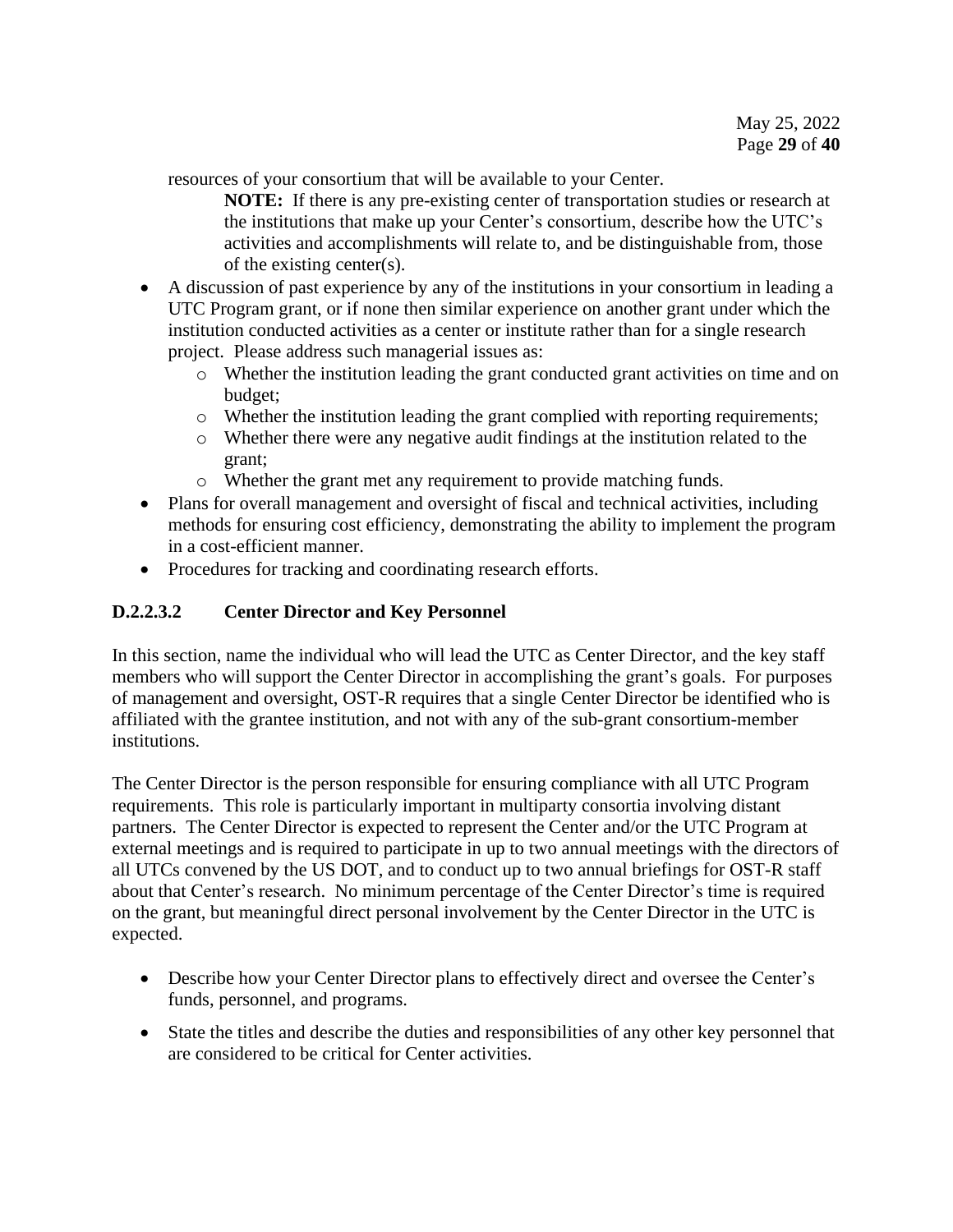• Briefly discuss the qualifications of the Center Director and key personnel. (**NOTE:** The curriculum vitae (CV) for the Center Director and key personnel are to be included in the appendices. See further instructions in **Section D.2.2.4** below.)

## <span id="page-29-0"></span>**D.2.2.4 Required Appendices**

The following appendices are required:

- 1. Enrollment Information for any Minority Institution(s)
- 2. Curriculum Vitae for Center Director and Key Personnel
- 3. Center Budget Plan

The required appendices do not count toward the 35-page limit.

**NOTE:** OST -R asks that applicants only include the three Required Appendices described above. Reviewers will be instructed neither to read nor to reflect in evaluations any additional appendices that an applicant may include in an application.

#### **D.2.2.4.1 Enrollment Information for Any Minority Institution(s)**

Minority institutions are encouraged to apply for UTC grants. 49 U.S.C. § 5505(c)(4)(C) states: "In awarding grants under this section, consideration shall be given to minority institutions, as defined by section 365 of the Higher Education Act of 1965 (20 U.S.C. § 1067k), or consortia that include such institutions that have demonstrated an ability in transportation-related research." Section 365 of the Higher Education Act of 1965 (20 U.S.C. § 1067k) defines a minority institution as an institution of higher education whose enrollment of a single minority or a combination of minorities exceeds 50 percent of the total enrollment – **this is the sole definition that must be used to identify an institution as a minority institution under this Notice of Funding Opportunity**. 49 U.S.C. § 5505(c)(4)(C) directs the US DOT to give consideration to minority institutions; it does not require a UTC to include a minority institution in the consortium.

20 U.S.C. § 1067k defines the term "minority" to mean: "*American Indian, Alaskan Native, Black (not of Hispanic origin), Hispanic (including persons of Mexican, Puerto Rican, Cuban, and Central or South American origin), Pacific Islander or other ethnic group underrepresented in science and engineering*."

If your proposed UTC consortium includes any minority institution(s) according to the 20 U.S.C. § 1067k definition of a minority institution that the UTC Program's authorizing statute requires be used for this competition, then for each such institution please provide enrollment numbers, from the most recent semester/term where numbers are available, that show the institution meets the definition stated here.

NOTE: Any format is acceptable for the information in this appendix.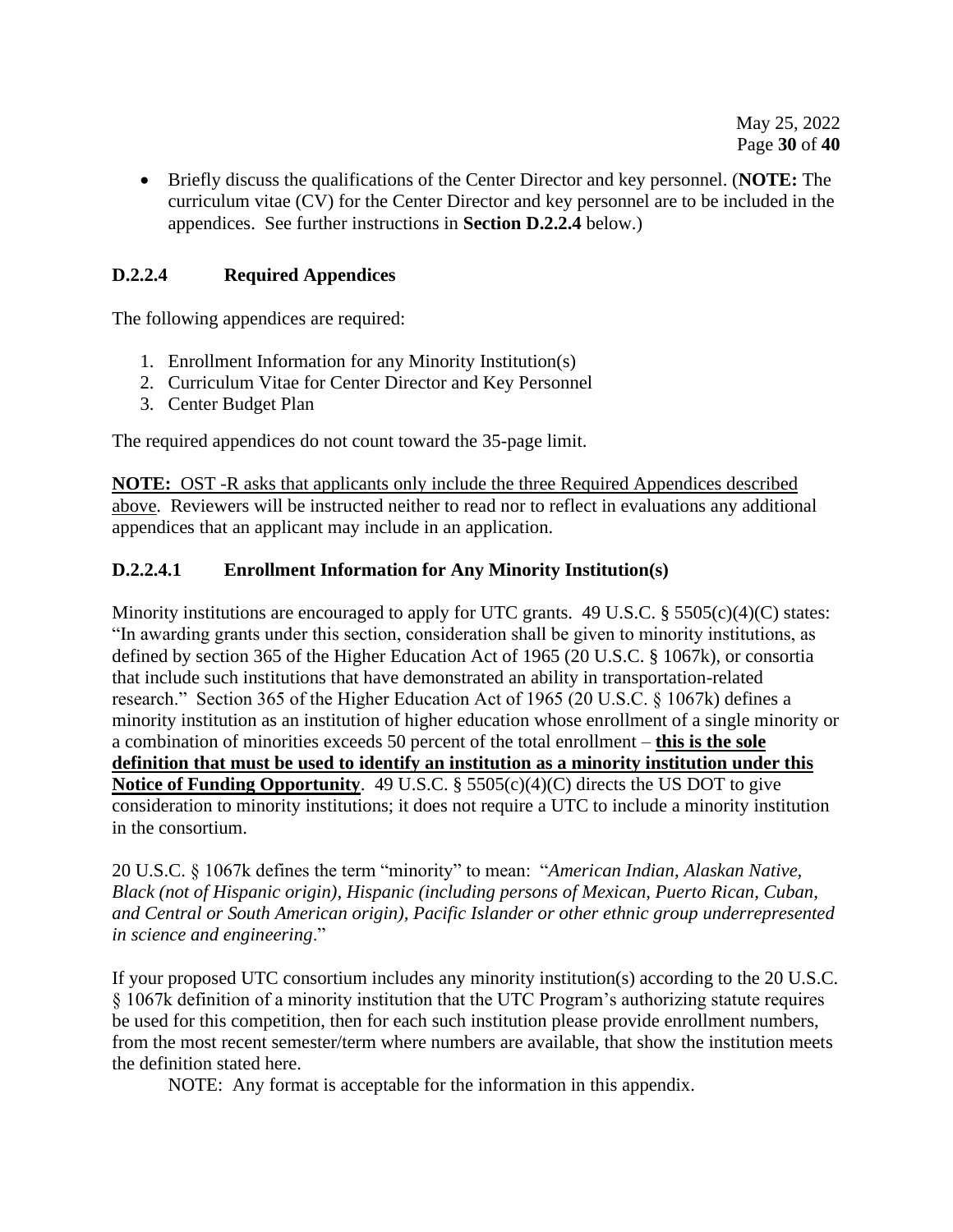Applications submitted by or including a minority institution will be identified as such to the reviewers, to the recommendation team, and to the selecting official (the Secretary of Transportation) as part of the review and selection process described in **SECTION E APPLICATION REVIEW INFORMATION** below. The presence of a minority institution meaningfully involved in a proposed UTC will be reflected in the reviewers' ratings and will be considered by the recommendation team and the selecting official along with other aspects of the desired balanced portfolio for selected UTCs described in **SECTION E APPLICATION REVIEW INFORMATION** below.

# **D.2.2.4.2 Curricula Vitae for Center Director and Key Personnel**

Each Curriculum Vitae should be prepared to focus on the most relevant qualifications and is limited to two pages per individual. Include CVs only for those individuals noted previously in response to **Section D.2.2.3.2** of this Notice of Funding Opportunity as being key members of the UTC's personnel. *Do not include Personally Identifiable Information (PII) such as Social Security numbers, birth dates, or home addresses*.

Please include on the curriculum vitae of the proposed Center Director an e-mail address and telephone number suitable for OST-R's official use in communications related to your application.

# **D.2.2.4.3 Center Budget Plan**

Provide a completed overall Center Budget Plan (see **Attachment A** to this Notice of Funding Opportunity) for the first year of the grant, including required matching funds, for your UTC. As of the release date of this Notice of Funding Opportunity, OST-R anticipates awarding the full Fiscal Year 2022 award amounts shown in **Section B FEDERAL AWARD INFORMATION**, so your budget should reflect the full, authorized FY2022 amount for the type of UTC for which you are applying (\$4.0M for National, \$3.0M for Regional, and \$2.0M for Tier 1) and should cover the initial year of the grant (11/15/2022 to 11/14/2023). If there is any reduction in funding, grantees who are selected to receive grants through this Notice of Funding Opportunity will be asked to submit a revised budget reflecting that amount.

In addition to the overall Center Budget Plan, provide individual budget plans for each consortium member and the lead institution. Amounts shown for each budget category in these individual budget plans must roll up to the amount shown for that budget category on the overall Center Budget Plan.

You may provide the budget plan in any format you choose, but it must use only the budget categories specified in **Attachment A** to this Notice of Funding Opportunity. As noted in **Section D.2.2.3.1.D Criterion Four: Technology Transfer and Collaboration** above, under the UTC grants to be awarded through this Notice of Funding Opportunity, each UTC is required to spend at least 5% of its total (Federal and non-Federal) budget for technology transfer and commercialization activities such as those you described in your application. For purposes of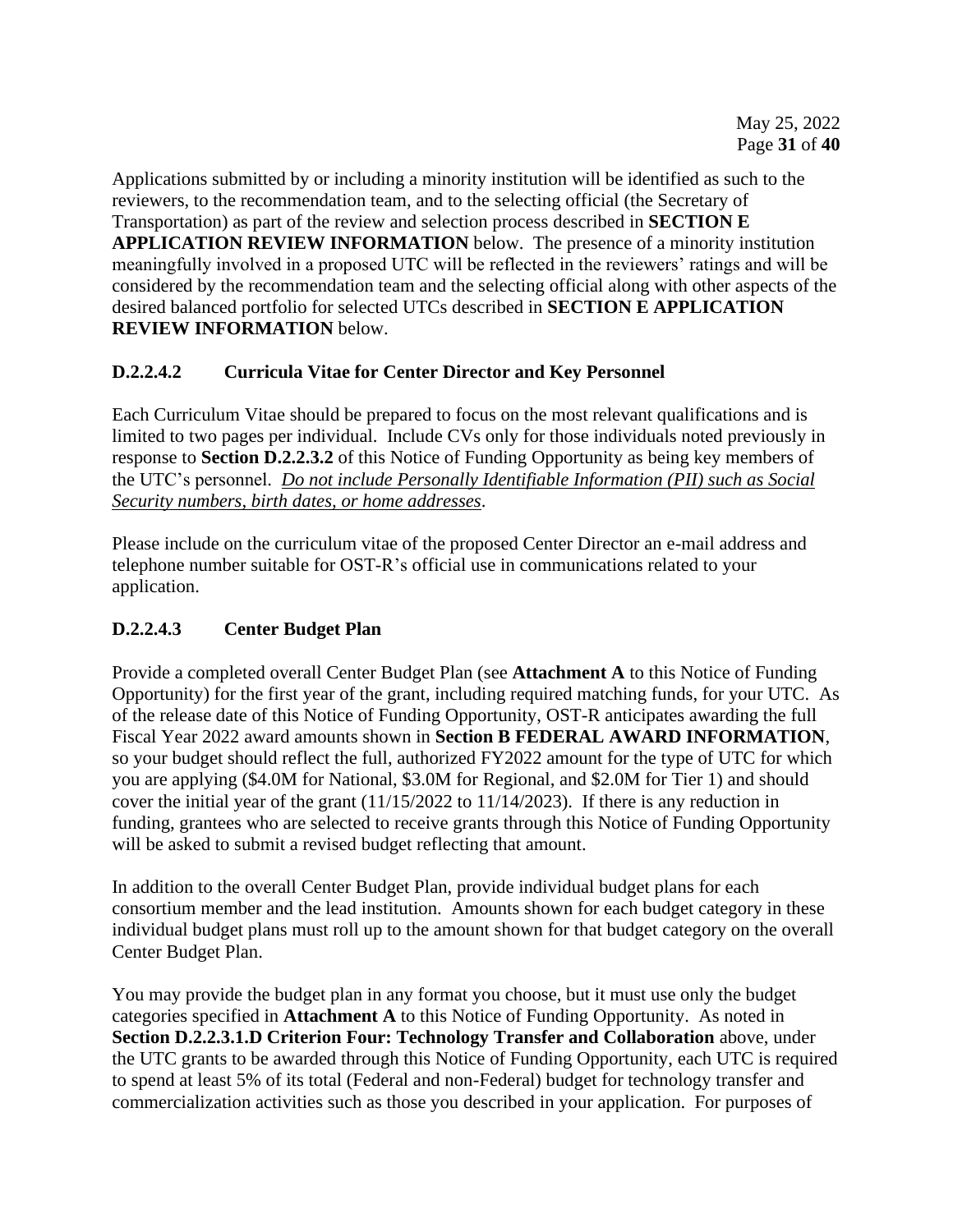tracking compliance with this requirement, you should include all technology transfer and commercialization costs in that category on your Budget Plans, even if some costs (such as, for example, associated supplies or travel) could have been presented in another category.

UTCs selected to receive grants under this Notice of Funding Opportunity may (subject to availability of funds, the UTC Program's continued statutory authority, and the grantee's compliance with grant terms and conditions) receive four additional increments of funding toward the grant. This additional funding is expected to be awarded annually in approximately August, and OST-R will request a new budget from the UTC for review and approval in advance of making that additional award. As with the first funding increment, grantees will have through November 30, 2028 to expend the additional funds.

## <span id="page-31-0"></span>**D.2.2.5 Standard Forms SF-424 and SF-424B**

Prepare and submit Standard Forms SF-424 and SF-424B.

## <span id="page-31-1"></span>**D.2.2.6 Confirmation of Negotiated Overhead and Fringe Benefit Rates**

As a separate document from the Written Response, provide a legible copy of your institution's most recent negotiated overhead rates and fringe benefits rates, including the name and telephone number of the Federal audit agency representative. Obtain and provide the same evidence from each of the intended consortium institutions.

## <span id="page-31-2"></span>**D.3 System for Award Management (SAM)**

Each applicant is required to:

- Be registered in the [System for Award Management](http://www.sam.gov/) [\(SAM,](https://www.sam.gov/) [http://www.sam.gov\)](http://www.sam.gov/) before submitting your application; and
- Continue to maintain an active [SAM](https://www.sam.gov/) registration with current information at all times during which you have an active Federal award or application or plan under consideration by a Federal awarding agency.

Applicants that have Federal contracts, grants, and cooperative agreement awards with a cumulative total value greater than \$10,000,000 must provide information to [SAM](https://www.sam.gov/) about certain civil, criminal, and administrative proceedings that reached final disposition within the most recent five-year period, that were connected with the award or performance of a Federal award.

## <span id="page-31-3"></span>**D.4 Submission Dates and Times**

## <span id="page-31-4"></span>**D.4.1 Letters of Intent**

Letters of Intent should be submitted by **5:00 PM EDT, FRIDAY, JULY 1, 2022** (late Letters will be accepted if submitted before the deadline for applications). A Letter of Intent must be submitted to OST-R as a PDF attachment in an e-mail, sent to [UTCgrants@dot.gov.](mailto:UTCgrants@dot.gov)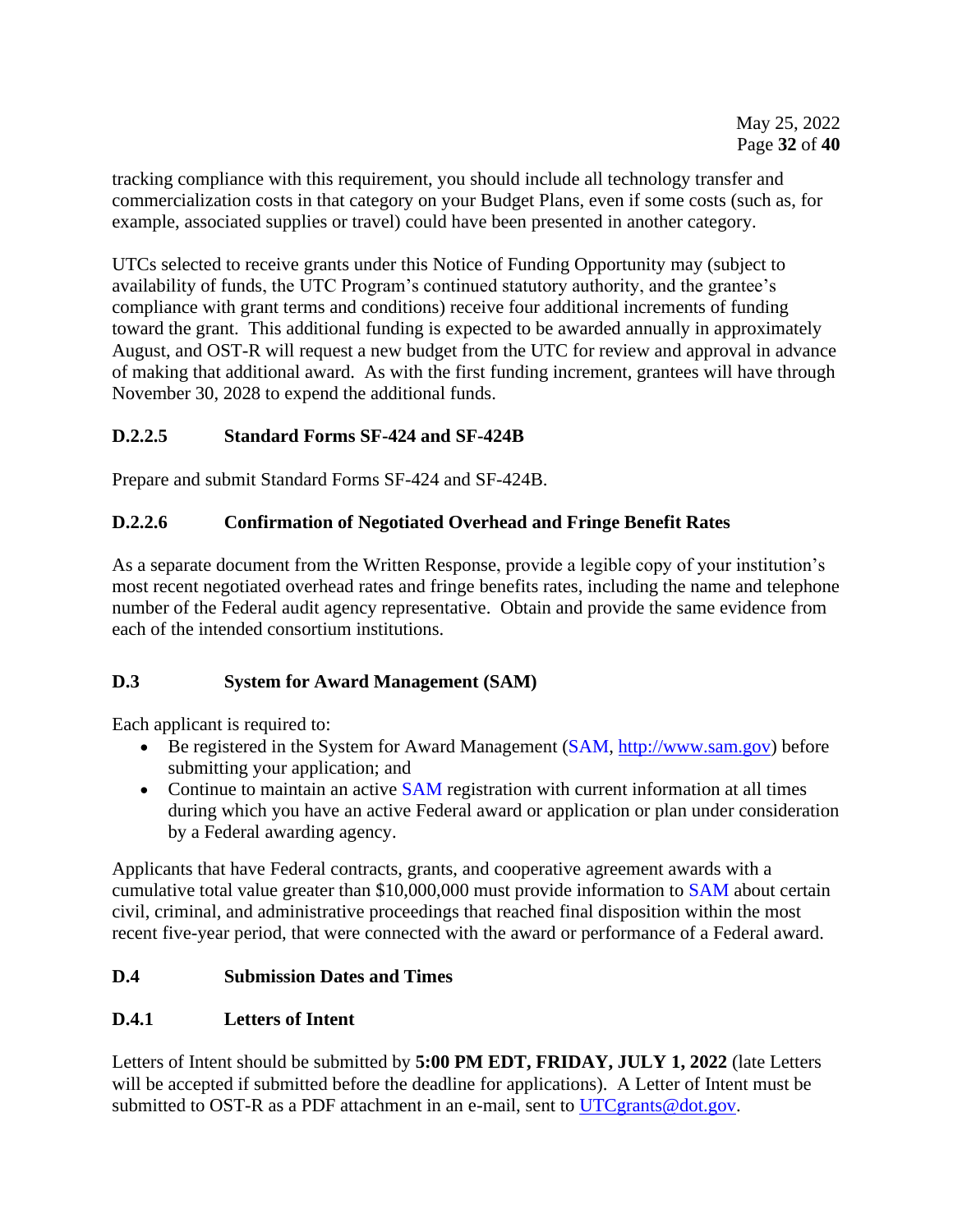## <span id="page-32-0"></span>**D.4.2 Applications**

Your UTC application must be submitted to [www.grants.gov](http://www.grants.gov/) no later than **11:59 PM EDT**, **THURSDAY, AUGUST 25, 2022.** [www.grants.gov](http://www.grants.gov/) will provide you with an acknowledgement of your submission.

Hard copies of the application must be received by OST-R no later than **5:00 PM EDT, TUESDAY, AUGUST 30, 2022** (*note that this is later than the [www.grants.gov](http://www.grants.gov/) deadline*). Please refer to **Section D.6 Other Submission Requirements** for details on hard copy submittals.

Your application will be considered complete as initially received by OST-R; if you need to make changes after submission but before the due date, you will need to withdraw and resubmit your application in whole. Any materials submitted after the due date will not be incorporated into the review process unless OST-R specifically requests such material to complete the review of your application.

## <span id="page-32-1"></span>**D.5 Funding Restrictions**

The grant funds intended for award under this Notice of Funding Opportunity do not apply to, and may not be used for, construction activities or projects.

Use of grant funds, including funds and in-kind contributions provided by the UTC consortium universities and any external partners as the grant's required matching funds, for the purchase of equipment with a unit value of \$5,000 or more, or for foreign travel, will require advance approval from OST-R after a grant has been awarded, before such expenses may be incurred.

Pre-award costs, incurred from the date the US DOT announces the identities of the selected awardees, are those incurred directly pursuant to the applicant's proposed budget and in anticipation of the Federal award where such costs are necessary for the efficient and timely performance of the scope of work. Such costs are incurred at the recipient's own risk; after award of the grant, the recipient may request in writing from OST-R approval of costs that would have been allowable, if incurred after the date of the Federal award.

## Please visit the "Tools for Grantees" tab on the UTC Program website at

<https://www.transportation.gov/utc/tools-grantees> to view *General Provisions of Grants for University Transportation Centers* and *Deliverables and Reporting Requirements for University Transportation Centers* in effect for the most recent round of UTC grants. These documents are similar to what requirements are expected to be for the upcoming UTC grant awards being competed now, and they include information regarding certain cost items and the post-award requirements and deliverables pertaining to the grant. OST-R will post final versions of the terms and conditions for the new grants to be selected under this Notice of Funding Opportunity as soon as they are available.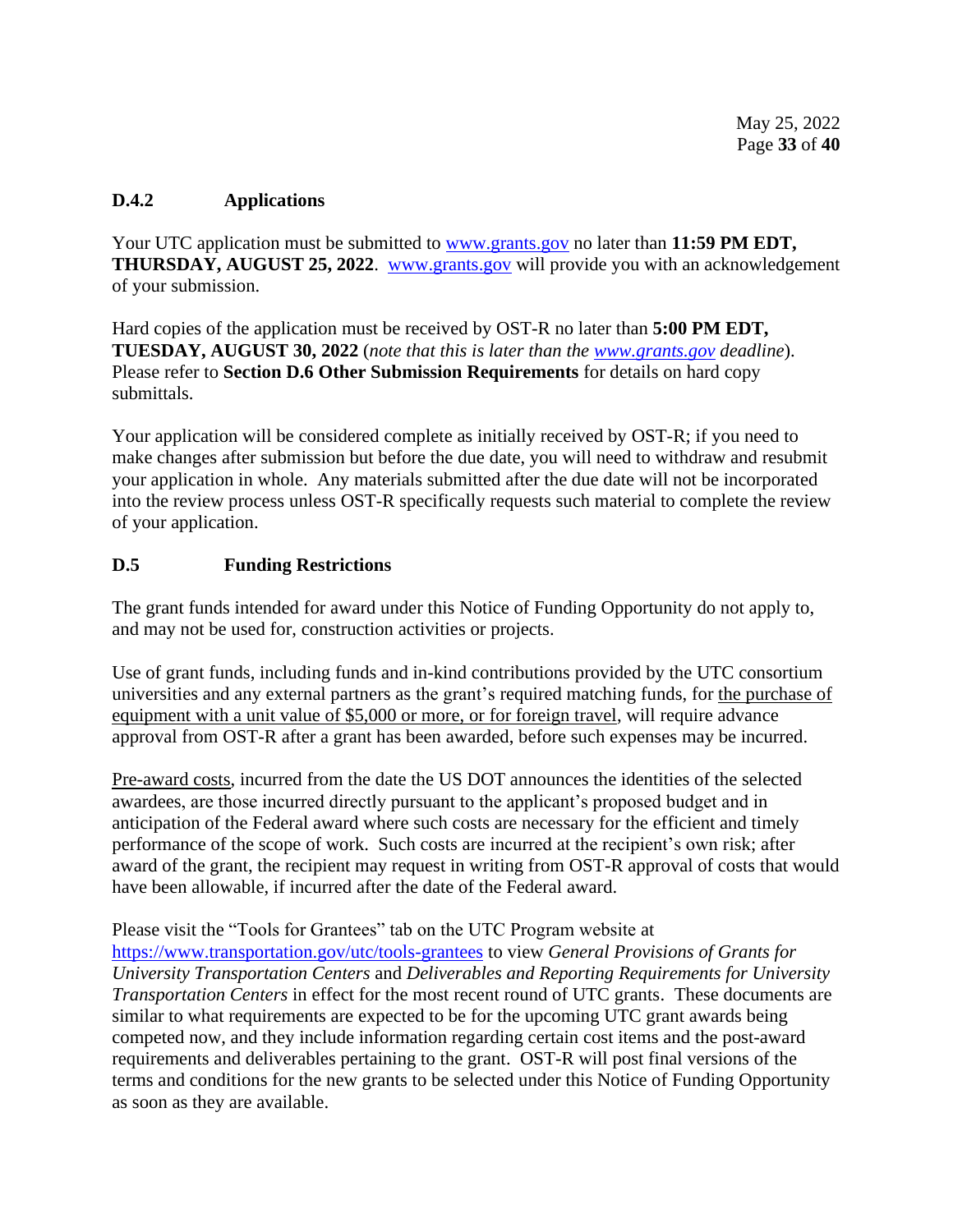#### <span id="page-33-0"></span>**D.6 Other Submission Requirements**

In addition to submitting your application electronically through [www.grants.gov,](http://www.grants.gov/) you must also submit to the UTC Program office hard copies of the following documents:

- One copy of the Cover sheet, Abstract, and Written Response with all three of the required appendices;
- One copy each of Standard Forms SF-424 and SF-424B (these need not bear original signatures which typically are executed through [www.grants.gov\)](http://www.grants.gov/); and
- One copy of the negotiated overhead and fringe benefits rates for each member of the consortium.

OST-R asks applicants to use temporary binding that allows easily for photocopying (binder clips, rubber bands, etc.).

These hard copies must contain identical information to what you submitted through [www.grants.gov.](http://www.grants.gov/) The hard copies must be received by OST-R no later than **5:00 PM EDT on TUESDAY, AUGUST 30, 2022** (*note that this is later than the [www.grants.gov](http://www.grants.gov/) deadline*). OST-R recommends that you use a delivery or courier service that allows you to track and document delivery and receipt. An application will not be rejected if the hard copies are not received by the deadline, but failure to meet the deadline will be noted as part of the assessment of your application.

Please address your hard copy submittal as follows, using all of the information shown:

Amy Stearns US DOT/OST-R/mail code RDT-10 Work Station E33-472 1200 New Jersey Avenue, SE Washington, DC 20590-0001

Contact telephone number only for use in submitting hard copies: (202) 366-4957.

## **►►► PLEASE ENSURE THAT YOUR APPLICATION DOES NOT CONTAIN ANY PERSONALLY IDENTIFIABLE INFORMATION ◄◄◄**

(such as Social Security numbers, birth dates, home addresses, etc.) Information submitted in the application may be subject to the Freedom of Information Act (FOIA).

## <span id="page-33-1"></span>**SECTION E APPLICATION REVIEW INFORMATION**

<span id="page-33-2"></span>**E.1 Criteria**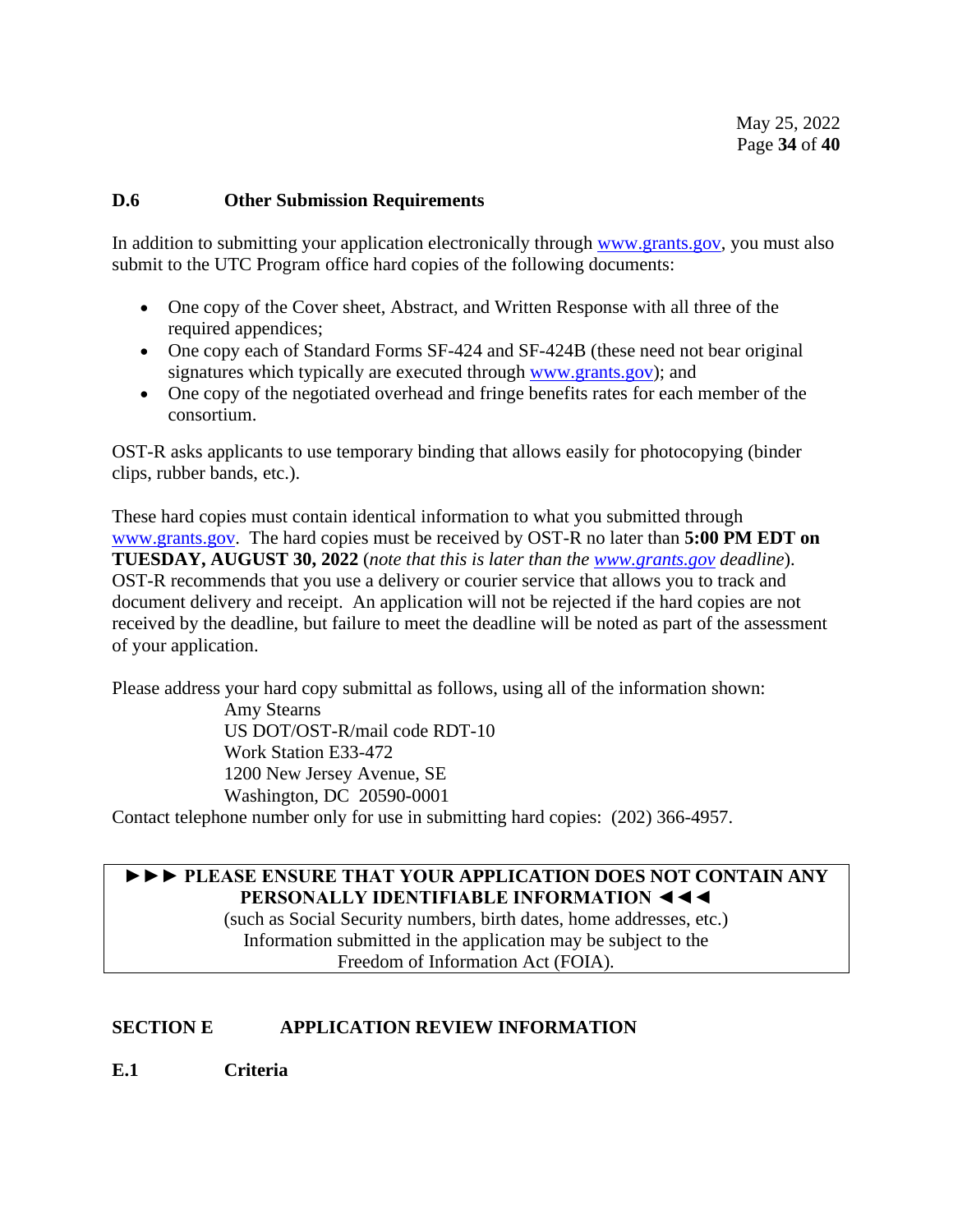This Notice of Funding Opportunity structures the application so that applicants directly address each of the selection criteria individually. **SECTION D APPLICATION AND SUBMISSION INFORMATION** above states the criteria and provides instructions for responding to them.

The Secretary of Transportation will select five applicants to receive National UTC grants, ten applicants to receive regional UTC grants, and twenty applicants to receive Tier 1 UTC grants. The selections made by the Secretary are final.

The US DOT seeks to select a balanced portfolio across all selected Centers that as a group support the seven statutory research priority areas, include different types and/or sizes of universities including whether the lead or any consortium member is a minority institution (see **Section D.2.2.3.1.C** above), provide geographic diversity, and are collectively multimodal in focus.

- **For National Centers:** The US DOT intends to fund five National Centers. The awards may be made in any combination of the seven statutory research priority areas stated in **Section B.2 Types of Centers** above. The Secretary reserves the right to make multiple awards in some research priority areas and to refrain from making an award in one or more of the other areas, subject to the relative merits of the applications submitted for funding.
- **For Regional Centers:** The US DOT intends to fund ten Regional Centers one within each region. However, if no meritorious applications are received for one or more regions, a new competition will be held for those regions in order to ensure the selection of a qualified Center.
- **For Tier 1 Centers:** The US DOT intends to fund twenty Tier 1 Centers, made in any combination of the seven statutory research priority areas subject to the relative merits of the applications submitted for funding.

# <span id="page-34-0"></span>**E.2 Review and Selection Process**

# **E.2.1 Compliance Review**

After the closing date, OST-R staff will conduct an initial review of applications to identify any that are incomplete, non-responsive to this Notice of Funding Opportunity, or ineligible to receive a UTC grant. *Any such application will be rejected and the applicant notified*.

# **E.2.2 Merit Review**

OST-R will utilize knowledgeable and experienced subject matter experts drawn from the U.S. transportation research community and the US DOT to evaluate all complete and responsive applications. Submitted applications will be sorted according to the statutory research priority areas. The applications will be provided to review panels consisting of the appropriate subject matter experts.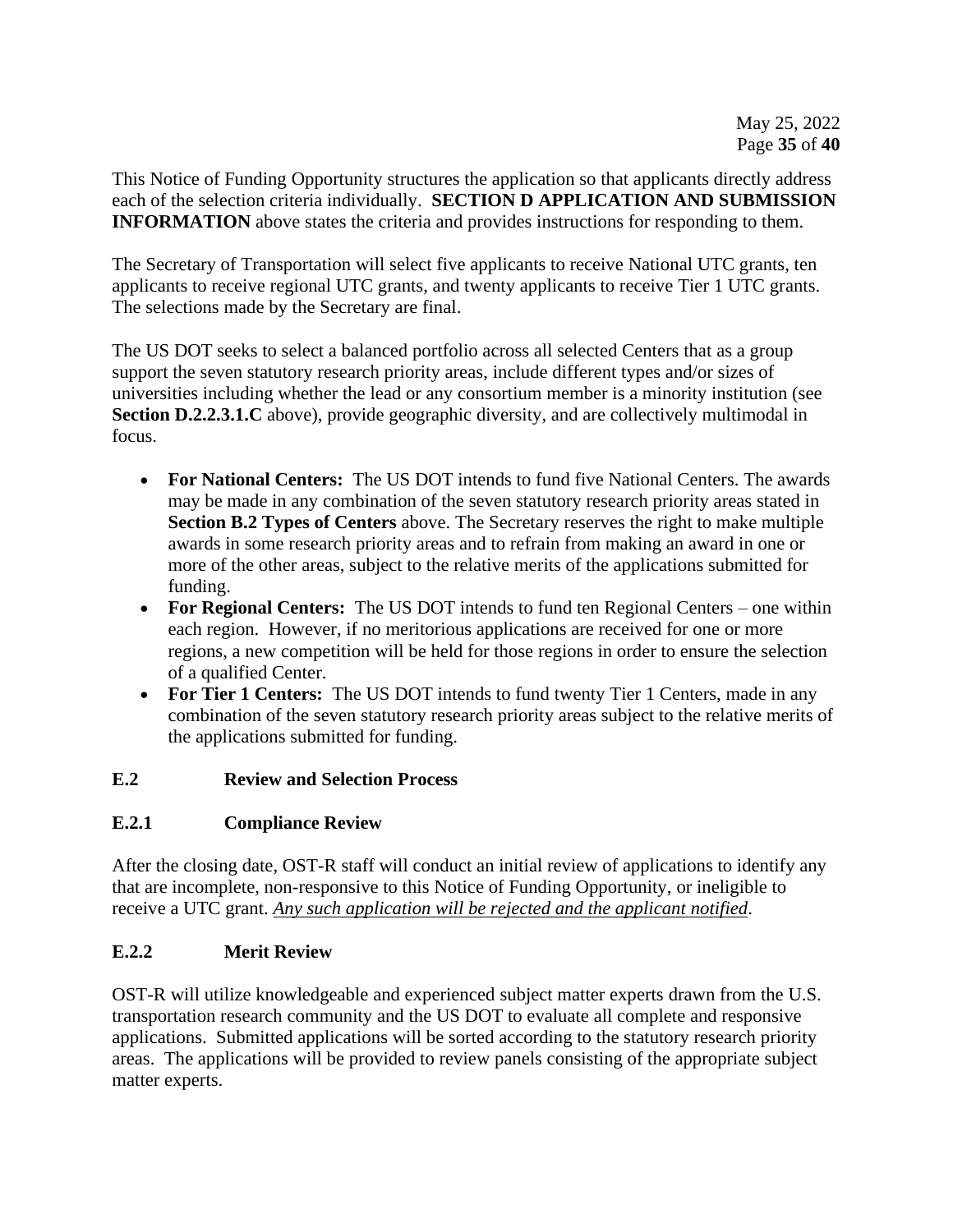Reviewers will base their evaluations of National, Regional, and Tier 1 Centers on the criteria identified in **Section D.2.2.3.1 Response to Evaluation Criteria** of this Notice of Funding Opportunity. The review panels will rate each application as Highly Recommended, Recommended, or Not Recommended for funding. In accordance with the US DOT's bestpractice guidance for grant competitions, numerical values such as differing weights for various criteria are not being used in this competition; applications will be evaluated as a whole.

Based on experience with prior UTC Program competitions, OST-R anticipates that enough applications will be rated as Highly Recommended that selections will be made from among the applications rated at that level, though situations may arise (for example, for one or more Regional UTCs where a small number of applications are typically submitted) where applications rated as Recommended may be selected. No application rated as Not Recommended will be selected.

The reviewers' ratings will be forwarded to a team comprised of the heads of the US DOT operating administrations and equivalent Secretarial offices as appropriate. This team will recommend recipients for all available UTC grants, taking into consideration the statutory restrictions on receiving grants, and striving to achieve the desired balanced portfolio across the full group of grants (see **Section E.1 Criteria** above for a description of this desired balance). The final selection of grant recipients will be made by the Secretary of Transportation.

OST-R anticipates that there will be instances where multiple applications under consideration for the same grant are rated as Highly Recommended. In such cases, the recommendation team and the selecting official will prioritize selection of applications that:

- reviewers' comments noted most favorably under **Criterion One: Research Activities and Capability** regarding climate change and sustainability; and/or
- reviewers' comments noted most favorably under **Criterion One: Research Activities and Capability** and **Criterion Three: Education and Workforce Development** regarding equity and barriers to opportunity; and/or
- propose a consortium that includes a minority institution as defined in 20 U.S.C. § 1067k (with supporting documentation included in Section **D.2.2.4 Required Appendices**) that reviewers' comments noted to be actively involved and beneficial to the fulfillment of the grant's purpose.

OST-R reserves the right to request from any or all applicants such additional information as it may deem necessary to complete its review of applications. In conformance with the transparency requirements of 49 U.S.C. § 6503(b)(5), and in order to provide feedback for applicants' use on future applications, applicants may (upon request) receive copies of materials used in the evaluation of their applications after the conclusion of this competition.

# **E.3 Risk Assessment**

Federal awarding agencies must report information to the [Federal Awardee Performance and](https://www.fapiis.gov/)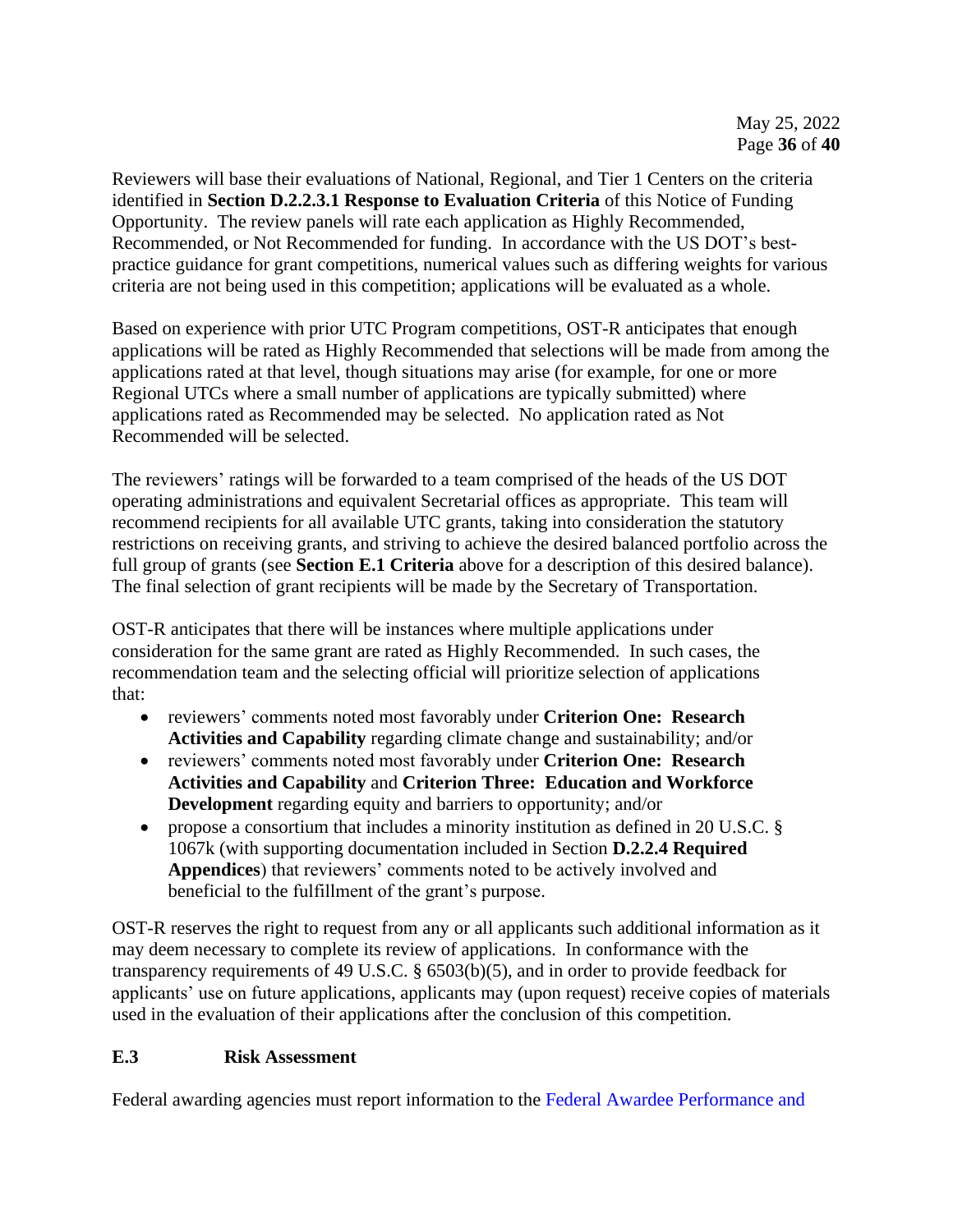[Integrity Information System](https://www.fapiis.gov/) [\(FAPIIS,](https://www.fapiis.gov/) [http://www.fapiis.gov\)](http://www.fapiis.gov/) about agreements with a non-Federal entity that involved material failure to comply with the award terms and conditions, suspension or debarment proceedings, or similar integrity or prior-performance issues. A non-Federal entity may submit comments in the record in [FAPIIS](https://www.fapiis.gov/) about any information that Federal awarding agencies had reported to the system about that non-Federal entity, for consideration by the Federal awarding agency in making future Federal awards to the non-Federal entity.

Prior to making an award to a non-Federal entity, Federal agencies must determine whether that non-Federal entity is qualified to receive that particular award. In making a determination about any potential risk posed by an applicant being considered for a UTC grant, the UTC Program will review and take into consideration any information about the applicant that is in the System [for Award Management](http://www.sam.gov/) [\(SAM\)](https://www.sam.gov/) and the [Federal Awardee Performance and Integrity Information](https://www.fapiis.gov/)  [System](https://www.fapiis.gov/) [\(FAPIIS\)](https://www.fapiis.gov/).

# <span id="page-36-0"></span>**SECTION F FEDERAL AWARD ADMINISTRATION INFORMATION**

## <span id="page-36-1"></span>**F.1 Federal Award Notices**

Only Federal Fiscal Year 2022 funding and authorization are available at this time for new UTC Program grants. Following an initial award of the FY2022 funds, OST-R expects to award four additional increments of funding from Federal Fiscal Years 2023 through 2026 funds at approximately one-year intervals, subject to availability of funds, the UTC Program's continued statutory authority, and the grantee's compliance with terms of the grant. All funding awarded under these UTC grants may be expended over an approximately six-year period, from the award date until November 30, 2028.

Under no circumstances may a public announcement of grant funding or awards (such as a press release) serve as an authorization to begin performance. The receipt of written documentation of a grant award bearing the signature of the Assistant Secretary of Research and Technology or delegate shall provide sole authorization to begin performance. See **Section D.5 Funding Restrictions** above regarding pre-award costs.

## <span id="page-36-2"></span>**F.2 Administrative and National Policy Requirements**

All grants to UTCs will be administered in accordance with the UTC Program's statutory language in 49 U.S.C. § 5505; Federal grant regulations in 2 CFR Part 200; and other applicable Federal laws. For more information about this, please refer to documents related to the previous round of UTC grants that will be updated for use on the upcoming grant awards resulting from this competition: *General Provisions of Grants for University Transportation Centers* and *Grant Deliverables and Reporting Requirements for University Transportation Centers*, available at [https://www.transportation.gov/utc/tools-grantees.](https://www.transportation.gov/utc/tools-grantees) OST-R will post the final versions for the new grants as soon as they are available.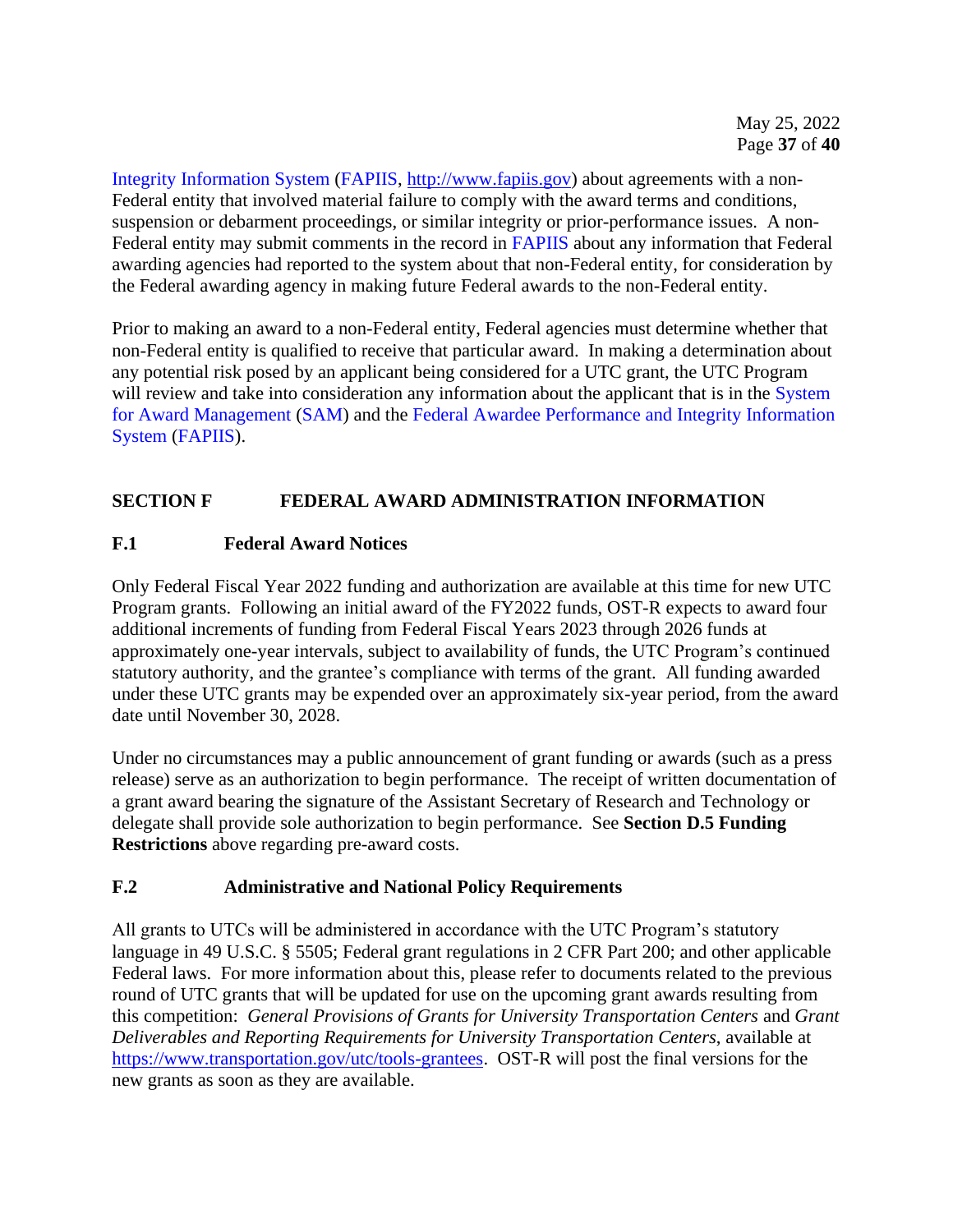Following are examples of two requirements that will be addressed in grant agreements issued to institutions selected to receive grants through this Notice of Funding Opportunity.

## **Data Management Plans (DMPs)**

In accordance with the *US DOT Plan to Increase Public Access to the Results of Federally Funded Scientific Research* (US DOT Public Access Plan), available at [https://doi.org/10.21949/1520559,](https://doi.org/10.21949/1520559) and the US DOT Departmental Data Release Policy ((DOT Order 1351.34, adopted March 28, 2011; available at [https://www.transportation.gov/digitalstrategy/policyarchive/Departmental-Data-Release-](https://www.transportation.gov/digitalstrategy/policyarchive/Departmental-Data-Release-Policy)[Policy\)](https://www.transportation.gov/digitalstrategy/policyarchive/Departmental-Data-Release-Policy), each UTC grant recipient is required to create a **Data Management Plan (DMP)**. In the DMP, a UTC must propose program-level strategies to deposit Digital Data Sets resulting from US DOT-funded scientific research in a repository that enables and allows for public access and sharing. The DMP will be reviewed and must be approved by the Office of the Assistant Secretary for Research and Technology following the award of a grant.

## **Civil Rights Act Compliance**

Each UTC grant recipient must document that it has a plan for compliance with civil rights obligations and nondiscrimination laws, including Title VI of the Civil Rights Act of 1964 and accompanying regulations, Title VII of the Civil Rights Act of 1964, the Americans with Disabilities Act, and Section 504 of the Rehabilitation Act.

## <span id="page-37-0"></span>**F.3 Reporting**

For grant deliverables and reporting requirements, please refer to a document related to the previous round of UTC grants that will be updated for use on the upcoming grant awards resulting from this competition: *Deliverables and Reporting Requirements for University Transportation Centers* available at [https://www.transportation.gov/utc/tools-grantees.](https://www.transportation.gov/utc/tools-grantees) OST-R will post a final version for the new grants as soon as it is available. Applicants should integrate these deliverables and reports into their internal management plans and schedules.

## <span id="page-37-1"></span>**SECTION G FEDERAL AWARDING AGENCY CONTACT**

Until **4:00 PM EDT on MONDAY, AUGUST 22, 2022**, questions about this Notice of Funding Opportunity or the UTC Program in general may be directed to the following email address: [UTCgrants@dot.gov.](mailto:UTCgrants@dot.gov) Questions posed by applicants will be posted along with OST-R's responses on the Grant Competition tab of the UTC Program website (available at <https://www.transportation.gov/utc/current-competition>**)**, in order that all potential applicants may benefit equally from any additional information provided in the responses.

*NOTE: Until a formal notice of award is issued, no communication by the government, either written or oral, shall be interpreted as a promise that an award will be made.*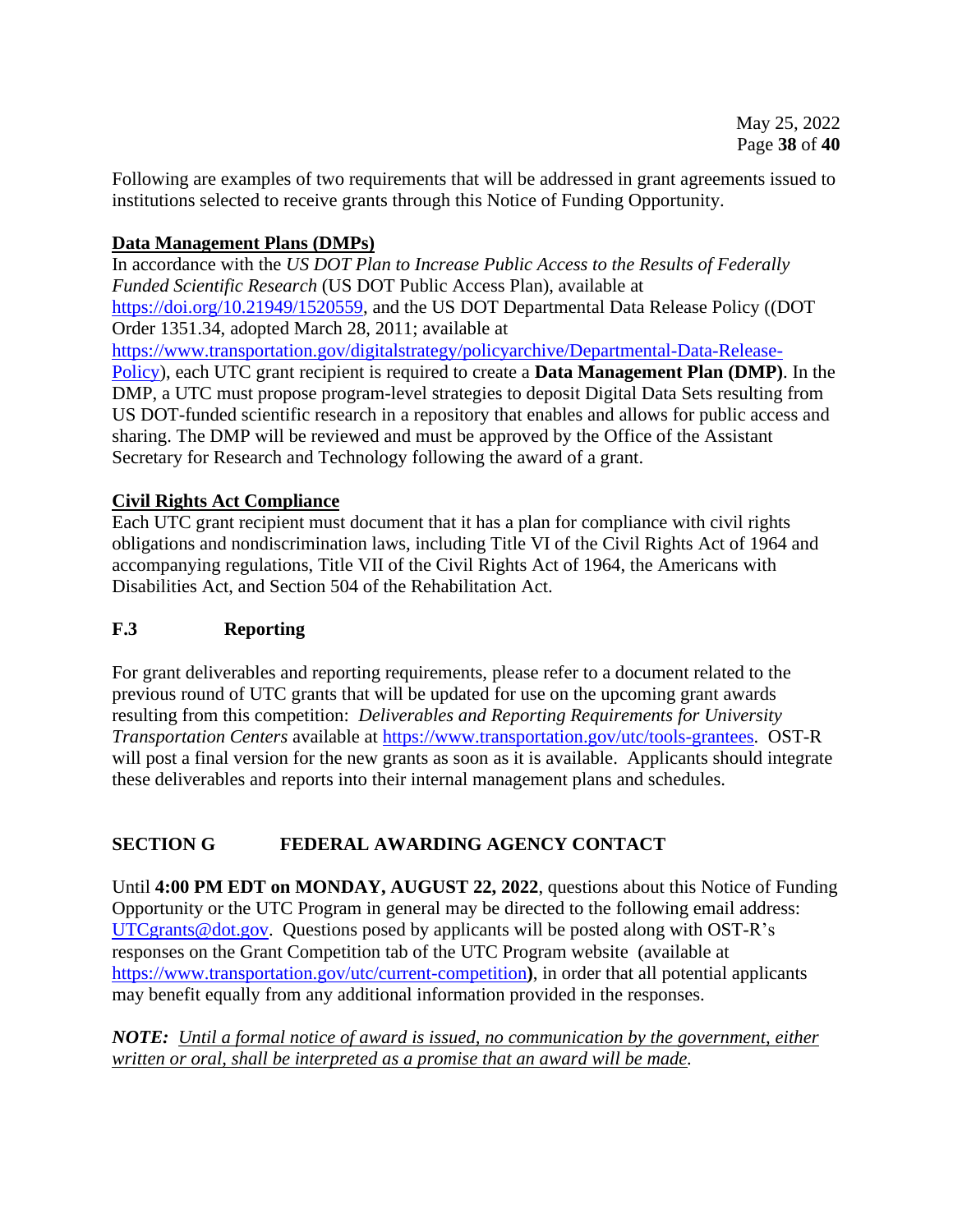#### <span id="page-38-0"></span>**SECTION H OTHER INFORMATION**

Under the Infrastructure Improvement and Jobs Act, the UTC Program and the grants to be awarded through this competition are authorized through Federal Fiscal Year 2026. Aside from the current competition referenced in this Notice of Funding Opportunity, no information is available at this time about the possibility of, or timeline for, any future UTC Program competitions.